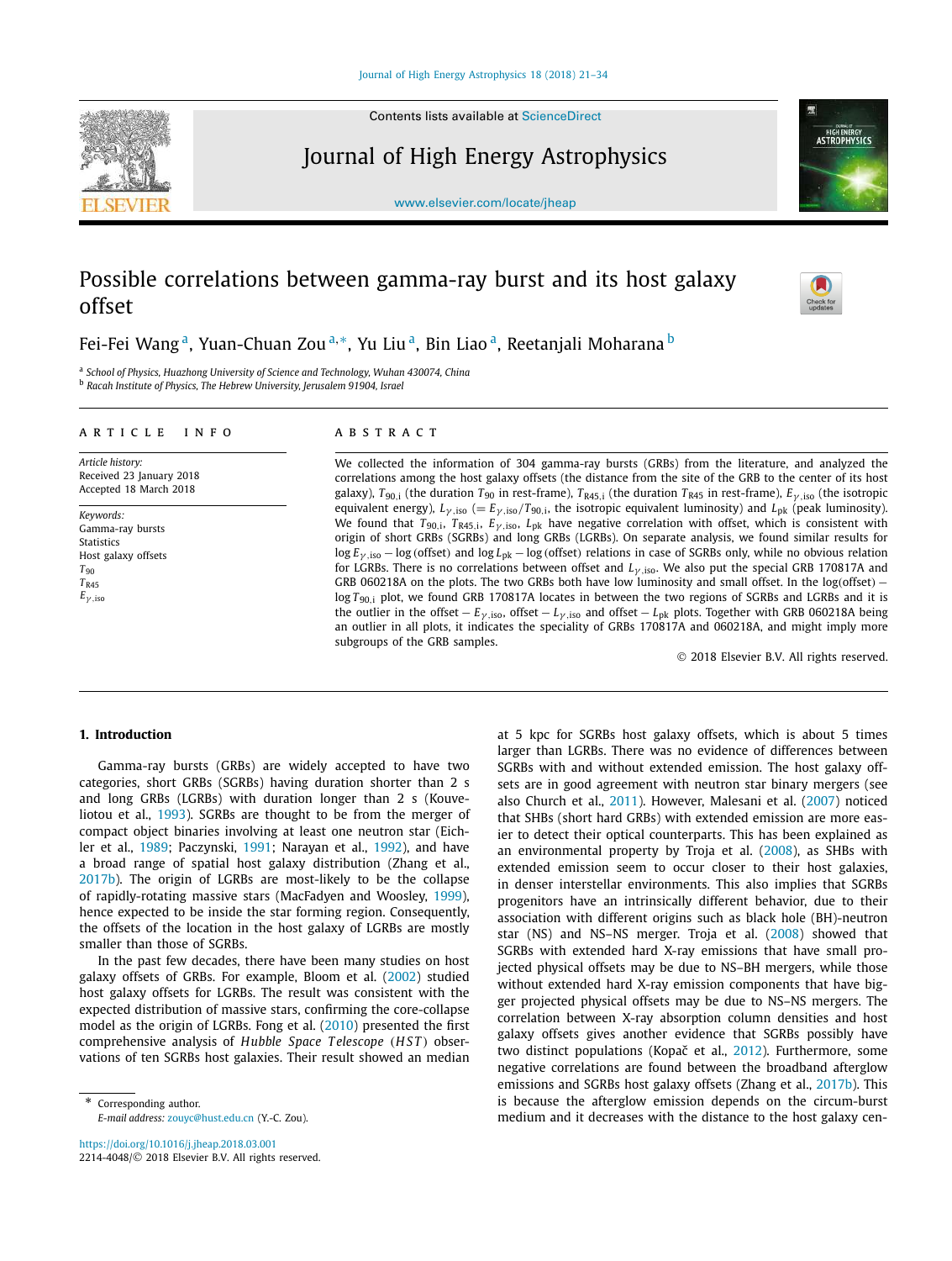ter, providing more evidences that SGRBs with larger host galaxy offsets prefer lower circum-burst densities (Fong et al., 2015).

To investigate the properties of the host galaxies and the connection to the GRBs, we collect all the possible sample from the literature about the offsets, durations of the GRBs ( $T_{90}$  (time duration from 5% photon counts to 95% photon counts) and  $T_{R45}$ (defined in Reichart et al., 2001)), the isotropic equivalent  $\gamma$ -ray energy  $E_{\gamma}$  iso, and the 1 s time binned peak luminosity  $L_{\rm pk}$ . In this work we analyze these data and present our results for the relations found for SGRBs, LGRBs and combination of them. The paper is organized as the follow: the data is collected and described in  $\S$ 2, the statistics is performed in  $\S$ 3, and conclusion and discussion is given in  $\delta$ 4.

# **2. The GRB sample**

We selected 304 GRBs from different instruments, and collected their trigger time, instrument, redshift *z*, offset,  $T_{90}$ ,  $T_{R45}$ ,  $E_{\gamma,iso}$ and *L*<sub>pk</sub> values from different published papers. All the information is provided in Table 3 and 4.  $E_{\gamma}$  iso and  $L_{\text{pk}}$  are in rest-frame  $1-10<sup>4</sup>$  keV energy band, and  $L_{\text{pk}}$  is in 1 s time bin (except GRB 170817A in 50 ms time bin). We also calculated isotropic equivalent luminosity  $L_{\gamma,iso}$  in the rest-frame 1–10<sup>4</sup> keV energy band, which is  $L_{\gamma,iso} = (1 + z)E_{\gamma,iso}/T_{.90}$ . For  $L_{pk}$ , sometimes the energy band is not in rest-frame  $1-10<sup>4</sup>$  keV energy band, like Deng et al. (2016). We changed the energy band using the spectral information. There are mainly three kinds of spectral models: Band model, cutoff power law (CPL) model and simple power law (SPL) model (more details in Li et al., 2016). In Table 4, we gave the GRB spectral information which need to change the energy band, as well as the *L*<sub>pk</sub>. For Band model,  $\alpha$ ,  $\beta$  and  $E_{pk}$  are low energy spectral index, high energy spectral index and peak energy, respectively. For CPL model,  $\alpha$  is the spectral index for the power law band and  $E_{\text{pk}}$  is the cutoff energy. There is no  $\beta$  for CPL model, and we use "..." to remark  $\beta$ . Besides, we excluded some values with lower limit smaller than 0. For example, the offset of GRB 120119A is  $0.104 \pm 0.147$  (Li et al., 2016).

The data are not complete, as not every GRB has all the observational values listed above, available. Some of the data have only the central values available without error bars. To keep the information of the central values, we need to impute the errors from other data. We used the R package *mice* to impute the error bars for the data that have just the central values, by multiple imputation with chained equations (MICE) (Rubin, 1987, 1996).

# *2.1. Error imputation*

We use the R package *mice* to impute incomplete multivariate data by using the method MICE. MICE is a powerful tool for imputation and it has been widely used. Only the central values with missing error bars are imputed. The ones with missing central values are omitted in the statistical analysis. According to Rubin (1987, 1996), MICE includes three steps: generating multiple imputation, analyzing imputed data, and pooling analysis results.

The imputation model should also have three principles: accounting for the process that created the missing data, preserving the relations in the data and preserving the uncertainty about these relations. At first, we changed *T*90,<sup>i</sup> , *T*R45,<sup>i</sup> , *E*γ ,iso and host galaxy offset into their logarithmic values. Then we did 5 times imputation as suggested in Rubin (1996). It means every error bar which need to be imputed will have 5 imputed values, hence we have 5 complete set of data. We need to choose the imputation model first, because our data is missing at random (MAR) (Rubin, 1976), additionally, our data is numeric type. So we choose the predictive mean matching model (PMM) (Little, 1988), a general purpose semi-parametric imputation method.<sup>1</sup> We set a threshold at 0.25, which means the minimum proportion of usable cases for imputation is at least 0.25. An important step in multiple imputation is that, we want to assess whether imputations are plausible, then we have done diagnostic checks. We used following three indicators to assess the goodness of our imputation results.

1. Relative increase in variance due to missing data  $r<sub>m</sub>$  (RIV): It is the ratio between imputation variance and the imputation variance of the 5 data sets, then multiplying the imputation time m. It stands for the increase fraction in variance due to missing data, the influence of the missing data is bigger when  $r_m$  is bigger. While smaller  $r_m$  indicates influence of the change of m is smaller, this is to say that missing data has smaller influence to the whole data parameters, hence the imputation results are more stable and the imputations are better.

$$
r_m = \frac{(1 + \frac{1}{m})\sigma_B^2}{\sigma_W^2}.
$$
 (1)

 $\sigma_{W}$ <sup>2</sup> is within-imputation variance, it represents the mean of the variance for the m data sets.

$$
\sigma_{\rm W}{}^2 = \frac{1}{m} \sum_{i=1}^m \sigma_i{}^2.
$$

 $\sigma_{\rm B}{}^2$  is between-imputation variance, it represents the variance of the mean of m data sets.

$$
{\sigma_B}^2 = \frac{1}{m-1}\sum_{i=1}^{m}{(\widehat{\theta_i}-\widehat{\theta})}^2
$$

 $\widehat{\theta}_i$  is the mean of every complete data set,  $\widehat{\theta} = \frac{1}{m} \sum_{i=1}^m \widehat{\theta}_i$ .

2. Fraction of missing information  $\gamma_m$  (FMI): This represents the influence of the missing data for the whole parameters(e.g. mean). Smaller FMI values indicate that the imputation results are more stable.

$$
\gamma_{\rm m} = \frac{r_{\rm m} + \frac{2}{v_{\rm m} + 3}}{r_{\rm m} + 1} \tag{2}
$$

 $v_m = (m-1)(1 + \frac{1}{r_m})$  $^{2}$ ) is the degree of freedom.

3. Relative efficiency (RE): is a comprehensive analysis of RIV and FMI. It represents the imputation fraction for missing information by MICE. The higher value of RE means the better result.

$$
RE = \left(1 + \frac{\gamma_m}{m}\right)^{-1} \tag{3}
$$

For analyzing imputed data and pooling analysis results, we use the mean of every imputed error bar, because we also need to calculate some values and plot scatter plots with error bars. As there are 5 candidate values for each parameter, we use the mean of them as the imputed error.

The imputation results are shown in Table 1. From the results, we can see that RIV and FMI are very close to 0, which means our

<sup>&</sup>lt;sup>1</sup> We compared the correlations between the central values and the related errors, and found the PMM is reliable in the error imputation. For example, the positive error of  $T_{90,i}$  is  $T_{90,i,1}$ . Before imputation, the linear regression between *T*<sub>90,i</sub> and *T*<sub>90,i,1</sub> is *T*<sub>90,i</sub> = (1.26 ± 0.05) + (−9.28 ± 1.58) × *T*<sub>90,i,1</sub>, and the Pearson coefficient is  $-0.33 \pm 0.05$  with p-value  $1.2 \times 10^{-8}$ . After the imputation, the linear regression between  $T_{90,i}$  and  $T_{90,i,1}$  is  $T_{90,i} = (1.27 \pm 0.05) + (-9.7 \pm 1.58) \times T_{90,i,1}$ , and the Pearson coefficient is  $-0.33 \pm 0.05$  with p-value  $1.6 \times 10^{-9}$ . The results do not change too much, which means PMM model can preserve the relations in the data and preserve the uncertainty about these relations.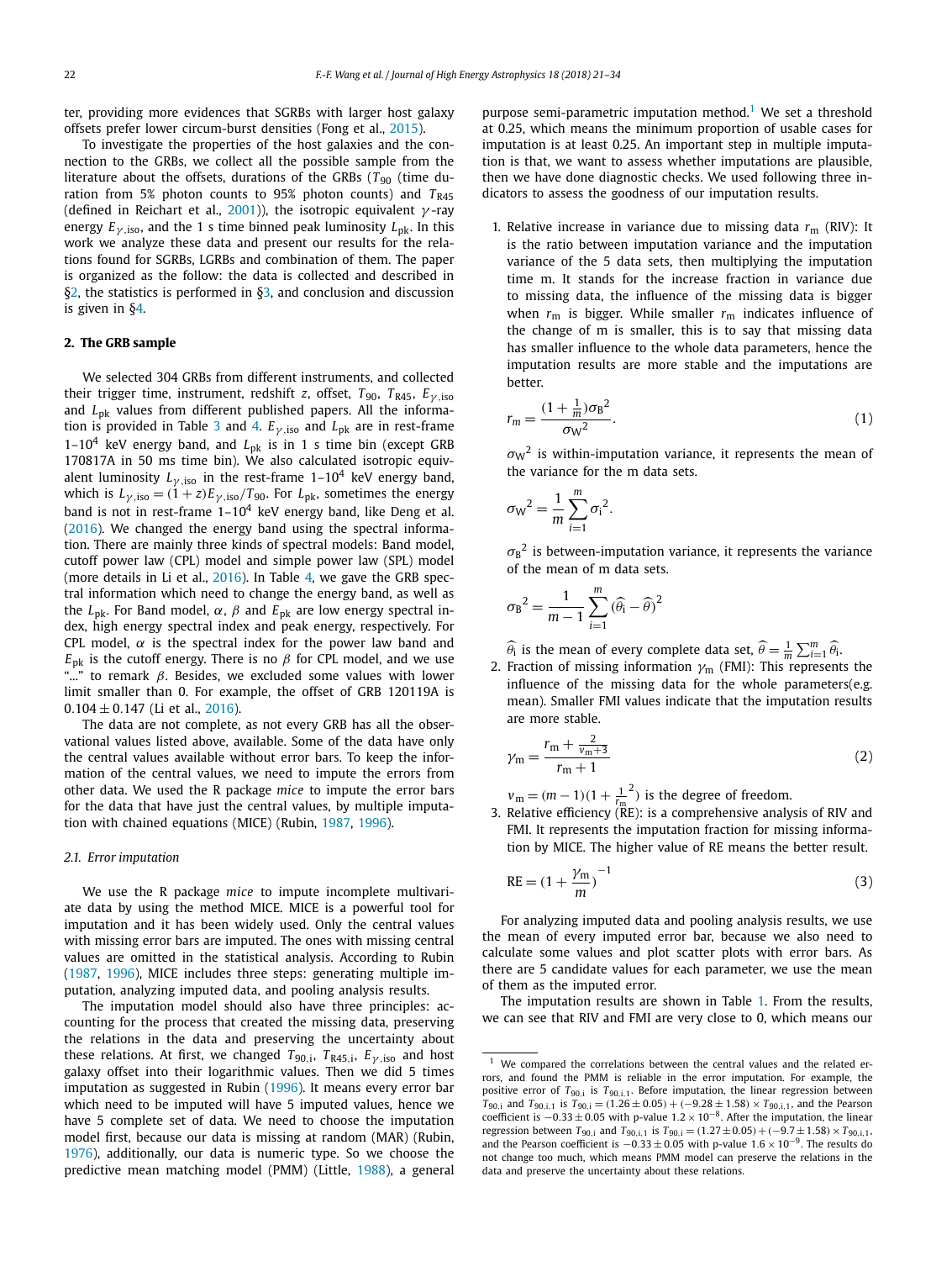#### **Table 1**

The imputation result for some parameters' error bars. The definitions for RIV, FMI, RE are shown in section 2.1. The subscript 1 and 2 represent positive error bar and negative error bar respectively.

| Parameter                   | <b>RIV</b>  | <b>FMI</b>  | RE      |
|-----------------------------|-------------|-------------|---------|
| $T_{90,i,1}$                | 1.56585E-04 | 1.56573E-04 | 0.99997 |
| $T_{90,i,2}$                | 6.62888E-05 | 6.62866E-05 | 0.99999 |
| $T_{R45,i,1}$               | 9.40554E-05 | 9.40510E-05 | 0.99998 |
| $T_{R45,i,2}$               | 8.64797E-05 | 8.64759E-05 | 0.99998 |
| $E_{\gamma, \text{iso}, 1}$ | 5.41595E-05 | 5.41581E-05 | 0.99999 |
| $E_{\nu, \rm iso, 2}$       | 3.75877E-05 | 3.75870E-05 | 0.99999 |
| offset <sub>1</sub>         | 2.43425E-02 | 2.40396E-02 | 0.99522 |
| offset                      | 2.84502E-03 | 2.84096E-03 | 0.99943 |
| $L_{\gamma, \text{iso}, 1}$ | 2.98363E-05 | 2.98358E-05 | 0.99999 |
| $L_{\gamma,iso,2}$          | 3.65546E-04 | 3.65479E-04 | 0.99993 |

imputation is stable. RE is very close to 1, which means our imputation efficiency is very high, as per the definition. We almost imputed all the missing information. Therefore, we justify the imputation is reliable.

# **3. Correlation method and results**

Due to the special features of GRB 170817A and GRB 060218A, we have not included them in our statistical analysis. To figure out the intrinsic connections between different properties associated with the GRBs, we convert the values into rest frame. We changed *T*<sup>90</sup> and *T*R45 from observer-frame to rest-frame by dividing them with  $1 + z$  and assigned them as  $T_{90i}$  and  $T_{R45i}$  respectively. At first, we analyzed using the combined sample of both SGRBs and LGRBs. Then we separated the GRBs into SGRB group and LGRBs group, and did the same statistical analysis for the two groups separately.

In order to make sure the results are reliable, we have used several statistical analysis narrated below. At first, we calculated the correlation coefficients to check the linear correlations between different parameters, with Pearson, Spearman and Kendall  $\tau$  correlation methods (Feigelson and Babu, 2012). Pearson correlation coefficient is to measure whether the two parameters are aligned in the two-dimension plot. Spearman and Kendall  $\tau$  correlation coefficients are methods to measure the monotony of the two parameters. Then we did the linear regression to get the parameters of the linear expression.

For all the correlation coefficients and linear regression, we have done hypothetical tests. Once the results pass through the hypothetical tests with p-value smaller than 0.1 we accepted the correlation, as this value gives a high probability of relying the result. In the correlation statistics we have considered the error following the method used in Zou et al. (2018). Assuming the errors are normally distributed, we generated  $10^3$  sets of random samples with Monte Carlo (MC) simulation. Then we have done the above mentioned statistics for the  $10<sup>3</sup>$  sets and checked their distribution. The best fit and corresponding  $1\sigma$  errors are finally obtained.

Using above mentioned methods we found significant correlations for the following pairs, log (offset) – log *T*<sub>90,i</sub>, log (offset) –  $\log T_{\text{R45},i}$ ,  $\log (\text{offset}) - \log E_{\gamma,\text{iso}}$ ,  $\log (\text{offset}) - \log L_{\text{pk}}$ , and  $\log E_{\gamma, \text{iso}} - \log T_{\text{R45},i}$ . The correlation of  $\log T_{90,i}$  and  $\log T_{\text{R45},i}$  is also tight. But it is trivial, and we will not discuss about it further. The  $\log E_{\gamma,iso} - \log T_{90,i}$  relation is not shown here as it has been extensively investigated. All the correlation coefficient results are listed in Table 2. For the combined GRBs, the linear coefficients are significant for all the five relation pairs, the significance of correlation has further been verified with the hypothetical tests for the linear regression coefficients.

We have shown the scatter plots in Fig. 1. One can confirm the five correlations intuitively with the scatter plots. In the figures, the fitting line is in blue which was obtained by considering all the errors with MC method similar as in Zou et al. (2018). The relations obtained are as following,

$$
log (offset) = -0.27^{+0.02}_{-0.02} \times log T_{90,i} + 0.59^{+0.01}_{-0.03},
$$
 (4)

$$
\log\left(\text{offset}\right) = -0.34_{-0.03}^{+0.01} \times \log T_{\text{R45},i} + 0.4_{-0.02}^{+0.01},\tag{5}
$$

$$
\log\left(\text{offset}\right) = -0.14_{-0.02}^{+0.01} \times \log E_{\gamma,\text{iso},52} + 0.38_{-0.02}^{+0.02},\tag{6}
$$

$$
log (offset) = -0.11_{-0.02}^{+0.01} \times log L_{pk,52} + 0.25_{-0.03}^{+0.03},
$$
 (7)

$$
\log E_{\gamma, \text{iso}, 52} = 0.71_{-0.01}^{+0.01} \times \log T_{\text{R45}, i} + 0.36_{-0.01}^{+0.01}, \tag{8}
$$

where the offset is in unit of kpc,  $T_{90,i}$  and  $T_{R45,i}$  are in units of seconds,  $L_{\rm pk,52}$  is in unit of 10<sup>52</sup> ergs/s and  $E_{\gamma,iso,52}$  is in unit of  $10^{52}$  ergs. As expected the  $T_{90,i}$  and  $T_{R45,i}$  have similar correlation with the host galaxy offset with slope around −0.25. However there is no obvious separation between SGRBs and LGRBs in *T*90,<sup>i</sup> , *T*R45,<sup>i</sup> and spatial offsets from plots as seen

#### **Table 2**

Linear coefficients between the four different parameters. All errors are in 1  $\sigma$  confidence level. Pearson, Spearman and Kendall p-value are the mean p-value in the 1  $\sigma$ range of its own coefficient.

| type       | values                                  | $log T_{90,i}$                     | $log T_{R45,i}$                       | $\log E_{\nu, \rm iso}$                | $\log L_{\nu, \rm iso}$         | $\log L_{\rm pk}$               | $log T_{R45,i}$                          |
|------------|-----------------------------------------|------------------------------------|---------------------------------------|----------------------------------------|---------------------------------|---------------------------------|------------------------------------------|
|            |                                         | <b>VS</b><br>log offset            | <b>VS</b><br>log offset               | <b>VS</b><br>log offset                | <b>VS</b><br>log offset         | <b>VS</b><br>log offset         | <b>VS</b><br>$\log E_{\nu, \rm iso}$     |
|            |                                         |                                    |                                       |                                        |                                 |                                 |                                          |
| All GRBs   | Pearson coefficient                     | $-0.37^{+0.02}_{-0.04}$<br>3.9E-05 | $-0.4_{-0.04}^{+0.02}$<br>$2.8E - 05$ | $-0.29^{+0.02}_{-0.04}$<br>$2.1E - 03$ | $-0.03_{-0.03}^{+0.01}$<br>0.73 | $-0.18_{-0.04}^{+0.02}$<br>0.07 | $0.425^{+0.003}_{-0.007}$<br>$3.6E - 14$ |
|            | Pearson p-value<br>Spearman coefficient | $-0.25_{-0.03}^{+0.01}$            | $-0.27^{+0.01}_{-0.03}$               | $-0.2^{+0.01}_{-0.03}$                 | $-0.03_{-0.03}^{+0.01}$         | $-0.11_{-0.04}^{+0.01}$         | $0.359^{+0.003}_{-0.008}$                |
|            | Spearman p-value                        | $7.3E - 03$                        | $4.1E - 03$                           | $3E-02$                                | 0.74                            | 0.25                            | $2.9E-10$                                |
|            | Kendall coefficient                     | $-0.16_{-0.02}^{+0.01}$            | $-0.18^{+0.01}_{-0.02}$               | $-0.13^{+0.01}_{-0.02}$                | $-0.02_{-0.02}^{+0.01}$         | $-0.08_{-0.03}^{+0.01}$         | $0.249^{+0.002}_{-0.005}$                |
|            | Kendall p-value                         | $1.1E - 02$                        | 6E-03                                 | 3.7E-02                                | 0.72                            | 0.22                            | $2.6E-10$                                |
|            |                                         |                                    |                                       |                                        |                                 |                                 |                                          |
| Short GRBs | Pearson coefficient                     | $-0.25_{-0.07}^{+0.03}$            | $-0.35^{+0.03}_{-0.08}$               | $-0.36_{-0.08}^{+0.04}$                | $0.07^{+0.07}_{-0.04}$          | $-0.62^{+0.03}_{-0.06}$         | $0.53^{+0.01}_{-0.04}$                   |
|            | Pearson p-value                         | 0.22                               | 0.12                                  | 0.09                                   | 0.19                            | 0.02                            | 0.01                                     |
|            | Spearman coefficient                    | $-0.22^{+0.03}_{-0.07}$            | $-0.34^{+0.04}_{-0.07}$               | $-0.37^{+0.03}_{-0.08}$                | $0.07^{+0.43}_{-0.03}$          | $-0.55_{-0.08}^{+0.03}$         | $0.37^{+0.02}_{-0.04}$                   |
|            | Spearman p-value                        | 0.28                               | 0.13                                  | 0.08                                   | 0.15                            | 0.05                            | 0.1                                      |
|            | Kendall coefficient                     | $-0.14^{+0.02}_{-0.05}$            | $-0.22^{+0.03}_{-0.06}$               | $-0.27^{+0.03}_{-0.06}$                | $0.06_{-0.03}^{+0.45}$          | $-0.42^{+0.03}_{-0.06}$         | $0.25_{-0.03}^{+0.02}$                   |
|            | Kendall p-value                         | 0.3                                | 0.16                                  | 0.07                                   | 0.14                            | 0.05                            | 0.11                                     |
| Long GRBs  | Pearson coefficient                     | $0.1^{+0.02}_{-0.05}$              | $0.08^{+0.02}_{-0.04}$                | $0.05^{+0.01}_{-0.04}$                 | $0.02^{+0.01}_{-0.04}$          | $0.09^{+0.02}_{-0.04}$          | $0.196^{+0.004}_{-0.01}$                 |
|            | Pearson p-value                         | 0.43                               | 0.54                                  | 0.69                                   | 0.88                            | 0.47                            | $1.4E - 03$                              |
|            | Spearman coefficient                    | $0.12^{+0.02}_{-0.04}$             | $0.07^{+0.02}_{-0.04}$                | $0.07^{+0.01}_{-0.04}$                 | $0.03^{+0.02}_{-0.04}$          | $0.07^{+0.02}_{-0.04}$          | $0.237^{+0.004}_{-0.009}$                |
|            | Spearman p-value                        | 0.32                               | 0.56                                  | 0.57                                   | 0.86                            | 0.59                            | $9.8E - 05$                              |
|            | Kendall coefficient                     | $0.09^{+0.01}_{-0.03}$             | $0.06_{-0.03}^{+0.01}$                | $0.05^{+0.01}_{-0.03}$                 | $0.02^{+0.01}_{-0.03}$          | $0.05_{-0.03}^{+0.01}$          | $0.16^{+0.003}_{-0.007}$                 |
|            | Kendall p-value                         | 0.27                               | 0.5                                   | 0.54                                   | 0.86                            | 0.62                            | 1E-04                                    |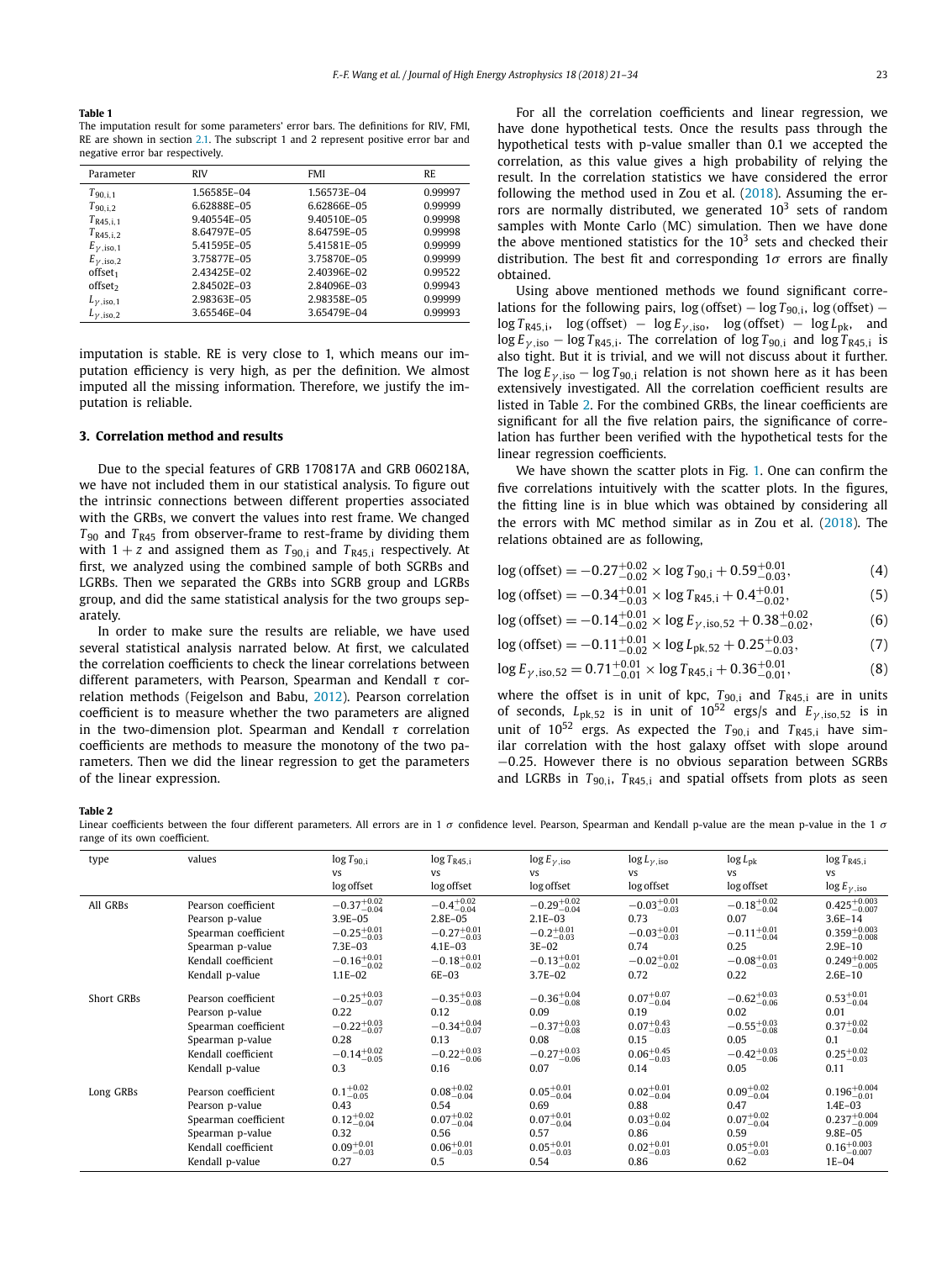

**Fig. 1.** The scatter plots and linear regression results between two different parameters, offset  $-T_{90,i}$ , offset  $-T_{845,i}$ , offset  $-E_{\gamma,iso}$ , offset  $-L_{\gamma,iso}$ , offset  $-L_{\gamma,iso}$ , offset  $-L_{\gamma,iso}$ , offset  $-L_{\gamma,iso}$ , and LGRBs. The sky blue line is the linear regression result for SGRBs. The blue line is the linear regression result for all GRBs. The black dashed line is the result for k-means classification. The two black triangles are the cluster centers. The green circle point is GRB 170817A in offset − *T*90,<sup>i</sup> , offset − *L*<sup>γ</sup> ,iso, offset − *L*pk and offset − *E*<sup>γ</sup> ,iso plots. The green square point is GRB 060218A in all plots. All the linear regression results are derived with MC method similar as in Zou et al. (2018). (For interpretation of the colors in the figure(s), the reader is referred to the web version of this article.)

in Troja et al. (2008) for *T*<sup>90</sup> and spatial offset scatter plot. We assume this discrepancy is due to the redshift correction. Interestingly, in the  $log (offset) - log T_{90,i}$  plot, there are four LGRBs with  $T_{90,i}$  < 2, and there is a gap between these short ones and the normal LGRBs. This might indicate that the separation of LGRBs and SGRBs should be in the rest frame rather than the observer's frame. The anti-correlation between offset and the duration is consistent with the double degenerated star merger origin for SGRBs and massive star core-collapsing origin for LGRBs. For mergers, they have to pass supernova explosion, which kicks the central compact star. And it takes time for the double compact star to merge, which lead the site of the merging to be in the outer part of the

host galaxy. While for the massive star core-collapsing, it should be in the star forming region, which is near the center of the host galaxy.

The anti-correlation between offset and  $E_{\gamma,iso}$ ,  $L_{\rm pk}$  respectively may also be related to the LGRBs and SGRBs, as LGRBs are relatively stronger in  $\gamma$ -rays, which can also be seen in the log  $E_{\gamma,iso}$  – log T<sub>R45,i</sub> scattering plot. However we could not find an exact explanation for the values of the slopes and intercepts. We assume a detail analysis of the star forming and merger profile in the galaxies would be able to explain these parameters, however this analysis is beyond the scope of our paper.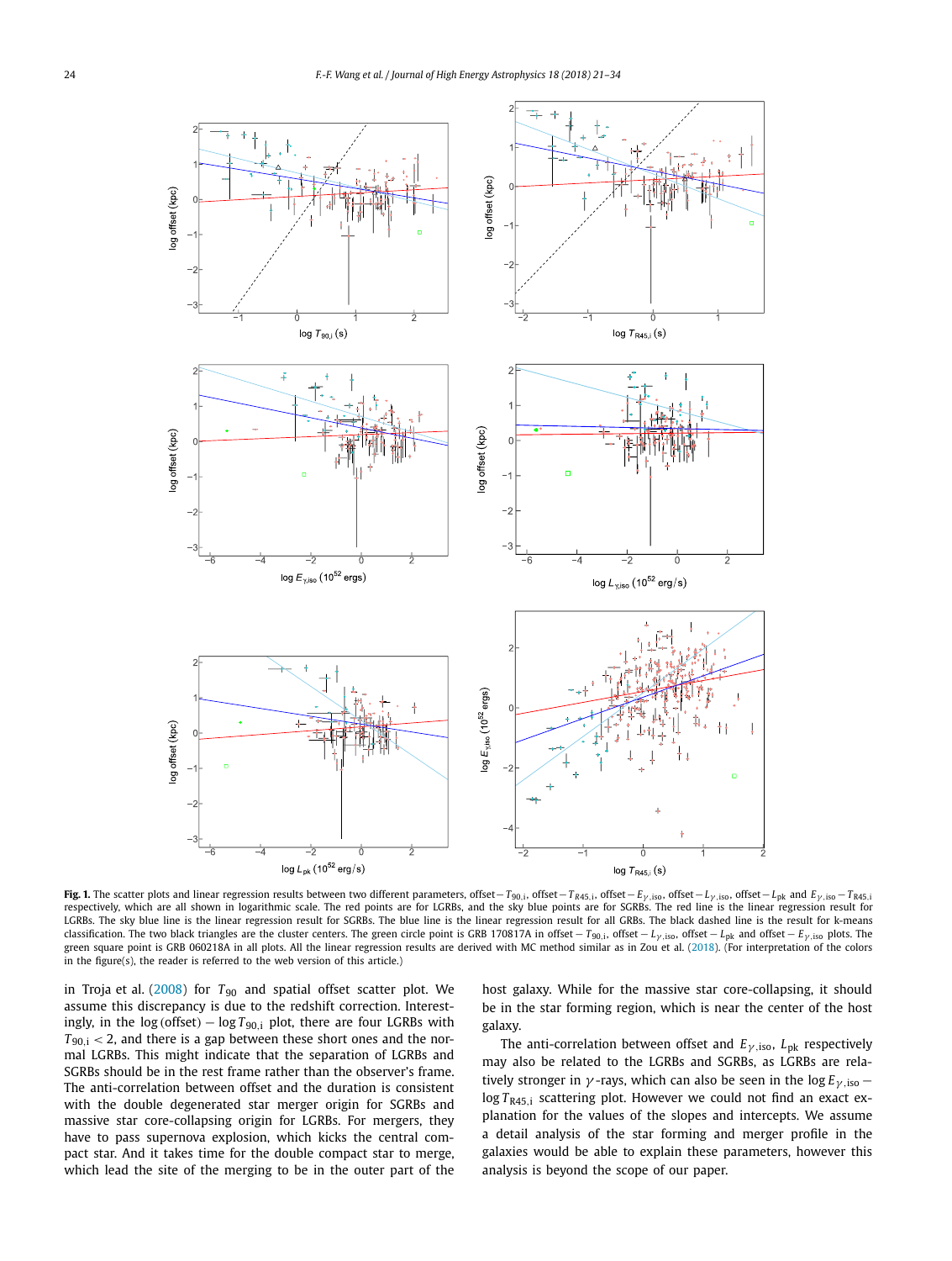| Table 3                                                                                                                           |  |
|-----------------------------------------------------------------------------------------------------------------------------------|--|
| Sample for the quantities related to the offset of the GRB host galaxies. The definition of each parameter is shown in Section 2. |  |

| GRB                | Time                 | Instrument              | z                      | $T_{90}$<br>(s)                                             | $T_{R45}$<br>(s)                                                        | $E_{\gamma, \text{iso}}$<br>$(10^{52} \text{ ergs})$               | offset<br>(kpc)        | ref                                           |
|--------------------|----------------------|-------------------------|------------------------|-------------------------------------------------------------|-------------------------------------------------------------------------|--------------------------------------------------------------------|------------------------|-----------------------------------------------|
|                    |                      |                         |                        |                                                             |                                                                         |                                                                    |                        |                                               |
| 170817A            | 12:41:06.47          | Fermi                   | 0.00968                | $2.0^{+0.5}_{-0.5}$                                         |                                                                         | $6^{+7E-7}_{-7E-7}$<br>4.7E                                        | $2.0^{+0.2}_{-0.2}$    | (1);(2);(1);(3)                               |
| 130907A            | 21:41:13             | Swift/KW                | 1.238                  | $357^{+2}_{-2}$                                             | $40.31^{+0.14}_{-0.14}$<br>$4.07^{+0.09}_{-0.09}$                       | $304^{+19}_{-19}$                                                  |                        | $(4)$ ; $(5)$ ; $(5)$ ; $(4)$                 |
| 130831A            | 13:04:16             | Swift/KW                | 0.4791                 | $34.65^{+0.53}_{-0.53}$                                     | $-0.09$                                                                 | $0.46^{+0.02}_{-0.02}$                                             |                        | $(4)$ ; $(5)$ ; $(5)$ ; $(4)$                 |
| 130701A            | 04:17:43             | Swift/KW                | 1.155                  | $4.62^{+0.09}_{-0.09}$                                      | $1.62^{+0.03}_{-0.03}$<br>$9.3^{+0.3}_{-0.2}$                           | $2.60^{+0.09}_{-0.09}$                                             |                        | $(4)$ ; $(5)$ ; $(5)$ ; $(4)$                 |
| 130610A            | 03:12:13             | Swift/Fermi             | 2.092                  | $48.5^{+2.4}_{-2.4}$                                        | $-0.3$                                                                  | $6.99^{+0.46}_{-0.46}$                                             |                        | $(4)$ ; $(5)$ ; $(5)$ ; $(4)$                 |
| 130606A            | 21:04:39             | Swift/KW                | 5.91                   | $278.5^{+3.5}_{-3.5}$                                       | $11.77^{+0.68}_{-0.68}$                                                 | $28.3^{+5.1}_{-5.1}$                                               | $0.36_{-0.12}^{+0.12}$ | (4); (5); (5); (4); (6)                       |
| 130603B            | 15:49:14             | Swift/KW                | 0.356                  | $0.22^{+0.01}_{-0.01}$                                      | $0.040^{+0.007}_{0.007}$<br>$-0.007$                                    | $0.212_{-0.023}^{+0.023}$<br>4.48 <sup>+0.41</sup> c               | $5.3^{+0.2}_{-0.2}$    | (7); (5); (5); (4); (6)                       |
| 130528A            | 16:41:23             | Swift/Fermi             | 1.25                   | $652^{+17}_{-17}$                                           | $19.22^{+0.93}_{-0.02}$<br>$-0.93$                                      | -0.38                                                              |                        | (8); (5); (5); (9)                            |
| 130514A            | 07:13:41             | Swift                   | 3.6                    | $220.3^{+5.6}_{-5.6}$                                       | $34.02^{+0.87}_{-0.07}$<br>$-0.87$                                      | $52.4^{+9.2}_{-9.2}$                                               |                        | $(4)$ ; $(5)$ ; $(5)$ ; $(4)$                 |
| 130505A            | 08:22:28             | KW/Swift                | 2.27                   | $293^{+34}_{-34}$                                           | $6.23^{+0.62}_{-0.62}$                                                  | $347^{+35}_{-35}$                                                  |                        | $(4)$ ; $(5)$ ; $(5)$ ; $(4)$                 |
| 130427B            | 13:20:41             | Swift                   | 2.78                   | $7.04^{+0.26}_{-0.26}$                                      | $2.2^{+0.1}_{-0.1}$<br>$-0.1$                                           | $5.04_{-0.48}^{+0.48}$                                             | $+0.1$                 | $(4)$ ; $(5)$ ; $(5)$ ; $(4)$                 |
| 130427A            | 07:47:57             | Swift/Fermi             | 0.334                  | $324.7^{+2.5}_{-2.7}$<br>$-2.5$                             | $7.64_{-0.38}^{+0.38}$                                                  | $92^{+13}_{-13}$                                                   | 4.1<br>$-0.1$          | (4);(5);(5);(4);(6)                           |
| 130420A            | 07:28:29             | Swift/Fermi             | 1.297                  | $114.8^{+4.8}_{-4.8}$<br>$+8.4$                             | $21.56_{-0.46}^{+0.46}$<br>$19.5^{+1.2}_{-1.2}$                         | $7.74^{+0.77}_{-0.77}$<br>$3.1^{+1.6}_{-1.6}$                      |                        | (4); (5); (5); (4)                            |
| 130215A            | 01:31:30             | Swift/Fermi             | 0.597                  | 89.1<br>$-8.4$<br>$848^{+12}_{-12}$                         | $64.8^{+2.0}_{-2.0}$                                                    | $-1.6$                                                             |                        | (10); (5); (5); (11)                          |
| 121217A            | 07:17:47             | Swift/Fermi             | 3.1                    | $-12$                                                       | -2.0<br>$15.2^{+\overline{1}.\overline{5}}$                             | 62 <sup>a</sup><br>$0.49^{+0.1}_{-0.1}$                            |                        | (12); (5); (5); (12)                          |
| 121211A            | 13:47:02             | Swift/Fermi             | 1.023                  | $184.1^{+2.3}_{-2.2}$<br>-23<br>$39.0^{+2.9}_{-2.2}$        | $8.96^{+0.53}_{-0.52}$                                                  | $-0.1$<br>$2.52^{+0.34}_{-0.34}$                                   |                        | (13); (5); (5); (13)                          |
| 121201A            | 12:25:42             | Swift                   | 3.385                  | $-2.9$                                                      | $-0.53$<br>$4.8^{+0.2}_{-0.2}$                                          | $-0.34$<br>$8.66^{+0.87}_{-0.07}$                                  |                        | $(4)$ ; $(5)$ ; $(5)$ ; $(4)$                 |
| 121128A            | 05:05:37             | Swift/Fermi             | $2.2\,$                | $25.7^{+5.5}_{-5.5}$<br>$69.3^{+\overline{1}.\overline{9}}$ | $15.00^{+0.57}_{-0.77}$                                                 | $-0.87$<br>$3.29^{+0.17}_{-0.17}$                                  |                        | $(4)$ ; $(5)$ ; $(5)$ ; $(4)$                 |
| 121027A            | 07:32:29             | Swift                   | 1.773                  | $12.46^{+0.39}_{-0.20}$                                     | -0.57<br>$2.94^{+0.19}_{-0.19}$                                         | -0.17<br>$4.61^{+0.55}_{-0.72}$                                    |                        | $(4)$ ; $(5)$ ; $(5)$ ; $(4)$                 |
| 121024A            | 02:56:12             | Swift                   | 2.298                  | -0.39                                                       | $-0.19$                                                                 | $-0.55$                                                            |                        | $(4)$ ; $(5)$ ; $(5)$ ; $(4)$                 |
| 120909A            | 01:42:03             | Swift/Fermi             | 3.93                   | $618^{+31}_{-21}$                                           | $45.0^{+2.4}_{-2.4}$<br>$-2.4$<br>$+0.07$                               | $87^{+10}_{-10}$<br>$0.27^{+0.04}_{-0.01}$                         |                        | $(4)$ ; $(5)$ ; $(5)$ ; $(4)$                 |
| 120907A            | 00:24:23             | Swift/Fermi             | 0.97                   | $6.27^{+0.28}_{-0.28}$                                      | 1.11<br>$-0.07$                                                         | $-0.04$<br>$1.65 + 0.27$                                           |                        | (13); (5); (5); (13)                          |
| 120815A            | 02:13:58             | Swift                   | 2.358                  | $9.7^{+1.2}_{-1.2}$<br>$25.2^{+1.3}_{-1.2}$                 | $1.76^{+0.15}_{-0.15}$                                                  | $-0.27$                                                            |                        | $(4)$ ; $(5)$ ; $(5)$ ; $(4)$                 |
| 120811C            | 15:34:52             | Swift/Fermi             | 2.671                  | $-1.3$<br>$1.78^{+0.32}_{-0.32}$                            | $6.15^{+\nu.12}_{-0.13}$<br>$0.32^{+0.02}_{-0.02}$                      | $6.41_{-0.64}^{+0.64}$<br>$0.70^{+0.15}_{-0.12}$                   |                        | $(4)$ ; $(5)$ ; $(5)$ ; $(4)$                 |
| 120804AS           | 00:54:14             | Swift                   | $1.3^{+0.3}_{-0.2}$    | $50.2^{+1.5}_{-1.5}$                                        | $-0.02$                                                                 | $-0.15$<br>$12.9^{+2.8}_{-2.8}$                                    |                        | (14); (5); (5); (4)                           |
| 120802A            | 08:00:51             | Swift                   | 3.796                  | -1.5<br>$78.7^{+6.5}_{-6.7}$                                | $5.4^{+0.22}_{-0.22}$<br>$7.70^{+0.29}_{-0.22}$                         | $-2.8$                                                             |                        | $(4)$ ; $(5)$ ; $(5)$ ; $(4)$                 |
| 120729A            | 10:56:14             | Swift/Fermi             | 0.8                    | $-6.5$                                                      | -0.29<br>$4.68^{+0.15}_{-0.15}$                                         | $2.3^{+1.5}_{-1.5}$                                                |                        | (15); (5); (5); (11)                          |
| 120712A            | 13:42:27             | Swift/Fermi             | 4.175                  | $18.5^{+1.1}_{-1.1}$                                        |                                                                         | $21.2^{+2.1}_{-2.1}$<br>$319^{+32}_{-22}$                          |                        | $(4)$ ; $(5)$ ; $(5)$ ; $(4)$                 |
| 120624B            | 22:23:54.9339        | Fermi                   | 2.197<br>6             | $174.72_{-0.28}^{+0.28}$                                    | $38.2^{+0.3}_{-0.3}$<br>$5.32^{+0.24}_{-0.24}$                          | $-32$                                                              |                        | $(4)$ ; $(5)$ ; $(5)$ ; $(4)$                 |
| 120521C            | 23:22:07             | Swift                   |                        | $33.2^{+2.4}_{-2.4}$                                        | $-0.24$                                                                 | $19^{+8}_{-8}$                                                     |                        | (15); (5); (5); (16)                          |
| 120404A            | 12:51:02             | Swift                   | 2.876                  | $40.5^{+1.5}_{-1.5}$                                        | $12.15^{+0.46}_{-0.46}$<br>$10.20^{+0.33}_{-0.33}$                      | $4.18^{+0.34}_{-0.34}$<br>$14.42^{+0.46}_{-0.46}$                  |                        | $(4)$ ; $(5)$ ; $(5)$ ; $(4)$                 |
| 120327A            | 02:55:16             | Swift                   | 2.813                  | $71.2^{+2.3}_{-2.3}$                                        | $4.68^{+0.11}_{-0.11}$                                                  | $+0.33$                                                            |                        | $(4)$ ; $(5)$ ; $(5)$ ; $(4)$                 |
| 120326A            | 01:20:29             | Swift/Fermi             | 1.798                  | $72.7^{+3.1}_{-3.1}$                                        | -0.11                                                                   | 3.27<br>$-0.33$<br>$27.2^{+3.6}_{-2.6}$                            |                        | $(4)$ ; $(5)$ ; $(5)$ ; $(4)$                 |
| 120119A            | 04:04:30.21          | Swift/Fermi             | 1.728<br>0.716         | $70.4^{+4.3}_{-4.3}$<br>$101.4^{+1.3}_{-1.2}$               | $13.6^{+0.2}_{-0.2}$<br>$9.00^{+0.31}_{-0.21}$                          | -3.6                                                               |                        | $(4)$ ; $(5)$ ; $(5)$ ; $(4)$                 |
| 111228A            | 15:44:43             | Swift/Fermi             | $1.31^{+0.46}_{-0.23}$ | $0.58^{+0.14}_{-0.14}$                                      | $-0.31$                                                                 | $2.75^{+0.28}_{-0.28}$                                             |                        | $(4)$ ; $(5)$ ; $(5)$ ; $(4)$                 |
| 111117AS           | 12:13:41<br>00:50:24 | Swift/Fermi             |                        | $-0.14$<br>$31.6^{+2.4}_{-2.4}$                             |                                                                         | $0.34^{+0.13}_{-0.13}$<br>$3.76^{+0.55}_{-0.55}$                   | $10.5^{+1.7}_{-1.7}$   | (14); (17); (4); (18)                         |
| 111107A<br>111008A |                      | Swift/Fermi             | 2.893<br>4.9898        | $-2.4$                                                      | $5.46^{+0.29}_{-0.29}$<br>$10.92^{+0.54}_{-0.54}$                       | $-0.55$                                                            |                        | $(4)$ ; $(5)$ ; $(5)$ ; $(4)$                 |
|                    | 22:12:58<br>20:37:49 | Swift/KW                | 3.36                   | $75.7^{+2.3}_{-2.3}$<br>$77.3^{+5.6}_{-5.6}$                | $-0.54$                                                                 | $24.7^{+1.2}_{-1.2}$<br>$26.6^{+2.8}_{-2.8}$                       |                        | $(4)$ ; $(5)$ ; $(5)$ ; $(4)$                 |
| 110818A            |                      | Swift/Fermi             | 1.858                  | $-5.6$<br>$400^{+2}_{-2}$                                   | $20.16_{-0.83}^{+0.83}$<br>$54.6^{+1.7}_{-1.7}$                         | -2.8<br>$10.9^{+2.7}_{-2.7}$                                       |                        | $(4)$ ; $(5)$ ; $(5)$ ; $(4)$                 |
| 110801A<br>110731A | 19:49:42<br>11:09:30 | Swift/KW<br>Swift/Fermi | 2.83                   | $46.6^{+7.1}_{-7.1}$                                        | $3.360^{+0.071}_{-0.071}$                                               | $49.5 + 4.9$                                                       | $1.47^{+0.08}_{-0.08}$ | (4); (5); (5); (4)<br>(4); (5); (5); (4); (6) |
| 110715A            | 13:13:50             | Swift/KW                | 0.82                   | $13.2^{+1.4}_{-1.4}$                                        | -0.071<br>$1.450^{+0.025}_{-0.025}$                                     | $-4.9$<br>$4.36^{+0.45}_{-0.45}$                                   | $-0.08$                | (4); (5); (5); (4)                            |
| 110503A            | 17:35:45             | Swift/KW                | 1.613                  |                                                             |                                                                         |                                                                    |                        | (4);(5);(5);(4)                               |
| 110422A            | 15:41:55             | Swift/KW                | 1.77                   | $9.31_{-0.64}^{+0.64}$<br>$26.73_{-0.29}^{+0.29}$           | $2.100^{+0.056}_{-0.056}$                                               | $79.8_{-8.2}^{+2.1}$ $79.8_{-8.2}^{+8.2}$ $5.78_{-0.81}^{+0.81}$   |                        | $(4)$ ; $(5)$ ; $(5)$ ; $(4)$                 |
| 110213A            | 05:17:29             | Swift/Fermi             | 1.46                   | $43.1^{+3.5}_{-3.5}$                                        | 9.24 <sup>+0.09</sup><br>6.44 <sup>+0.09</sup><br>6.44 <sup>+0.32</sup> |                                                                    |                        | $(4)$ ; $(5)$ ; $(5)$ ; $(4)$                 |
| 110205A            | 02:02:41             | Swift/KW                | 2.22                   | $277^{+4.7}_{-4.7}$                                         | 74.52 $+0.91$                                                           | $48.3^{+6.4}_{-6.4}$                                               |                        | $(4)$ ; $(5)$ ; $(5)$ ; $(4)$                 |
| 110106B            | 21:26:17             | Swift/Fermi             | 0.618                  | $27^{+1}_{-1}$                                              | $8.12_{-0.31}^{+0.31}$                                                  | $0.73_{-0.07}^{+0.07}$                                             |                        | (4); (5); (5); (4)                            |
| 101219A            | 02:31:29             | Swift/KW                | 0.718                  | $0.86^{+0.06}_{-0.06}$                                      |                                                                         | $0.488_{-0.068}^{+0.068}$                                          | <br>3.5 <sup>a</sup>   | (7);(5);(5);(4);(19)                          |
| 101213A            | 10:49:20.7987        | Fermi                   | 0.414                  | $175.7^{+15.3}_{-15.3}$                                     | $0.240^{+0.011}_{-0.011}$<br>$20.2^{+0.7}_{-0.7}$                       | $2.72^{+0.53}_{-0.53}$                                             |                        | $(4)$ ; $(5)$ ; $(5)$ ; $(4)$                 |
| 100906A            | 13:49:27             | Swift/Fermi             | 1.727                  | $116.85_{-0.69}^{+0.69}$                                    |                                                                         |                                                                    | <br>                   | $(4)$ ; $(5)$ ; $(5)$ ; $(4)$                 |
| 100901A            | 13:34:10             | Swift                   | 1.408                  | $459^{+11}_{-11}$                                           | $11.07_{-0.12}^{+0.12}$ $32.0_{-2.2}^{+2.2}$                            | 29.9 <sup>+2.9</sup><br>4.2 <sup>+0.5</sup><br>4.2 <sup>-0.5</sup> |                        | $(4)$ ; $(5)$ ; $(5)$ ; $(4)$                 |
| 100816A            | 00:37:51             | Swift/Fermi             | 0.8049                 | $2.50^{+0.22}_{-0.22}$                                      | $0.840_{-0.016}^{+0.016}$                                               | $0.71^{+0.09}_{-0.09}$                                             | $8.2^{+1.4b}_{-1.4}$   | (4); (5); (5); (4); (20)                      |
| 100814A            | 03:50:11             | Swift/Fermi             | 1.44                   | $177.0^{+3.6}_{-3.6}$                                       | $31.60^{+0.75}_{-0.75}$                                                 | $15.3^{+1.8}_{-1.8}$                                               |                        | $(4)$ ; $(5)$ ; $(5)$ ; $(4)$                 |
| 100728B            | 10:31:55             | Swift/Fermi             | 2.106                  | $11.52_{-0.78}^{+0.78}$                                     | $2.56^{+0.14}_{-0.14}$                                                  | $3.55^{+0.36}_{-0.36}$                                             |                        | $(4)$ ; $(5)$ ; $(5)$ ; $(4)$                 |
| 100728A            | 02:18:24             | Swift/Fermi             | 1.567                  | $222.0^{+6.9}_{-6.9}$                                       | $57.35^{+0.19}_{-0.19}$                                                 | $86.8^{+8.7}_{-8.7}$                                               |                        | $(4)$ ; $(5)$ ; $(5)$ ; $(4)$                 |
| 100704A            | 03:35:08             | Swift/Fermi             | 3.6                    | $194.6^{+4.1}_{-4.1}$                                       | $17.44^{+0.65}_{-0.65}$                                                 | $19.1^{+6.1}_{-6.1}$                                               |                        | (10); (5); (5); (21)                          |
| 100625A            | 18:32:28             | Swift/Fermi             | $0.40^{+0.06}_{-0.06}$ | $0.19^{+0.14}_{-0.14}$                                      | $0.140^{+0.007}_{-0.007}$                                               | $0.075_{-0.003}^{+0.003}$                                          |                        | (14); (5); (5); (4)                           |
| 100621A            | 03:03:32             | Swift/KW                | 0.542                  | $66.3^{+1.3}_{-1.3}$                                        | $19.43_{-0.33}^{+0.33}$                                                 | $2.82^{+0.35}_{-0.35}$                                             |                        | $(4)$ ; $(5)$ ; $(5)$ ; $(4)$                 |
| 100513A            | 02:07:08             | Swift                   | 4.8                    | $65.1^{+4.4}_{-4.4}$                                        | $19^{+1}_{-1}$                                                          | $6.75^{+0.53}_{-0.53}$                                             |                        | $(4)$ ; $(5)$ ; $(5)$ ; $(4)$                 |
| 100413A            | 17:33:28             | Swift/Fermi             | 3.9                    | $197.4^{+2.3}_{-2.3}$                                       | $55.5^{+1.2}_{-1.2}$                                                    | $73^{+46}_{-46}$                                                   |                        | (10); (5); (5); (21)                          |
| 100117A            | 21:06:19             | Swift/Fermi             | 0.915                  | $0.51_{-0.19}^{+0.19}$                                      |                                                                         | $0.78^{+0.10}_{-0.10}$                                             | $1.36^{+0.32}_{-0.32}$ | $(4)$ ; $(22)$ ; $(4)$ ; $(6)$                |
| 091208B            | 09:49:57             | Swift/Fermi             | 1.063                  | $15.2^{+1.3}_{-1.3}$                                        | $1.82^{+0.12}_{-0.12}$                                                  | $2.06_{-0.21}^{+0.21}$                                             | 0.79 <sup>a</sup>      | (4); (5); (5); (4); (23)                      |
| 091127A            | 23:25:45             | Swift/Fermi             | 0.49                   | $9.57^{+0.56}_{-0.56}$                                      | $1.540_{-0.063}^{+0.063}$                                               | $1.64^{+0.18}_{-0.18}$                                             | $1.35^{+0.30}_{-0.30}$ | $(4)$ ; $(5)$ ; $(5)$ ; $(4)$ ; $(6)$         |
|                    |                      |                         |                        |                                                             |                                                                         |                                                                    |                        | (continued on next page)                      |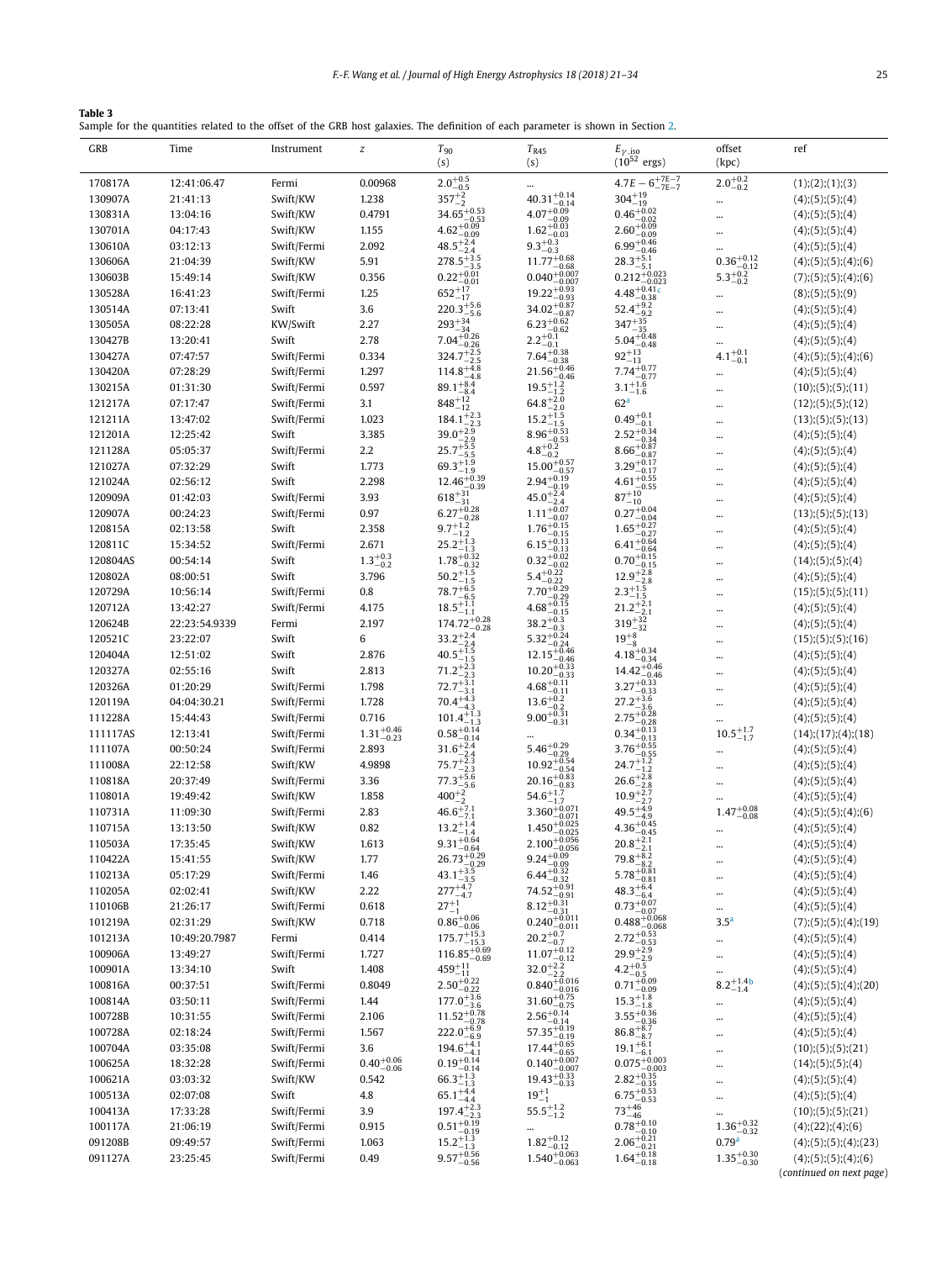| <b>Table 3</b> (continued) |
|----------------------------|
|                            |

| GRB                | Time                       | Instrument                 | $\boldsymbol{z}$    | $T_{90}$<br>(s)                                               | $T_{R45}$<br>(s)                                                       | $E_{\gamma, \text{iso}}$<br>$(10^{52} \text{ ergs})$                                                  | offset<br>(kpc)                   | ref                                                              |
|--------------------|----------------------------|----------------------------|---------------------|---------------------------------------------------------------|------------------------------------------------------------------------|-------------------------------------------------------------------------------------------------------|-----------------------------------|------------------------------------------------------------------|
| 091029A            | 03:53:22                   | Swift                      | 2.752               | $40.0^{+1.3}_{-1.3}$                                          |                                                                        | $7.97^{+0.82}_{-0.82}$                                                                                |                                   | (4);(5);(5);(4)                                                  |
| 091024A            | 08:56:01                   | Swift/Fermi                | 1.092               | $115^{+5}_{-5}$                                               | 11.47 <sup>+0.23</sup><br>24.64 <sup>+0.87</sup><br>$^{10.23}_{-0.87}$ | $18.4^{+2.0}_{-2.0}$<br>-2.0                                                                          |                                   | $(4)$ ; $(5)$ ; $(5)$ ; $(4)$                                    |
| 091020A            | 21:36:44                   | Swift/Fermi                | 1.71                | $39.0^{+1.1}_{-1.1}$                                          | $6.00^{+0.17}_{-0.17}$<br>$-0.17$                                      | $8.4^{+1.1}$<br>$^{-1.1}$                                                                             |                                   | $(4)$ ; $(5)$ ; $(5)$ ; $(4)$                                    |
| 091018A            | 20:48:19                   | Swift/Konus-RF             | 0.97                | $4.44^{+0.15}_{-0.15}$                                        | $1.240_{-0.022}^{+0.022}$                                              | $0.7^{+0.3}_{-0.1}$                                                                                   |                                   | (15); (5); (5); (24)                                             |
| 090927             | 10:07:16                   | Swift/Fermi                | 1.37                | $18.4^{+1.3}_{-1.3}$                                          | $0.84^{+0.09}_{-0.09}$                                                 | $0.276_{-0.035}^{+0.035}$                                                                             |                                   | (4); (5); (5); (4)                                               |
| 090926B            | 21:55:48                   | Swift/Fermi                | 1.24                | $126.4^{+5.2}_{-5.2}$                                         | $21.60^{+0.62}_{-0.62}$<br>$-0.62$                                     | $+0.45$<br>4.14<br>$-0.45$                                                                            |                                   | $(4)$ ; $(5)$ ; $(5)$ ; $(4)$                                    |
| 090812A            | 06:02:21.89                | Swift/KW                   | 2.452               | $100\substack{+16\mathrm{b}\\-16}$                            | $18.50^{+0.42}_{-0.42}$                                                | $47.5^{+8.2}_{-8.2}$<br>$-8.2$                                                                        |                                   | $(4)$ ; $(25)$ ; $(25)$ ; $(4)$                                  |
| 090809A            | 17:31:27.50                | Swift                      | 2.737               | $190^{+18}_{-12}$<br>-18                                      | $3.40^{+0.42}_{-0.42}$<br>$-0.42$                                      | $1.88^{+0.26}_{-0.26}$                                                                                |                                   | $(4)$ ; $(25)$ ; $(25)$ ; $(4)$                                  |
| 090726             | 22:42:40.75                | Swift                      | 2.71                | $51.00_{-0.61}^{+0.61}$                                       | $9.20^{+0.54}_{-0.74}$<br>$-0.54$                                      | $1.80^{+1.3}_{-0.24}$ b<br>$-0.24$                                                                    |                                   | $(24)$ ; $(25)$ ; $(25)$ ; $(25)$                                |
| 090715B            | 21:03:27.63                | Swift/KW                   | 3                   | $268.0^{+4.2b}_{-4.2}$                                        | $15.30^{+0.61b}_{-0.61b}$<br>$-0.61$                                   | $23.8^{+3.7}_{-2.7}$                                                                                  |                                   | $(4)$ ; $(25)$ ; $(25)$ ; $(4)$                                  |
| 090709A            | 07:38:47.59                | Swift/AGILE/KW             | 1.8                 | $300+64b$<br>-64                                              | $28.50^{+0.48}_{-0.40}$<br>-0.48                                       | $20.9^{+3.6}_{-2.7}$<br>$-2.5$                                                                        | $2.46_{-0.31}^{+0.31}$            | (26)(25)(25)(27)(6)                                              |
| 090618             | 08:28:42.85                | Swift/Fermi/AGILE          | 0.54                | $115.20_{-0.42}^{+0.42}$                                      | $23.00_{-0.61}^{+0.61}$                                                | $28.6^{+2.9}_{-2.9}$                                                                                  | $4.5^{+0.3}_{-0.3}$               | $(4)$ ; $(25)$ ; $(25)$ ; $(4)$ ; $(6)$                          |
| 090530             | 03:18:31.38                | Swift                      | 1.266               | $41.00^{+0.61b}_{-0.61}$                                      | $2.60^{+0.18}_{-0.18}$                                                 | $1.73^{+0.19}_{-0.19}$                                                                                |                                   | $(4)$ ; $(25)$ ; $(25)$ ; $(4)$                                  |
| 090529             | 14:12:48.21                | Swift                      | 2.625               | $80^{+3}_{-3}$<br>$82.0^{+5.4b}_{-5.4}$                       | $19.0^{+1.2}_{-1.2}$                                                   | $2.56^{+0.30}_{-0.30}$                                                                                |                                   | $(4)$ ; $(25)$ ; $(25)$ ; $(4)$                                  |
| 090519A<br>090516A | 21:09:09.42<br>08:28:03.77 | Swift/Fermi<br>Swift/Fermi | 3.85<br>4.109       | $-5.4$<br>$230.0^{+9.1b}_{-0.1}$                              | $14.00_{-0.61}^{+0.61}$<br>$37.0^{+1.8}_{-1.8}$                        | $24.7^{+2.8}_{-2.8}$                                                                                  |                                   | $(4)$ ; $(25)$ ; $(25)$ ; $(4)$                                  |
| 090515             | 04:45:22.52                | Swift                      | 0.403               | -9.1<br>$0.070^{+0.024}_{-0.024}$                             | $0.0200^{+0.0042}_{-0.0042}$                                           | $72^{+14}_{-14}$<br>$0.00094^{+0.00014}_{-0.00014}$                                                   | <br>$86.2^{+0.1}_{-0.1}$          | $(4)$ ; $(25)$ ; $(25)$ ; $(4)$                                  |
| 090510A            | 00:23:13.48                | Swift/Fermi/AGILE          | 0.903               | $0.500^{+0.061}_{-0.061}$                                     | $0.120^{+0.012}_{-0.012}$                                              | $3.95^{+0.21}_{-0.21}$                                                                                | $10.6^{+2.9}_{-2.9}$              | $(4)$ ; $(25)$ ; $(25)$ ; $(4)$ ; $(6)$<br>(7);(25);(25);(4);(6) |
| 090429B            | 05:30:16.36                | Swift                      | 9.3                 | $5.8^{+0.3b}_{-0.3}$                                          | $1.50^{+0.06}_{-0.06}$                                                 | $6.7^{+1.3}_{-1.3}$                                                                                   |                                   | $(4)$ ; $(25)$ ; $(25)$ ; $(4)$                                  |
| 090426             | 12:49:00.21                | Swift                      | 2.609               | $1.300 + 0.061b$                                              | $-0.06$<br>$0.320^{+0.024}_{-0.024}$                                   | $0.445^{+0.066}_{-0.066}$                                                                             | <br>$0.49^{+0.25}_{-0.27}$        | (7); (25); (25); (4); (6)                                        |
| 090424A            | 14:12:22.33                | Swift/Fermi/AGILE          | 0.544               | $-0.061$<br>$50.30^{+0.54}_{-0.74}$                           | $1.98^{+0.03}_{-0.03}$                                                 | $4.07^{+0.41}_{-0.41}$                                                                                | $-0.25$<br>$2.62^{+0.24}_{-0.24}$ | $(4)$ ; $(25)$ ; $(25)$ ; $(4)$ ; $(6)$                          |
| 090423A            | 07:55:32.34                | Swift/Fermi                | 8.1                 | $-0.54$<br>$12.40^{+0.61}_{-0.61}$                            | $3.80^{+0.12}_{-0.12}$                                                 | $8.8^{+2.1}_{-2.1}$                                                                                   |                                   | $(4)$ ; $(25)$ ; $(25)$ ; $(4)$                                  |
| 090418A            | 11:07:53.22                | Swift/KW                   | 1.608               | $-0.61$<br>$+0.85$<br>57.97                                   | $-0.12$<br>$17.05_{-0.41}^{+0.41}$                                     | $-2.1$<br>$17.2^{+2.7}_{-2.7}$                                                                        | 0.74 <sup>a</sup>                 | $(4)$ ; $(5)$ ; $(5)$ ; $(4)$ ; $(23)$                           |
| 090417B            | 15:20:16.33                | Swift                      | 0.34                | $-0.85$<br>$252.0^{+4.8}_{-4.8}$                              | $88^{+3}_{-3}$                                                         | $-2.7$<br>$0.16^{+0.16}_{-0.22}$                                                                      |                                   | (15); (25); (25); (28)                                           |
| 090404             | 15:56:43.44                | Swift                      | $3.0^{+0.8}_{-1.8}$ | -4.8<br>$86.0^{+3.0}_{-3.0}$<br>-3.6                          | $21.00^{+0.61}_{-0.61}$                                                | $5.9^{+1.8}_{-2.8}$<br>-2.3                                                                           |                                   | (29)(25)(25)(27)                                                 |
| 090313A            | 09:06:40.42                | Swift                      | 3.375               | $90.0^{+\bar{6}.\bar{7}_b}_{\;\;\;\;\;\;\;\;}$                | $23.0^{+1.2}_{-1.2}$                                                   | $4.42^{+0.79}_{-0.79}$                                                                                |                                   | $(4)$ ; $(25)$ ; $(25)$ ; $(4)$                                  |
| 090205A            | 23:03:27.82                | Swift                      | 4.6497              | $11.00^{+0.61}$<br>-0.61                                      | $2.60^{+0.18}_{-0.18}$<br>$-0.18$                                      | $1.12^{+0.16}_{-0.16}$<br>-0.16                                                                       | $2.7^{+2.0}_{-2.2}$<br>$-2.0$     | $(4)$ ; $(25)$ ; $(25)$ ; $(4)$ ; $(6)$                          |
| 090102A            | 02:55:45.86                | Swift/Fermi/AGILE          | 1.547               | $31.00^{+0.61}_{-0.01}$<br>-0.61                              | $8.3^{+0.3}_{-0.3}$                                                    | $22.6^{+2.7}_{-2.7}$                                                                                  | $0.78_{-0.52}^{+0.52}$            | $(4)$ ; $(25)$ ; $(25)$ ; $(4)$ ; $(6)$                          |
| 081228             | 01:17:40.75                | Swift                      | 3.4                 | $3.80^{+0.42}_{-0.42}$<br>-0.42                               | $0.480_{-0.048}^{+0.048}$                                              | $3.7^{+1.6}_{-1.6}$<br>$-1.3$                                                                         |                                   | (15); (25); (25); (27)                                           |
| 081222A            | 04:53:59.97                | Swift/Fermi/AGILE          | 2.77                | $33.0^{+\overline{1}\cdot\overline{2}\overline{b}}$<br>$-1.2$ | $4.200^{+0.054}$<br>$-0.054$                                           | $27.4^{+2.7}_{-2.7}$<br>$-2.7$                                                                        |                                   | (4);(25);(25);(4)                                                |
| 081221A            | 16:21:11.84                | Swift/Fermi                | 2.26                | $34.00_{-0.61}^{+0.61}$                                       | $8.00^{+0.06b}_{-0.06b}$<br>$-0.06$                                    | $31.9^{+3.2}_{-2.2}$<br>$-3.2$                                                                        | $3.3^{+0.6}_{-0.2}$<br>$-0.6$     | $(4)$ ; $(25)$ ; $(25)$ ; $(4)$ ; $(6)$                          |
| 081203A            | 13:57:11.57                | Swift/AGILE/KW             | 2.05                | $250^{+27b}_{-27}$                                            | $31.00_{-0.61}^{+0.61}$                                                | $32^{+12}_{-12}$                                                                                      |                                   | $(4)$ ; $(25)$ ; $(25)$ ; $(4)$                                  |
| 081121A            | 20:35:32.85                | Swift/Feimi/AGILE          | 2.512               | $19.00^{+0.61b}_{-0.01}$<br>$-0.61$                           | $5.50^{+0.24b}_{-0.24b}$<br>$-0.24$                                    | $32.4^{+3.7}_{-2.7}$<br>$-3.7$                                                                        | $2^{+1}_{-1}$                     | $(4)$ ; $(25)$ ; $(25)$ ; $(4)$ ; $(6)$                          |
| 081118             | 14:56:36.73                | Swift                      | 2.58                | $67.0^{+4.8}_{-4.8}$                                          | $18.00^{+0.61b}_{-0.01}$<br>-0.61                                      | $12.2^{+1.2}_{-1.2}$<br>$-1.2$                                                                        |                                   | $(4)$ ; $(25)$ ; $(25)$ ; $(4)$                                  |
| 081109A            | 07:02:06.61                | Swift/Fermi                | 0.9787              | $\mathbf{70.0}^{+1.8}_{-1.8}$                                 | $17.20_{-0.42}^{+0.42}$                                                | $1.81^{+0.12}_{-0.12}$                                                                                |                                   | $(4)$ ; $(25)$ ; $(25)$ ; $(4)$                                  |
| 081029             | 01:43:56.78                | Swift                      | 3.8479              | $170.0^{+8.5}_{-8.5}$<br>$-8.5$                               | $49.0^{+2.4}_{-2.4}$                                                   | $12.1^{+1.4}_{-1.4}$                                                                                  |                                   | $(4)$ ; $(25)$ ; $(25)$ ; $(4)$                                  |
| 081028A            | 00:25:00.79                | Swift                      | 3.038               | $280.0^{+9.1}_{-9.1}$                                         | $78.0^{+1.8}_{-1.8}$                                                   | $18.3^{+1.8}_{-1.8}$                                                                                  |                                   | $(4)$ ; $(25)$ ; $(25)$ ; $(4)$                                  |
| 081008A            | 19:58:09.38                | Swift/Fermi                | 1.969               | $200^{+11b}_{-11}$                                            | $32.00_{-0.61}^{+0.61}$                                                | $10^{+1}_{-1}$                                                                                        | $14.3^{+0.2}_{-0.2}$              | $(4)$ ; $(25)$ ; $(25)$ ; $(4)$ ; $(6)$                          |
| 081007A            | 05:23:52.74                | Swift/Fermi                | 0.5295              | $5.60^{+0.24}_{-0.24}$                                        | $1.600^{+0.061}_{-0.061}$                                              | $0.17^{+0.02}_{-0.02}$                                                                                | $0.71^{+0.18}_{-0.72}$            | $(4)$ ; $(25)$ ; $(25)$ ; $(4)$ ; $(6)$                          |
| 080928             | 15:01:32.86                | Swift/Fermi                | 1.692               | $280^{+11b}_{-11}$                                            | $23.00^{+0.61}_{-0.61}$<br>$-0.61$<br>$6.10^{+0.48}_{-0.48}$           | $3.99^{+0.91}_{-0.91}$                                                                                | $14.8^{+0.3}_{-0.3}$              | $(4)$ ; $(25)$ ; $(25)$ ; $(4)$ ; $(6)$                          |
| 080916B            | 14:44:47.32                | Swift                      | 4.35                | $34.0^{+1.8}_{-1.8}$<br>$63 + \frac{3}{2}b$                   | $-0.48$<br>$13.30^{+0.24b}_{-0.34}$                                    | 563 <sup>a</sup><br>$1.0^{+0.1}_{-0.2}$                                                               |                                   | (30); (25); (25); (30)                                           |
| 080916A            | 09:45:20.61                | Swift/Fermi                | 0.689               |                                                               | 0.24                                                                   |                                                                                                       | 0.14 <sup>a</sup>                 | $(4)$ ; $(25)$ ; $(25)$ ; $(4)$ ; $(23)$                         |
| 080913A<br>080905B | 06:46:54.12<br>16:55:45.40 | Swift/KW<br>Swift/Fermi    | 6.695<br>2.3739     | $8.20_{-0.24}^{+0.24}$<br>$104.0^{+4.2}_{-4.2}$               | $2.20_{-0.12}^{+0.12}$<br>$13.00^{+0.61b}_{-0.61}$                     | $9.2^{+2.7}_{-2.7}$<br>$4.55_{-0.37}^{+0.37}$                                                         |                                   | $(4)$ ; $(25)$ ; $(25)$ ; $(4)$<br>(4); (25); (25); (4)          |
| 080905A            | 11:58:54.97                | Swift/Fermi/AGILE          | 0.122               | $1.04^{+0.03}_{-0.03}$                                        | $0.180^{+0.018b}_{-0.018}$                                             | $0.0658^{+0.0096}_{-0.0096}$                                                                          | <br>$18.2^{+0.2}_{-0.2}$          | $(4)$ ; $(25)$ ; $(25)$ ; $(4)$ ; $(6)$                          |
| 080810A            | 13:10:12.28                | Swift/Fermi                | 3.35                | $453.0^{+4.8}_{-4.8}$                                         | $31.0^{+1.2}_{-1.2}$                                                   | $47.8^{+5.5}_{-5.5}$                                                                                  |                                   | $(4)$ ; $(25)$ ; $(25)$ ; $(4)$                                  |
| 080805A            | 07:41:34.73                | Swift                      | 1.5042              | $110^{+8.5b}_{-8.5}$                                          | $20.00_{-0.61}^{+0.61}$                                                | $5.05_{-0.22}^{+0.22}$                                                                                | <br>$4.0^{+0.4}_{-0.4}$           | $(4)$ ; $(25)$ ; $(25)$ ; $(4)$ ; $(6)$                          |
| 080804A            | 23:20:14.66                | Swift/Fermi                | 2.205               | $60.0^{+8.5}_{-8.5}$                                          | $7.90_{-0.36}^{+0.36}$                                                 | $12.0^{+1.2}_{-1.2}$                                                                                  |                                   | $(4)$ ; $(25)$ ; $(25)$ ; $(4)$                                  |
| 080721A            | 10:25:16.97                | Swift/AGILE/KW             | 2.591               | $30.0^{+1.8}_{-1.8}$                                          | $4.50^{+0.18}_{-0.18}$                                                 | $134^{+23}_{-23}$                                                                                     |                                   | $(4)$ ; $(25)$ ; $(25)$ ; $(4)$                                  |
| 080710             | 07:13:10.79                | Swift                      | 0.8454              | $140.0^{+9.7}_{-9.7}$                                         | $23.0^{+1.8}_{-1.8}$                                                   | $1.68^{+0.22}_{-0.22}$                                                                                |                                   | $(4)$ ; $(25)$ ; $(25)$ ; $(4)$                                  |
| 080707A            | 08:27:53.68                | Swift                      | 1.23                | $30.30_{-0.42}^{+0.42}$                                       | $3.30_{-0.18}^{+0.18}$                                                 | $0.34_{-0.03}^{+0.25}$                                                                                | $0.76_{-0.46}^{+0.46}$            | (25); (25); (25); (25); (6)                                      |
| 080607A            | 06:07:27.00                | Swift/AGILE/KW             | 3.036               | 84.00 $^{+0.61}_{-0.61}$                                      | $7.50_{-0.12}^{+0.12}$                                                 | $200^{+20}_{-20}$                                                                                     | $5.4^{+1.9}_{-1.9}$               | $(4)$ ; $(25)$ ; $(25)$ ; $(4)$ ; $(6)$                          |
| 080605A            | 23:47:57.85                | Swift/KW                   | 1.64                | $19.6^{+0.3}_{-0.3}$                                          | $4.800^{+0.061}_{-0.061}$                                              | $28^{+14}_{-14}$                                                                                      | $0.70_{-0.27}^{+0.27}$            | $(4)$ ; $(25)$ ; $(25)$ ; $(4)$ ; $(6)$                          |
| 080604             | 07:27:01.15                | Swift                      | 1.4171              | $125.0^{+4.8}_{-4.8}$<br>$-4.8$                               | $27.0^{+1.2}_{-1.2}$                                                   | $1.05_{-0.12}^{+0.12}$                                                                                |                                   | $(4)$ ; $(25)$ ; $(25)$ ; $(4)$                                  |
| 080603B            | 19:38:13.28                | Swift/KW                   | 2.69                | 59.50 <sup>+0.48</sup> b                                      | $6.20^{+0.18}_{-0.18}$                                                 | $6.0^{+3.1}_{-3.1}$                                                                                   |                                   | $(4)$ ; $(25)$ ; $(25)$ ; $(4)$                                  |
| 080520A            | 22:20:24.77                | Swift                      | 1.545               | $3.00^{+0.24}_{-0.24}$                                        |                                                                        | 0.110 <sup>+0.88</sup> b<br>12.0 <sup>+6</sup> <sub>-0.024</sub><br>12.0 <sup>+6</sup> <sub>-48</sub> | $4.1^{+1.6}_{-1.2}$<br>$-1.6$     | (25); (25); (25); (25); (6)                                      |
| 080516             | 00:17:07.03                | Swift                      | 3.2                 | $6.80^{+0.24}_{-0.18}$                                        | $0.510^{+0.048}_{-0.048}$<br>$1.00^{+0.12}_{-0.12}$<br>$-0.12$         | $-4.8$                                                                                                |                                   | (10); (25); (25); (27)                                           |
| 080430             | 19:53:02.07                | Swift                      | 0.767               | $6.80^{+0.18}_{-0.18}$<br>16.00 <sup>+0.61</sup> b            | 3.400 $^{+0.061}_{-0.061}$                                             | $0.380_{-0.048}^{+0.18}$ b                                                                            | $0.81^{+0.37}_{-0.27}$<br>$-0.37$ | (25); (25); (25); (25); (6)                                      |
| 080413B            | 08:51:12.54                | Swift                      | 1.1                 | $7.00^{+0.42}_{-0.42}$                                        | $1.16^{+0.03}_{-0.03}$                                                 | $1.61_{-0.27}^{+0.27}$                                                                                |                                   | $(4)$ ; $(25)$ ; $(25)$ ; $(4)$                                  |
| 080413A            | 02:54:19.30                | Swift/AGILE/Suzaku         | 2.433               | $46.60_{-0.12}^{+0.12}$                                       | $5.30_{-0.12}^{+0.12}$<br>$6.700_{-0.061}^{+0.061}$                    | $8.6^{+2.1}_{-2.1}$                                                                                   |                                   | $(4)$ ; $(25)$ ; $(25)$ ; $(4)$                                  |
| 080411A            | 21:15:32.58                | Swift/KW                   | 1.03                | $58.30_{-0.48}^{+0.48}$                                       |                                                                        | $16.2^{+1.6}_{-1.6}$                                                                                  |                                   | $(4)$ ; $(25)$ ; $(25)$ ; $(4)$                                  |
| 080330A            | 03:41:16.87                | Swift                      | 1.51                | $66.00_{-0.61}^{+0.61}$                                       | $4.00^{+0.36}_{-0.36}$                                                 | $0.410^{+0.57}_{-0.036}$ b                                                                            |                                   | (25); (25); (25); (25)                                           |
| 080325A            | 04:09:17.33                | Swift                      | 1.78                | $184.0^{+5.4b}_{-5.4}$                                        | $41.0^{+2.4b}_{-2.4}$                                                  | $9.55^{+0.84}_{-0.84}$                                                                                | $6.0^{+0.7}_{-0.7}$               | $(4)$ ; $(25)$ ; $(25)$ ; $(4)$ ; $(6)$                          |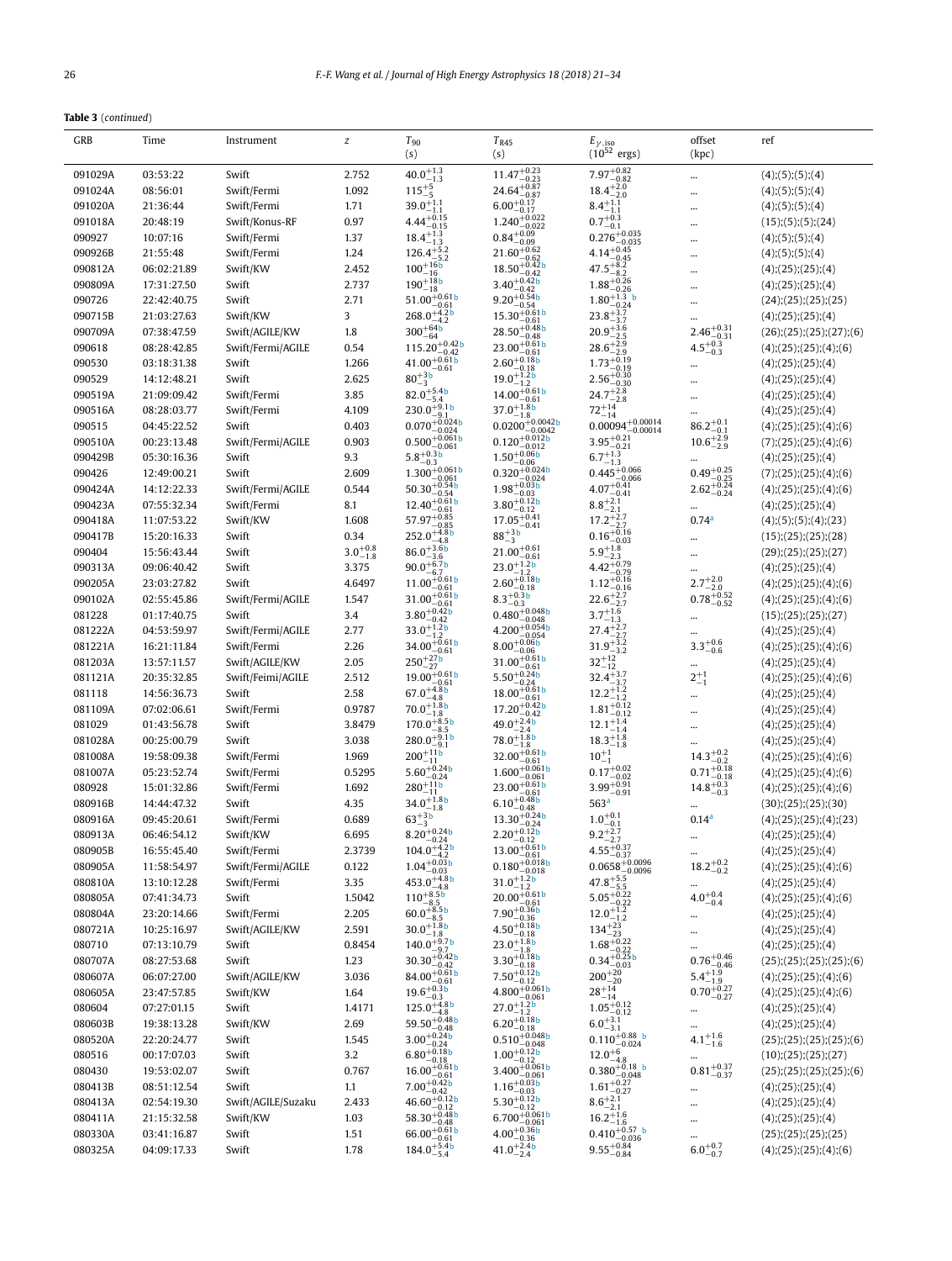|  | <b>Table 3</b> (continued) |  |
|--|----------------------------|--|
|--|----------------------------|--|

| GRB                | Time                       | Instrument                 | $\boldsymbol{z}$ | $T_{\rm 90}$<br>(s)                          | $T_{\rm R45}$<br>(s)                                                           | $E_{\gamma,iso}$<br>$(10^{52} \text{ ergs})$                                                                         | offset<br>(kpc)                    | ref                                                       |
|--------------------|----------------------------|----------------------------|------------------|----------------------------------------------|--------------------------------------------------------------------------------|----------------------------------------------------------------------------------------------------------------------|------------------------------------|-----------------------------------------------------------|
| 080320             | 04:37:38.46                | Swift                      | 7                | $21.0^{+1.8}_{-1.8}$                         | $4.1_{-0.3}^{+0.3}$                                                            | $34.2^{+46}_{-6}$<br>$-5.7$                                                                                          |                                    | (31); (25); (25); (28)                                    |
| 080319C            | 12:25:56.96                | Swift/AGILE                | 1.95             | $33^{+3}_{-3}$                               | $5.00_{-0.18}^{+0.18}$                                                         | $14.9^{+3.0}_{-3.0}$                                                                                                 | $7.4^{+0.4}_{-0.4}$                | $(4)$ ; $(25)$ ; $(25)$ ; $(4)$ ; $(6)$                   |
| 080319B            | 06:12:49.25                | Swift/KW                   | 0.937            | $147.0^{+2.4b}_{-2.4}$                       | $20.300_{-0.061}^{+0.061}$                                                     | $118^{+12}_{-12}$<br>$-12$                                                                                           | $1.72^{+0.95}_{-0.95}$             | $(4)$ ; $(25)$ ; $(25)$ ; $(4)$ ; $(6)$                   |
| 080319A            | 05:45:42.05                | Swift                      | 2.0265           | $46.0^{+1.2}_{-1.2}$                         | $13.30^{+0.54}_{-0.54}$                                                        | $29.2^{+25.5}_{-2.7}$                                                                                                |                                    | (29)(25)(25)(28)                                          |
| 080310A            | 08:37:58.64                | Swift                      | 2.4274           | $362.0^{+3.6}_{-3.6}$                        | $24.00_{-0.61}^{+0.61}$                                                        | $8.58^{+0.90}_{-0.90}$                                                                                               |                                    | $(4)$ ; $(25)$ ; $(25)$ ; $(4)$                           |
| 080210A            | 07:50:05.43                | Swift                      | 2.6419           | $44.0^{+4.2}_{-4.2}$<br>-4.2                 | $8.80^{+0.36}_{-0.36}$<br>$-0.36$                                              | $4.77^{+0.25}_{-0.29}$                                                                                               |                                    | (4); (25); (25); (4)                                      |
| 080207A            | 21:30:21.44                | Swift                      | 2.0858           | $310.0^{+9.1b}_{-9.1}$                       | $70.0^{+6.1b}_{-6.1}$                                                          | $16.4^{+1.8}_{-1.8}$                                                                                                 | $6.6^{+3.7}_{-3.7}$                | $(4)$ ; $(25)$ ; $(25)$ ; $(4)$ ; $(6)$                   |
| 080129             | 06:06:45.46                | Swift                      | 4.349            | $46.0^{+2.4}_{-2.4}$                         | $10.00^{+0.61}_{-0.61}$                                                        | $8.0^{+4.2}_{-2.4}$                                                                                                  |                                    | (25); (25); (25); (25)                                    |
| 080123             | 04:21:57.40                | Swift/INTEGRAL             | 0.495            | +2.4b<br>$26.0^{\circ}$<br>$-2.4$            | $3.10^{+0.48}_{-0.48}$<br>$-0.48$                                              | $0.117^{+0.022}_{-0.039}$                                                                                            |                                    | $(4)$ ; $(25)$ ; $(25)$ ; $(4)$                           |
| 071227A            | 20:13:47.04                | Swift/INTEGRAL/KW          | 0.383            | $2.20_{-0.18}^{+0.18}$                       | $0.500^{+0.036}_{-0.036}$                                                      | $0.08^{+0.01}_{-0.01}$                                                                                               | $15.7^{+0.3}_{-0.3}$               | (7); (25); (25); (4); (6)                                 |
| 071122             | 01:23:25.62                | Swift                      | 1.14             | $79.0^{+4.8}_{-4.8}$<br>-4.8                 | $16.0^{+1.2}_{-1.2}$                                                           | 0.300 <sup><math>+0.3</math></sup><br>5.86 <sup><math>+2.70</math></sup><br>5.86 <sup><math>+2.70</math></sup><br>-b | $0.63_{0.45}^{+0.45}$<br>$-0.45$   | (25); (25); (25); (25); (6)                               |
| 071117             | 14:50:06.91                | Swift/KW                   | 1.331            | $1.700^{+0.061b}_{0.002}$<br>$-0.061$        | $1.28^{+0.03}_{-0.02}$<br>$-0.03$                                              |                                                                                                                      |                                    | $(4)$ ; $(25)$ ; $(25)$ ; $(4)$                           |
| 071112C            | 18:32:57                   | Swift                      | 0.8227           | 15 <sup>a</sup><br>$190.0^{+6.7}_{-6.7}$     | <br>$34.0^{+2.4b}$                                                             | 4.14 <sup>a</sup><br>$4.99^{+0.97}_{-0.27}$                                                                          | $1.55^{+0.21}_{-0.21}$             | $(6)$ ; $(6)$ ; $(6)$ ; $(6)$                             |
| 071031A<br>071025  | 01:06:36.96                | Swift                      | 2.6918           | -6.7<br>$161.0^{+4.8}_{-4.8}$                | $-2.4$<br>$39.00^{+0.61}_{-0.01}$                                              | $-0.97$<br>$428 + \frac{10.8}{100}$                                                                                  |                                    | (4);(25);(25);(4)                                         |
| 071020             | 04:08:53.68<br>07:02:26.94 | Swift<br>Swift             | 5.2<br>2.145     | $-4.8$<br>$4.40^{+0.24}_{-0.24}$             | $-0.61$<br>$1.360^{+0.018}_{-0.018}$                                           | -86<br>$10.0^{+4.6}_{-4.6}$                                                                                          |                                    | (15); (25); (25); (28)                                    |
| 071011             | 12:40:13.00                | Swift                      | 5                | $-0.24$<br>$87.0^{+4.8}_{-4.8}$              | $-0.018$<br>$18.00^{+0.018}_{-0.016}$                                          | $-4.6$<br>$234^{+182}_{-104}$                                                                                        |                                    | $(4)$ ; $(25)$ ; $(25)$ ; $(4)$<br>(31); (25); (25); (28) |
| 071010A            | 03:41:11.85                | Swift                      | 0.98             | -4.8<br>$22.0^{+1.2}_{-1.2}$                 | $-0.61$<br>$1.80^{+0.24}_{-0.24}$                                              | $0.130^{+0.15}_{-0.012}$ b                                                                                           | <br>0.34 <sup>a</sup>              | (25); (25); (25); (25); (23)                              |
| 071010B            | 20:45:47.98                | Swift/KW                   | 0.947            | $35.00_{-0.61}^{+0.61}$                      | $4.700^{+0.061}_{-0.061}$                                                      | $-0.012$<br>$2.3^{+0.4}_{-0.4}$                                                                                      | $0.88\substack{+0.20 \\ -0.20}$    | $(4)$ ; $(25)$ ; $(25)$ ; $(4)$ ; $(6)$                   |
| 071003             | 07:40:55.01                | Swift/INTEGRAL/KW          | 1.604            | $148.00^{+0.61}_{-0.61}$                     | $10.3^{+0.3b}_{-0.2b}$                                                         | $38.3^{+4.5}_{-4.5}$                                                                                                 |                                    | $(4)$ ; $(25)$ ; $(25)$ ; $(4)$                           |
| 070810A            | 02:11:52.41                | Swift                      | 2.17             | $7.70_{-0.42}^{+0.42}$                       | $2.50^{+0.12}_{-0.12}$                                                         | $-4.5$<br>$0.900^{+0.18}_{-0.061}$ b                                                                                 |                                    | (25); (25); (25); (25)                                    |
| 070809             | 19:22:17.37                | Swift                      | 0.473            | $0.76_{-0.03}^{+0.03}$                       | $0.260^{+0.018b}_{-0.018}$                                                     | $0.0276^{+0.0037}_{-0.0037}$                                                                                         | $20.0\substack{+1.6 \\ -1.6}$      | $(4)$ ; $(25)$ ; $(25)$ ; $(4)$ ; $(6)$                   |
| 070802A            | 07:07:25.87                | Swift                      | 2.45             | $15.00_{-0.61}^{+0.61}$                      | $3.50^{+0.24}_{-0.24}$                                                         | $0.500^{+0.32}_{-0.001}$<br>$-0.061$                                                                                 | $1.1^{+0.4}_{-0.4}$                | (25); (25); (25); (25); (6)                               |
| 070729             | 00:25:53.91                | Swift                      | 0.8              | $1.000^{+0.061}_{-0.061}$                    | $0.300^{+0.024}_{-0.024}$                                                      | $0.113^{+0.044}_{-0.044}$                                                                                            |                                    | $(4)$ ; $(25)$ ; $(25)$ ; $(4)$                           |
| 070724A            | 10:53:50.21                | Swift                      | 0.457            | $0.600^{+0.061}_{-0.061}$                    | $0.110^{+0.012b}_{-0.012}$                                                     | $0.0060^{+0.0014}_{-0.0014}$                                                                                         | $5.5^{+0.2}_{-0.2}$                | (7);(25);(25);(4);(6)                                     |
| 070721B            | 10:33:48.00                | Swift                      | 3.6298           | $330.0^{+6.1b}_{-6.1}$                       | $17.00^{+0.61}_{-0.61}$                                                        | $24.2^{+1.4}_{-1.4}$                                                                                                 |                                    | $(4)$ ; $(25)$ ; $(25)$ ; $(4)$                           |
| 070714B            | 04:59:29.62                | Swift                      | 0.923            | $64.0^{+1.2}_{-1.2}$                         | $1.40^{+0.12b}_{-0.12}$                                                        | $0.98^{+0.24}_{-0.24}$                                                                                               | $12.4^{+0.9}_{-0.9}$               | $(4)$ ; $(25)$ ; $(25)$ ; $(4)$ ; $(6)$                   |
| 070612A            | 02:38:45.98                | Swift                      | 0.617            | $255\substack{+3\,b\\-3}$                    | $62.0^{+1.8}_{-1.8}$<br>$-1.8$                                                 | $2.00^{+1.1}_{-0.24}$                                                                                                |                                    | (25); (25); (25); (25)                                    |
| 070611             | 01:57:13.89                | Swift                      | 2.0394           | $11.30_{-0.42}^{+0.42}$                      | $2.60^{+0.18b}_{-0.18}$                                                        | $0.92^{+0.13}_{-0.12}$<br>$-0.13$                                                                                    |                                    | $(4)$ ; $(25)$ ; $(25)$ ; $(4)$                           |
| 070529             | 12:48:28.34                | Swift                      | 2.4996           | $112.0^{+2.4b}_{-2.4}$                       | $23.0^{+1.2}_{-1.2}$                                                           | $12.8^{+1.1}_{-1.1}$                                                                                                 |                                    | $(4)$ ; $(25)$ ; $(25)$ ; $(4)$                           |
| 070521             | 06:51:10.86                | Swift/KW                   | 1.35             | $560.0^{+6.1b}_{-6.1}$<br>$-6.1$             | $10.60^{+0.36}_{-0.26}$                                                        | $10.8^{+1.8}_{-1.8}$                                                                                                 |                                    | $(4)$ ; $(25)$ ; $(25)$ ; $(4)$                           |
| 070518             | 14:26:21.20                | Swift/KW                   | 1.16             | $5.30_{-0.18}^{+0.18}$                       | $1.200^{+0.061}_{-0.061}$                                                      | $0.0900^{+0.091}_{-0.0061}$ b                                                                                        | $\cdots$                           | (25); (25); (25); (25)                                    |
| 070508             | 04:18:17.83                | Swift                      | 0.82             | $21.20_{-0.24}^{+0.24}$                      | $5.200^{+0.018}_{-0.018}$                                                      | $7.74^{+0.29}_{-0.29}$                                                                                               | $3.3^{+0.3}_{-0.2}$<br>$-0.3$      | $(4)$ ; $(32)$ ; $(32)$ ; $(4)$ ; $(6)$                   |
| 070506A            | 05:35:58.06                | Swift                      | 2.31             | $3.60^{+0.18}_{-0.18}$                       | $1.000^{+0.061b}_{-0.061}$                                                     | $0.513^{+0.054}_{-0.054}$                                                                                            |                                    | $(4)$ ; (32); (32); (4)                                   |
| 070429B            | 03:09:04.44                | Swift                      | 0.904            | $0.3200^{+0.0061}_{-0.0061}$                 | $0.080^{+0.012}_{-0.012}$<br>$41.00^{+0.61}_{-0.01}$                           | $0.0475^{+0.0071}_{-0.0071}$                                                                                         | 4.7 <sup>a</sup>                   | (7); (32); (32); (4); (19)                                |
| 070419B<br>070419A | 10:44:05.97                | Swift                      | 1.96<br>0.97     | $134^{+3}_{-3}$<br>$160.0^{+8.5}_{-8.5}$     | $-0.61$                                                                        | $15.7^{+11}_{-2.9}$                                                                                                  |                                    | (15); (32); (32); (27)                                    |
| 070411A            | 09:59:26.09<br>20:12:33.00 | Swift<br>Swift             | 2.954            | $109^{+3}_{-3}$                              | $37.0^{+2.4}_{-2.4}$<br>$32.00_{-0.61}^{+0.61}$                                | $0.24_{-0.10}^{+0.10}$<br>$8.31^{\rm +0.45}_{\rm -0.45}$                                                             |                                    | $(4)$ ; (32); (32); (4)                                   |
| 070328A            | 03:53:53.15                | Swift/KW                   | 2.0627           | $50.00_{-0.61}^{+0.61}$                      | $12.70^{+0.12}_{-0.12}$                                                        | 64 <sup>a</sup>                                                                                                      |                                    | $(4)$ ; (32); (32); (4)<br>(33); (32); (32); (33)         |
| 070318A            | 07:28:56.08                | Swift                      | 0.84             | $51.0^{+1.8}_{-1.0}$                         | $10.3^{+0.3}_{-0.2}$                                                           | $3.64^{+0.17}_{-0.17}$                                                                                               | $0.84^{+0.47}_{-0.47}$             | (4); (32); (32); (4); (6)                                 |
| 070306A            | 16:41:28.17                | Swift                      | 1.4959           | $-1.8$<br>$260^{+12}_{-20}$                  | $16.00^{+0.61}_{-0.01}$                                                        | $8.26^{+0.41}_{-0.41}$                                                                                               | $0.78 + 0.39$                      | $(4)$ ; (32); (32); (4); (6)                              |
| 070208             | 09:10:34.28                | Swift                      | 1.165            | -12<br>$52.00^{+0.61b}_{-0.02}$              | $-0.61$<br>$4.60^{+0.48}_{-0.48}$                                              | $0.280^{+0.13}_{-0.010}$ b                                                                                           | $-0.39$<br>$0.83^{+0.34}_{-.0.24}$ | (32); (32); (32); (32); (6)                               |
| 070129A            | 23:35:10.26                | Swift                      | 2.34             | -0.61<br>$92.0^{+1.8}_{-1.8}$<br>$-1.8$      | -0.48                                                                          | $-0.048$                                                                                                             | $-0.34$<br>                        | (15); (32); (32); (27)                                    |
| 070110A            | 07:22:41.57                | Swift                      | 2.3521           | $48.0^{+1.8}_{-1.2}$<br>$-1.2$               | $28.00^{+0.61}_{-0.61}$<br>16.20 <sup>+0.54</sup><br><sup>-0.54</sup><br>-0.54 | $2.89^{+1.2}_{-0.55}$<br>5.0 <sup>+0.3</sup><br>$-0.3$                                                               |                                    | $(4)$ ; $(32)$ ; $(32)$ ; $(4)$                           |
| 070103A            | 20:46:39.41                | Swift                      | 2.62             | $10.90_{-0.12}^{+0.12}$                      | $1.50^{+0.18}_{-0.18}$                                                         | $0.58_{-0.14}^{+0.59}$                                                                                               |                                    | (15); (32); (32); (27)                                    |
| 061222B            | 04:11:02.35                | Swift                      | 3.355            | $42.0^{+1.8}_{-1.8}$                         | $12.40_{-0.54}^{+0.54}$                                                        | $8.0^{+4.2b}_{-1.2}$                                                                                                 |                                    | (32); (32); (32); (32)                                    |
| 061222A            | 03:28:52.11                | Swift/KW                   | 2.088            | $82.0^{+3.6}_{-3.6}$                         | $9.00_{-0.12}^{+0.12}$                                                         | $30.0^{+6.4}_{-6.4}$                                                                                                 |                                    | $(4)$ ; (32); (32); (4)                                   |
| 061217             | 03:40:08.21                | Swift                      | 0.827            | $0.350_{-0.036}^{+0.036}$                    | $0.1000^{+0.0061}_{-0.0061}$                                                   | $0.423_{-0.072}^{+0.072}$                                                                                            | ${\rm 55^{+28}_{-28}}$             | (7); (32); (32); (4); (34)                                |
| 061210A            | 12:20:39.33                | Swift                      | 0.409            | $0.100_{-0.012}^{+0.012}$                    | $0.0400^{+0.0061}_{-0.0061}$                                                   | $0.0024^{+0.0006}_{-0.0006}$                                                                                         | $10.7^{+9.7}_{-9.7}$               | $(4)$ ; (32); (32); (4); (34)                             |
| 061201             | 15:58:36.82                | Swift/KW                   | 0.111            | $0.86^{+0.03b}_{-0.03}$                      | $0.220^{+0.012}_{-0.012}$                                                      | $0.0151^{+0.0073}_{-0.0073}$                                                                                         | $32.9^{+0.1}_{-0.1}$               | (7); (32); (32); (4); (6)                                 |
| 061126             | 08:47:56.42                | Swift/RHESSI               | 1.1588           | $26.80_{-0.48}^{+0.48}$                      | $5.50^{+0.12}$ <sub>b</sub>                                                    | $31.4^{+3.6}_{-3.6}$                                                                                                 |                                    | $(4)$ ; $(32)$ ; $(32)$ ; $(4)$                           |
| 061121             | 15:22:29.00                | Swift/KW                   | 1.314            | $80^{+13}_{-13}$                             | $5.800^{+0.061}_{-0.061}$                                                      | $23.5^{+2.7}_{-2.7}$                                                                                                 |                                    | $(4)$ ; $(32)$ ; $(32)$ ; $(4)$                           |
| 061110B            | 21:58:45.54                | Swift                      | 3.4344           | $32.40^{+0.61}_{-0.61}$                      | $8.60^{+0.36}_{-0.36}$                                                         | $17.9^{+1.6}_{-1.6}$<br>$-1.6$                                                                                       | $0.46_{-0.23}^{+0.23}$             | $(4)$ ; $(32)$ ; $(32)$ ; $(4)$ ; $(6)$                   |
| 061110A            | 11:47:21.31                | Swift                      | 0.758            | $47.0^{+1.2}_{-1.2}$                         | $15.00^{+0.61}_{-0.61}$                                                        | $0.280^{+0.17}_{-0.036}$ b                                                                                           | $1.01_{-0.30}^{+0.30}$             | (10); (32); (32); (35); (6)                               |
| 061028             | 01:26:22.46                | Swift                      | 0.76             | $120^{+11}_{-11}$                            | $19.0^{+1.2}_{-1.2}$                                                           | 0.229 <sup>a</sup>                                                                                                   |                                    | (36); (32); (32); (36)                                    |
| 061021A            | 15:39:07.00                | Swift                      | 0.3462           | $12.1_{-0.3}^{+0.3}$                         | $2.500^{+0.061}_{-0.061}$                                                      | $0.50^{+0.11}_{-0.11}$                                                                                               | $\cdots$                           | $(4)$ ; $(32)$ ; $(32)$ ; $(4)$                           |
| 061007A            | 10:08:08.81                | Swift/KW                   | 1.262            | $74.90_{-0.54}^{+0.54}$                      | $16.80^{+0.12}$ <sub>b</sub>                                                   | $90^{+9}_{-9}$                                                                                                       | 2.11 <sup>a</sup>                  | $(4)$ ; (32); (32); (4); (23)                             |
| 061006A<br>061004  | 16:45:50.51<br>19:50:30.51 | Swift/INTEGRAL/KW<br>Swift | 0.438<br>3.3     | $51.0^{+1.2}_{-1.2}$<br>$6.5^{+0.3b}_{-0.3}$ | $1.80^{+0.12b}_{-0.12}$<br>$1.620^{+0.054}_{-0.054}$                           | $0.179^{+0.056}_{-0.056}$<br>$2.00_{-0.18}^{+0.67}$                                                                  | $1.32^{+0.25}_{-0.25}$             | $(4)$ ; $(32)$ ; $(32)$ ; $(4)$ ; $(6)$                   |
| 060927A            | 14:07:35.29                | Swift                      | 5.46             | $23.00_{-0.24}^{+0.24}$                      | $3.20^{+0.12b}_{-0.12}$                                                        | $12.0^{+2.8}_{-2.8}$                                                                                                 |                                    | (32); (32); (32); (32)<br>$(4)$ ; $(32)$ ; $(32)$ ; $(4)$ |
| 060926A            | 16:48:41.85                | Swift                      | 3.2086           | $7.10_{-0.42}^{+0.42}$                       | $1.500^{+0.061}_{-0.061}$                                                      | $2.29_{-0.37}^{+0.37}$                                                                                               |                                    | $(4)$ ; $(32)$ ; $(32)$ ; $(4)$                           |
| 060923A            | 05:12:15.37                | Swift                      | 2.8              | $57.0^{+1.8}_{-1.8}$                         | $5.20_{-0.42}^{+0.42}$                                                         | $20.0^{+9.2}_{-4.6}$                                                                                                 | <br>$2.40^{+0.54}_{-0.54}$         | (15); (32); (32); (28); (6)                               |
|                    |                            |                            |                  |                                              |                                                                                |                                                                                                                      |                                    | (continued on next page)                                  |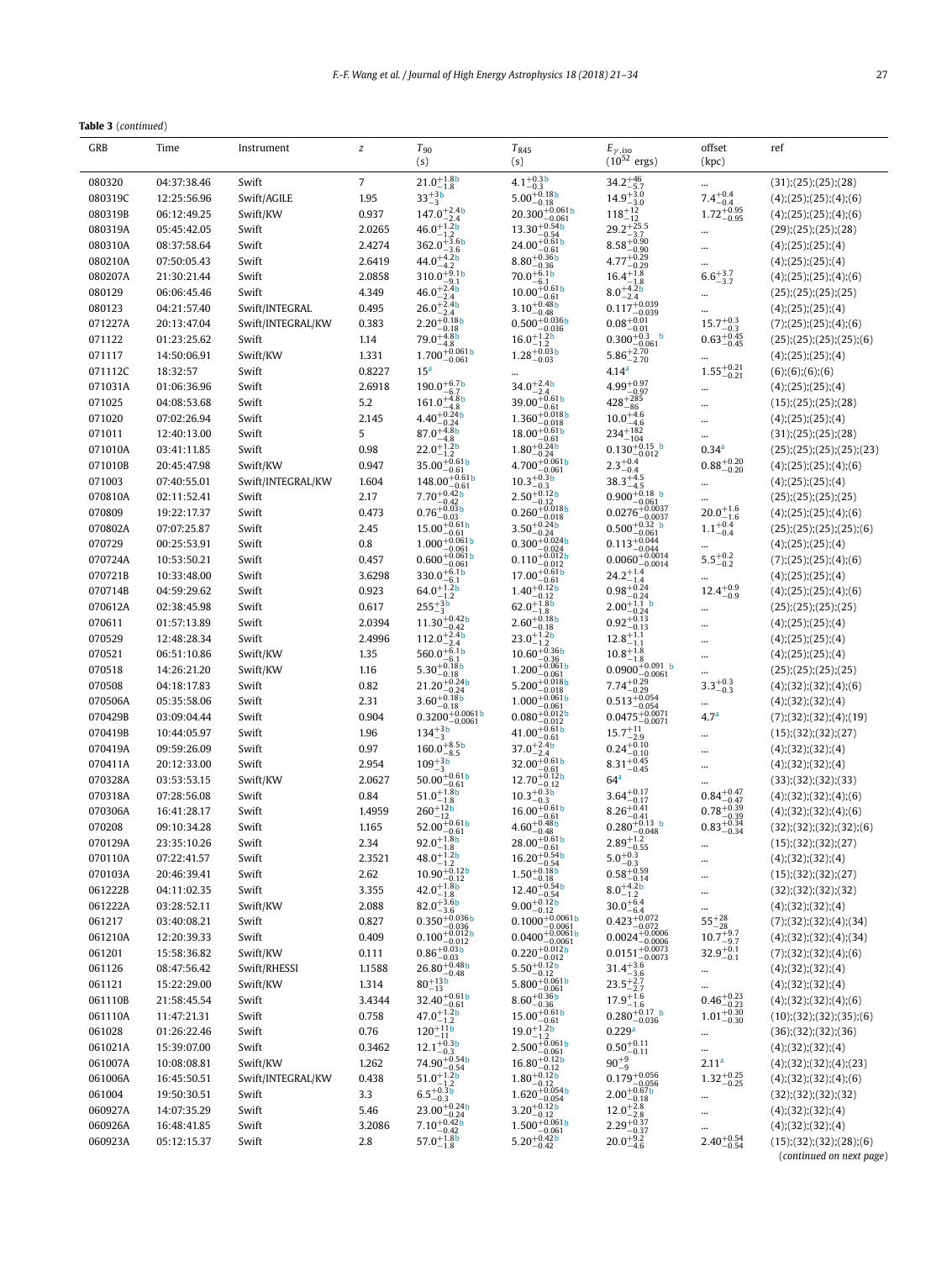|  | <b>Table 3</b> (continued) |  |
|--|----------------------------|--|
|--|----------------------------|--|

| GRB                | Time                       | Instrument        | $\boldsymbol{z}$       | $T_{90}$<br>(s)                                    | $T_{\rm R45}$<br>(s)                                                                     | $E_{\gamma, \text{iso}}$<br>$(10^{52} \text{ ergs})$ | offset<br>(kpc)                 | ref                                                       |
|--------------------|----------------------------|-------------------|------------------------|----------------------------------------------------|------------------------------------------------------------------------------------------|------------------------------------------------------|---------------------------------|-----------------------------------------------------------|
| 060912A            | 13:55:54.14                | Swift             | 0.937                  | $5.90^{+0.36}_{-0.36}$                             | $1.120^{+0.042}_{-0.042}$                                                                | $0.80^{+0.3}_{-0.12}$ b                              | $5.2^{+1.2}_{-1.2}$<br>$-1.2$   | (32); (32); (32); (32); (6)                               |
| 060908A            | 08:57:22.34                | Swift             | 1.884                  | $18.50^{+0.18b}_{-0.18}$                           | $5.30_{-0.12}^{+0.12}$                                                                   | $7.2^{+1.9}_{-1.9}$                                  |                                 | (4); (32); (32); (4)                                      |
| 060906A            | 08:32:46.57                | Swift             | 3.6856                 | $70.0^{+9.1b}_{-9.1}$                              | $12.50_{-0.54}^{+0.54}$                                                                  | $7.81_{-0.51}^{+0.51}$                               |                                 | $(4)$ ; $(32)$ ; $(32)$ ; $(4)$                           |
| 060904B            | 02:31:03.85                | Swift             | 0.7029                 | $171.0^{+1.8}_{-1.8}$                              | $5.90_{-0.36}^{+0.36}$                                                                   | $2.4^{+0.2}_{-0.2}$                                  |                                 | (11); (32); (32); (11)                                    |
| 060814A            | 23:02:19.03                | Swift/KW          | 1.923                  | $159.0^{+4.2b}_{-4.2}$                             | $25.80^{+0.42}_{-0.42}$                                                                  | $56.7^{+5.7}_{-5.7}$                                 |                                 | $(4)$ ; $(32)$ ; $(32)$ ; $(4)$                           |
| 060805A            | 04:47:49.16                | Swift             | 2.3633                 | $11.0^{+1.2b}_{-1.2}$                              | $1.00_{-0.12}^{+0.12b}$                                                                  | $1.8^{+2.7}_{-6.7}$                                  |                                 | (37); (32); (32); (28)                                    |
| 060801A            | 12:16:15.15                | Swift             | 1.13                   | $0.700^{+0.061}_{-0.061}$                          | $0.180^{+0.018}_{-0.018}$                                                                | $3.27^{+0.49}_{-0.49}$                               | 17.6 <sup>a</sup>               | $(4)$ ; (32); (32); (4); (19)                             |
| 060729A            | 19:12:29.24                | Swift             | 0.54                   | $120.0^{+1.2}_{-1.2}$                              | $18.00^{+0.61}_{-0.61}$                                                                  | $1.6^{+0.6}_{-0.6}$                                  | $2.18^{+0.27}_{-0.27}$          | (15); (32); (32); (11); (6)                               |
| 060719A            | 06:50:36.94                | Swift             | 1.532                  | $57.00^{+0.61}_{-0.61}$                            | $5.80^{+0.18}_{-0.18}$                                                                   | $1.60^{+1.9}_{-0.25}$                                | $1.79^{+0.70}_{-0.70}$          | (10); (32); (32); (27); (6)                               |
| 060714A            | 15:12:00.28                | Swift             | 2.7108                 | $119.0^{+1.8}_{-1.8}$                              | $22.00_{-0.61}^{+0.61}$                                                                  | $7.70^{+0.44}_{-0.44}$                               |                                 | $(4)$ ; (32); (32); (4)                                   |
| 060708             | 12:15:59.01                | Swift             | 1.92                   | $7.50^{+0.48}_{-0.48}$                             | $1.900^{+0.061}_{-0.061}$                                                                | $1.06_{-0.08}^{+0.08}$                               |                                 | (4);(32);(32);(4)                                         |
| 060707A            | 21:30:19.49                | Swift             | 3.424                  | $75.0^{+1.8b}_{-1.8}$                              | $14.00^{+0.61}_{-0.61}$                                                                  | $4.3^{+1.1}_{-1.1}$                                  |                                 | (4); (32); (32); (4)                                      |
| 060614A            | 12:43:48.50                | Swift/KW          | 0.125                  | $109.00_{-0.61}^{+0.61}$                           | $27.20_{-0.36}^{+0.36}$                                                                  | $0.217^{+0.087}_{-0.087}$                            | $0.80^{+0.03}_{-0.03}$          | $(4)$ ; $(32)$ ; $(32)$ ; $(4)$ ; $(6)$                   |
| 060607A            | 05:12:13.35                | Swift             | 3.075                  | $103.0^{+2.4b}_{-2.4}$                             | $15.10^{+0.48}_{-0.48}$                                                                  | $11.9^{+2.8}_{-2.8}$                                 |                                 | $(4)$ ; $(32)$ ; $(32)$ ; $(4)$                           |
| 060605A            | 18:15:44.61                | Swift             | 3.773                  | $19.00^{+0.61}_{-0.61}$                            | $5.4^{+0.3}_{-0.3}$                                                                      | $4.23_{-0.61}^{+0.61}$                               | $1.35\substack{+0.86 \\ -0.86}$ | $(4)$ ; (32); (32); (4); (6)                              |
| 060604A            | 18:19:00.01                | Swift             | 2.14                   | $40.00^{+0.61}_{-0.61}$                            | $2.00_{-0.24}^{+0.24}$                                                                   | $0.50^{+0.12}_{-0.1}$                                |                                 | (15); (32); (32); (35)                                    |
| 060602A            | 21:32:12                   | Swift             | 0.787                  | $77.0^{+4.2}_{-4.2}$                               | $21.00^{+0.61}_{-0.61}$                                                                  | 1.54 <sup>a</sup>                                    | 1.21 <sup>a</sup>               | (10); (32); (32); (6); (23)                               |
| 060526A            | 16:28:29.95                | Swift             | 3.22                   | $296.0^{+4.2}_{-4.2}$                              | $14.00^{+0.61}_{-0.61}$                                                                  | $2.75^{+0.37}_{-0.37}$                               |                                 | $(4)$ ; (32); (32); (4)                                   |
| 060522             | 02:11:18.79                | Swift             | 5.11                   | $74.0^{+2.4}_{-2.4}$                               | $20.0^{+1.2}_{-1.2}$                                                                     | $6.47^{+0.63}_{-0.63}$                               | 1.93 <sup>a</sup>               | $(4)$ ; (32); (32); (4); (6)                              |
| 060512A            | 23:13:20.73                | Swift             | 2.1                    | $8.40_{-0.36}^{+0.36}$                             | $1.90_{-0.18}^{+0.18}$                                                                   | $0.0200^{+0.018}_{-0.0024}$                          |                                 | (15); (32); (32); (32)                                    |
| 060510B            | 08:22:14.81                | Swift             | 4.9                    | $230.0^{+2.4}_{-2.4}$                              | $79.0^{+1.8}_{-1.8}$                                                                     | $19.1^{+0.8}_{-0.8}$                                 |                                 | $(4)$ ; $(32)$ ; $(32)$ ; $(4)$                           |
| 060505A            | 06:36:01                   | Swift             | 0.089                  | $4.00_{-0.61}^{+0.61}$                             |                                                                                          | $0.0235^{+0.0042}_{-0.0042}$                         | $7.2^{+0.1}_{-0.1}$             | (38)(38)(4)(6)                                            |
| 060502B            | 17:24:41.07                | Swift             | 0.287                  | $0.160^{+0.018}_{-0.018}$                          | $0.0400^{+0.0061}_{-0.0061}$                                                             | $0.0433_{-0.0053}^{+0.0053}$                         | $70^{+16}_{-16}$                | (7); (32); (32); (4); (34)                                |
| 060502A            | 03:03:32.14                | Swift             | 1.51                   | $30^{+3}_{-3}$                                     | $8.60^{+0.24}_{-0.24}_{-0.24}$<br>$7.40^{+0.42}_{-0.42}$                                 | $3.20^{+1.7}_{-0.54}$<br>$0.0200^{+0.012}_{-0.002}$  | $0.44^{+0.20}_{-0.20}$          | (32); (32); (32); (32); (6)                               |
| 060428B            | 08:54:38.00                | Swift             | 0.348                  | $20.00_{-0.61}^{+0.61}$                            |                                                                                          | $-0.0024$                                            |                                 | (32); (32); (32); (32)                                    |
| 060418A<br>060306A | 03:06:08.20<br>00:49:10.00 | Swift/KW<br>Swift | 1.489<br>3.5           | $100^{+10}_{-10}$<br>$61.00^{+0.61}_{-0.61}$       | $14.5^{+0.3}_{-0.3}$<br>$3.60^{+\overset{\bullet}{0}.\overset{\bullet}{1}8\,\mathrm{b}}$ | $13.5^{+2.7}_{-2.7}$<br>$7.6^{+1.0}_{-1.0}$          | $3.5^{+0.0}_{-0.0}$             | $(4)$ ; $(32)$ ; $(32)$ ; $(4)$ ; $(6)$                   |
| 060223A            | 06:04:23.00                | Swift             | 4.41                   | $8.40^{+0.24}$                                     | $-0.18$<br>$2.60_{-0.12}^{+0.12}$                                                        | $3.10^{+0.73}_{-0.3}$                                |                                 | $(4)$ ; $(32)$ ; $(32)$ ; $(4)$<br>(32); (32); (32); (32) |
| 060218A            | 03:34:30.00                | Swift             | 0.033                  | $-0.24$<br>$128.0^{+2.4}_{-2.4}$                   | $34.0^{+1.8}_{-1.8}$                                                                     | $0.0054_{-0.0005}^{+0.0005}$                         | $0.116^{+0.030}_{-0.030}$       | $(4)$ ; (32); (32); (4); (6)                              |
| 060210A            | 04:58:50.00                | Swift             | 3.91                   | $370^{+21}_{-21}$                                  | $36.0^{+1.2}_{-1.2}$                                                                     | $32.2^{+3.2}_{-3.2}$                                 |                                 | $(4)$ ; $(32)$ ; $(32)$ ; $(4)$                           |
| 060206A            | 04:46:53.27                | Swift             | 4.056                  | $-21$<br>$6.10^{+0.18b}_{-0.18}$                   | $1.920_{-0.048}^{+0.048}$                                                                | $-3.2$<br>$4.1^{+1.9}_{-1.9}$                        | $2.09^{+0.92}_{-0.02}$          | $(4)$ ; $(32)$ ; $(32)$ ; $(4)$ ; $(6)$                   |
| 060202A            | 08:40:55.00                | Swift             | 0.785                  | $206.0^{+2.4}_{-2.4}$                              | $59.0^{+2.4b}_{-2.4}$                                                                    | $1.20_{-0.09}^{+0.09}$                               | $-0.92$<br>$11.6^{+8.3}_{-8.3}$ | $(4)$ ; (32); (32); (4); (6)                              |
| 060124A            | 15:54:51.82                | Swift/KW          | 2.296                  | $8.20^{+0.18}_{-0.18}$                             | $2.40_{-0.18}^{+0.18}$                                                                   | $43.8^{+6.4}_{-6.4}$                                 | $1.11^{+0.77}_{-0.77}$          | $(4)$ ; (32); (32); (4); (6)                              |
| 060121A            | 22:24:54.50                | HETE-2/KW         | $1.92^{+0.35}_{-0.35}$ | $2.61^{+0.10}_{-0.10}$                             |                                                                                          |                                                      | $0.73^{+0.37}_{-0.37}$          | (39)(6)(6)                                                |
| 060116             | 08:37:27.23                | Swift             | 6.6                    | $36.00_{-0.61}^{+0.61}$                            | $9.60_{-0.48}^{+0.48}$                                                                   | $21.0^{+9.7b}_{-4.2}$                                |                                 | (32); (32); (32); (32)                                    |
| 060115A            | 13:08:00.64                | Swift             | 3.533                  | $110.00^{+0.61}_{-0.61}$                           | $16.00^{+0.61}_{-0.61}$                                                                  | $5.9^{+3.8}_{-3.8}$<br>$-3.8$                        | $2.11^{+0.49}_{-0.49}$          | $(4)$ ; (32); (32); (4); (6)                              |
| 060111B            | 20:15:43.24                | Swift             | 1.5                    | $61.0^{+1.2b}_{-1.2}$                              | $11.00^{+0.61}_{-0.61}$                                                                  | $2.9^{+5.2}_{-1.3}$                                  |                                 | (40); (32); (32); (41)                                    |
| 060110             | 08:01:17.77                | Swift             | 5                      | $24.0^{+1.2}_{-1.2}$                               | $5.60^{+0.12b}_{-0.12}$                                                                  | $83^{+68}_{-16}$                                     |                                 | (31); (5); (32); (28)                                     |
| 060108             | 14:39:11.76                | Swift             | 2.7                    | $15.0^{+1.2b}_{-1.2}$                              | $3.40^{+0.18}_{-0.18}$                                                                   | $0.59^{+0.84}_{-0.08}$                               |                                 | (15); (32); (32); (35)                                    |
| 051227             | 18:07:16.00                | Swift             | 0.714                  | $35.50^{+0.54}_{-0.54}$                            | $2.50^{+0.18}_{-0.18}$                                                                   | $0.120^{+0.097}_{-0.03}$                             |                                 | (32); (32); (32); (32)                                    |
| 051221A            | 01:51:16.00                | Swift/INTEGRAL/KW | 0.547                  | $1.240^{+0.024}_{-0.024}$                          | $0.1600^{+0.0061b}_{-0.0061}$                                                            | $0.263_{-0.023}^{+0.033}$<br>$-0.033$                | $1.95^{+0.19}_{-0.19}$          | (7); (32); (32); (4); (6)                                 |
| 051210A            | 05:46:21.16                | Swift             | 1.4                    | $1.60^{+0.12b}_{-0.12b}$<br>$-0.12$                | $0.32^{+0.03b}_{-0.02}$                                                                  |                                                      | $36^{+15}_{-15}$                | $(6)$ ; $(32)$ ; $(32)$ ; $(6)$                           |
| 051117B            | 13:22:54.42                | Swift             | 0.48                   | $10.5^{+0.3b}_{-0.3}$                              | $2.10^{+0.18}_{-0.18}$                                                                   | $0.018\substack{+0.02\\-0.005}$                      |                                 | (15); (32); (32); (27)                                    |
| 051111             | 05:59:41.47                | Swift             | 1.55                   | $51.0^{+2.4b}_{-2.4}$                              | $9.90_{-0.24}^{+0.24}$                                                                   | $15.4^{+1.9}_{-1.9}$                                 |                                 | $(4)$ ; $(32)$ ; $(32)$ ; $(4)$                           |
| 051109B            | 08:39:39.00                | Swift             | 0.08                   | $8.30^{+0.42}_{-0.42}$                             | $1.90_{-0.18}^{+0.18}$                                                                   | $0.000360^{+0.00012}_{-0.000054}$                    | $\cdots$                        | (32); (32); (32); (32)                                    |
| 051109A            | 01:12:20.00                | Swift/KW          | 2.346                  | $4.9^{+0.3}_{-0.3}$                                | $1.300^{+0.061}_{-0.061}$                                                                | $6.85^{+0.73}_{-0.73}$                               |                                 | $(4)$ ; $(32)$ ; $(32)$ ; $(4)$                           |
| 051022A            | 13:07:58.49                | HETE-2/KW         | 0.8                    | $178^{+8}_{-8}$                                    | $10.30^{+0.23}_{-0.23}$                                                                  | $56.0^{+5.6}_{-5.6}$                                 | $1.31^{+0.95}_{-0.95}$          | $(4)$ ; $(39)$ ; $(42)$ ; $(4)$ ; $(6)$                   |
| 051016B            | 18:28:09.00                | Swift             | 0.9364                 | $1.400^{+0.061}_{-0.061}$                          | $0.48^{+0.03}_{-0.03}$                                                                   | $0.0370^{+0.034}_{-0.0036}$ b                        | $+1.6$<br>$2.1^{+1.0}_{-1.6}\,$ | (32); (32); (32); (32); (6)                               |
| 051008A            | 16:33:21.00                | Swift             | 2.9                    | $45.00_{-0.61}^{+0.61}$                            | $8.60^{+0.24}_{-0.24}$                                                                   | $9.6^{+1.5}_{-1}$                                    |                                 | (43); (32); (32); (27)                                    |
| 051001A            | 11:11:36.00                | Swift             | 2.43                   | $56.0^{+1.2}_{-1.2}$                               | $20.00^{+0.61}_{-0.61}$                                                                  | $2.09^{+0.56}_{-0.29}$                               |                                 | (15); (32); (32); (27)                                    |
| 050922C            | 19:55:50.00                | Swift/HETE-2/KW   | 2.199                  | $4.60^{+0.12b}_{-0.12}$                            | $1.200_{-0.024}^{+0.024}$                                                                | $5.6^{+1.8}_{-1.8}$                                  |                                 | $(4)$ ; $(32)$ ; $(32)$ ; $(4)$                           |
| 050911             | 15:59:34.00                | Swift             | 0.165                  | $16.30_{-0.12}^{+0.12}$                            | $1.10_{-0.12}^{+0.12}$                                                                   | $0.0089^{+0.0016}_{-0.0016}$                         |                                 | $(4)$ ; (32); (32); (4)                                   |
| 050908             | 05:42:31.00                | Swift             | 3.347                  | $10.80^{+0.54}_{-0.54}$                            | $3.40^{+0.18}_{-0.18}$                                                                   | $1.54^{+0.16}_{-0.16}$                               | $\cdots$                        | $(4)$ ; (32); (32); (4)                                   |
| 050904A            | 01:51:44.00                | Swift             | 6.295                  | $197.0^{+1.8}_{-1.8}$                              | $71.0^{+1.2}_{-1.2}$                                                                     | $133^{+14}_{-14}$                                    | $0.75^{+0.23}_{-0.23}\,$        | $(4)$ ; $(32)$ ; $(32)$ ; $(4)$ ; $(6)$                   |
| 050826A            | 06:18:10.00                | Swift             | 0.297                  | $34.0^{+1.8}_{-1.8}$                               | $5.20_{-0.36}^{+0.36}$                                                                   | $0.030_{-0.012}^{+0.024}$                            | 1.777 <sup>a</sup>              | (32); (32); (32); (32); (6)                               |
| 050824A            | 23:12:16.00                | Swift             | 0.83                   | $38^{+3}_{-3}$                                     | $7.00_{-0.61}^{+0.61}$                                                                   | $0.150^{+0.52}_{-0.024}$ b                           | $3.6^{+0.4}_{-0.4}$             | (32); (32); (32); (32); (6)                               |
| 050822             | 03:49:29.00                | Swift             | 1.43                   | $105^{+3}_{-3}$                                    | $16.00^{+0.61}_{-0.61}$                                                                  | $2.55_{-0.26}^{+3.2}$                                |                                 | (15); (32); (32); (27)                                    |
| 050820A            | 06:34:53.00                | Swift/KW          | 2.615                  | $239.70_{-0.36}^{+0.36}$                           | $11.00_{-0.48}^{+0.48}$                                                                  | $103^{+10}_{-10}$<br>$-10$                           | $3.6^{+0.1}_{-0.1}$             | $(4)$ ; $(32)$ ; $(32)$ ; $(4)$ ; $(6)$                   |
| 050819A            | 16:23:55.00                | Swift             | 2.5                    | $47^{+3}_{-3}$                                     | $8.00^{+0.61}_{-0.61}$                                                                   | $1.02_{-0.34}^{+1.5}$                                |                                 | (15); (32); (32); (27)                                    |
| 050814<br>050813   | 11:38:57.00                | Swift             | 5.3<br>0.72            | $28.0^{+1.8}_{-1.8}$<br>$0.500^{+0.012b}_{-0.012}$ | $10.00^{+0.61}_{-0.61}$                                                                  | $9.9^{+1.1}_{-1.1}$<br>$0.0150^{+0.015~b}_{-0.0048}$ | <br>35.5 <sup>a</sup>           | $(4)$ ; (32); (32); (4)                                   |
| 050803             | 06:45:09.80<br>19:14:00.00 | Swift<br>Swift    | $4.3^{+0.6}_{-2.4}$    | $88.0^{+1.2}_{-1.2}$                               | $0.090_{-0.012}^{+0.012}$<br>$17.00^{+0.61}_{-0.61}$                                     | $0.24_{-0.08}^{+0.24}$                               |                                 | (32); (32); (32); (32); (19)<br>(29)(32)(32)(35)          |
| 050802A            | 10:08:02.00                | Swift             | 1.71                   | $14.30^{+0.61}_{-0.61}$                            | $4.10^{+0.18}_{-0.18}$                                                                   | $5.66^{+0.47}_{-0.47}$                               |                                 | (4); (32); (32); (4)                                      |
|                    |                            |                   |                        |                                                    |                                                                                          |                                                      |                                 |                                                           |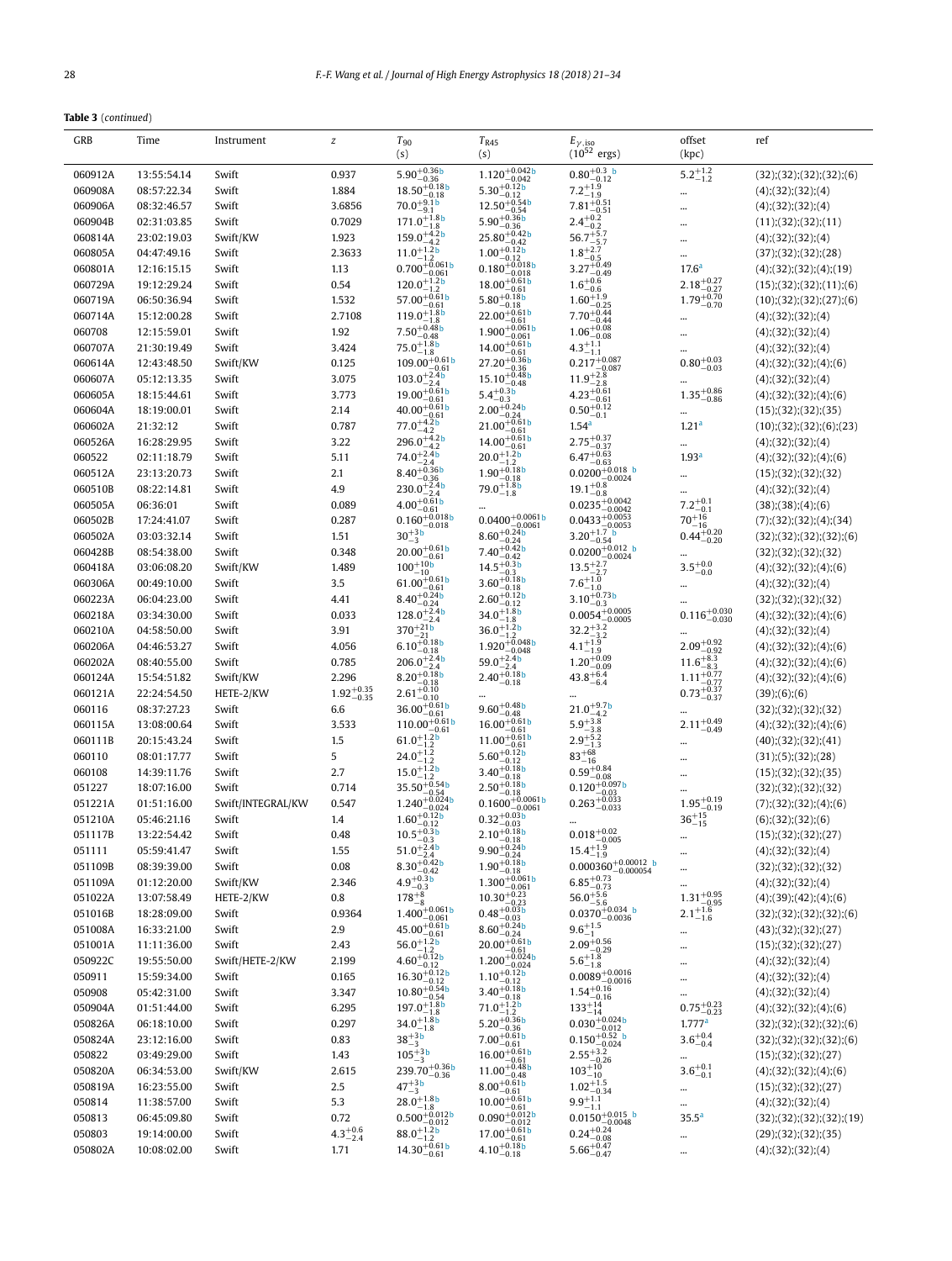# **Table 3** (*continued*)

| GRB     | Time         | Instrument             | $\boldsymbol{z}$ | $T_{90}$<br>(s)                                                     | $T_{\rm R45}$<br>(s)                             | $E_{\gamma, \text{iso}}$<br>$(10^{52} \text{ ergs})$ | offset<br>(kpc)                                                                                | ref                                      |
|---------|--------------|------------------------|------------------|---------------------------------------------------------------------|--------------------------------------------------|------------------------------------------------------|------------------------------------------------------------------------------------------------|------------------------------------------|
| 050801  | 18:28:02.07  | Swift                  | 1.38             | $5.9^{+0.3b}_{-0.3}$                                                | $1.000^{+0.061}_{-0.061}$                        | $0.41^{+0.64}_{-0.06}$                               |                                                                                                | (15); (32); (32); (28)                   |
| 050730A | 19:58:23.00  | Swift                  | 3.969            | $60.0^{+1.8}_{-1.8}$                                                | $21.00\substack{+0.61\,b\\-0.61}$                | $11.8^{+0.8}_{-0.8}$                                 |                                                                                                | $(4)$ ; $(32)$ ; $(32)$ ; $(4)$          |
| 050724A | 12:34:09.00  | Swift/INTEGRAL         | 0.257            | 92.0 <sup>+1.2</sup> b                                              | $2.50^{+0.18}_{-0.18}$<br>$-0.18$                | $0.0619^{+0.0074}_{-0.0074}$                         | $2.68^{+0.08}_{-0.08}$                                                                         | $(4)$ ; $(32)$ ; $(32)$ ; $(4)$ ; $(6)$  |
| 050713A | 04:29:02.39  | Swift                  | 3.6              | $120.0^{+7.3}_{-7.3}$                                               | $7.70^{+0.18}_{-0.18}$<br>$-0.18$                | $156^{+132}_{-48}$                                   |                                                                                                | (31); (32); (32); (28)                   |
| 050709A | 22:36:36.70  | HETE-2                 | 0.161            | 0.07 <sup>a</sup>                                                   |                                                  | $0.0080^{+0.0008}_{-0.0008}$                         | $3.8^{+0.0}_{-0.0}$                                                                            | $(4)$ ; $(14)$ ; $(4)$ ; $(6)$           |
| 050607  | 09:11:23.00  | Swift                  | 4                | $17.30_{-0.48}^{+0.48}$                                             | $4.40^{+0.18b}_{-0.15}$<br>$-0.18$               | $12.3^{+11}_{-1.5}$                                  |                                                                                                | (31); (32); (32); (28)                   |
| 050603  | 06:29:05.00  | Swift/KW               | 2.821            | $9.80_{-0.36}^{+0.36}$                                              | $1.600^{+0.061}_{-0.061}$                        | $64.1^{+6.4}_{-6.4}$                                 |                                                                                                | $(4)$ ; $(32)$ ; $(32)$ ; $(4)$          |
| 050525A | 00:02:53.00  | Swift/INTEGRAL/KW      | 0.606            | $9.100^{+0.042}_{-0.042}$                                           | $2.60_{-0.03}^{+0.03}$                           | $2.30^{+0.49}_{-0.49}$                               | $0.190^{+0.048}_{-0.048}$                                                                      | $(4)$ ; (32); (32); (4); (6)             |
| 050509B | 04:00:19.00  | Swift                  | 0.225            | $0.0800^{+0.0042}_{-0.0042}$                                        | $0.0200^{+0.0042}_{-0.0042}$                     | $0.00085^{+0.00022}_{-0.00022}$                      | $64.8^{+12.4}_{-12.4}$                                                                         | $(4)$ ; $(32)$ ; $(32)$ ; $(4)$ ; $(6)$  |
| 050505A | 23:22:21.00  | Swift                  | 4.27             | $60.00_{-0.61}^{+0.61}$                                             | $9.60_{-0.48}^{+0.48}$                           | $16.0^{+1.1}_{-1.1}$                                 | $\cdots$                                                                                       | $(4)$ ; $(32)$ ; $(32)$ ; $(4)$          |
| 050502B | 09:25:40.00  | Swift                  | 5.2              | $17.4^{+0.3b}_{-0.3}$                                               | $2.10^{+0.12}_{-0.12}$<br>$-0.12$                | $2.66^{+0.22}_{-0.22}$                               |                                                                                                | $(4)$ ; $(32)$ ; $(32)$ ; $(4)$          |
| 050502A | 02:14:17.67  | <b>INTEGRAL</b>        | 3.793            | $10.90^{+0.16}_{-0.16}$<br>$-0.16$                                  | $4.60^{+0.28}_{-0.28}$<br>$-0.28$                | $4^{+3}_{-1}$                                        |                                                                                                | (44); (45); (42); (46)                   |
| 050416A | 11:04:45.00  | Swift                  | 0.6535           | $2.90^{+0.18b}_{-0.18}$                                             | $0.630^{+0.036}_{-0.036}$                        | $0.100^{+0.03}_{-0.012}$                             | $0.261_{-0.092}^{+0.092}$                                                                      | (32); (32); (32); (32); (6)              |
| 050406  | 15:58:48.00  | Swift                  | 2.44             | $5.00^{+0.61}_{-0.01}$<br>$-0.61$                                   | $0.90^{+0.12b}_{-0.12b}$<br>$-0.12$              | $0.23_{-0.08}^{+0.2}$                                |                                                                                                | (10); (32); (32); (27)                   |
| 050401A | 14:20:15.00  | Swift/KW               | 2.898            | $34.4^{+0.3b}_{-0.3}$                                               | $5.20^{+\stackrel{}{0.24b}}$<br>$-0.24$          | $37.6^{+7.3}_{-7.2}$                                 | $0.66^{+0.41}_{-0.41}$                                                                         | $(4)$ ; $(32)$ ; $(32)$ ; $(4)$ ; $(6)$  |
| 050319A | 09:31:18.00  | Swift                  | 3.243            | $154.0^{+1.2b}_{-1.2}$                                              | $12.00^{+0.61b}_{-0.01}$<br>$-0.61$              | $4.63^{+0.56}_{-0.59}$                               |                                                                                                | $(4)$ ; $(32)$ ; $(32)$ ; $(4)$          |
| 050318A | 15:44:37.00  | Swift                  | 1.444            | $31.000_{-0.061}^{+0.061}$                                          | 3.50 <sup>+0.12</sup> b<br>$-0.12$               | $2.30^{+0.23}_{-0.23}$                               |                                                                                                | (4); (32); (32); (4)                     |
| 050315  | 20:59:42.00  | Swift                  | 1.95             | $95.0^{+1.8}_{-1.8}$<br>$-1.8$                                      | $19.30_{-0.48}^{+0.48}$                          | $6.15_{-0.30}^{+0.30}$                               | $0.98\substack{+0.48 \\ -0.48}$                                                                | $(4)$ ; (32); (32); (4); (6)             |
| 050223A | 03:09:06.00  | Swift/INTEGRAL         | 0.5915           | $17.40_{-0.54}^{+0.54}$                                             | 5.1 <sup>+0.3</sup> b                            | $0.0700^{+0.03}_{-0.0061}$<br>b                      |                                                                                                | (32); (32); (32); (32)                   |
| 050126  | 12:00:53.00  | Swift                  | 1.29             | $29.0^{+1.2}_{-1.2}$<br>$-1.2$                                      | $8.10^{+0.48}$                                   | $2.47^{+0.25}_{-0.25}$                               |                                                                                                | (4); (32); (32); (4)                     |
| 041006A | 12:18:08     | HETE-2                 | 0.716            | 18 <sup>a</sup>                                                     | 8.10 <sup>-0.48</sup><br>4.26 <sup>+0.12</sup>   | $_{1}^{'}$ $_{+0.89}^{'}$<br>3.11<br>$-0.89$         | $2.57^{+0.06}_{-0.02}$<br>$-0.06$                                                              | $(4)$ ; $(11)$ ; $(42)$ ; $(4)$ ; $(6)$  |
| 040924A | 11:52:11     | HETE-2/KW              | 0.859            | 2.39 <sup>a</sup>                                                   | $0.49^{+0.02}_{-0.02}$                           | $0.98^{+0.10}_{-0.10}$                               | $2.23^{+0.10}_{-0.12}$                                                                         | $(4)$ ; $(11)$ ; $(42)$ ; $(4)$ ; $(6)$  |
| 030528A | 13:03:03     | HETE-2                 | 0.78             | $62.8^{+4.5}_{-4.7}$                                                | $-0.02$<br>$9.99^{+0.92}_{-0.93}$                | -0.10<br>$2.22^{+\overset{1}{0.27}}$                 | $-0.12$<br>                                                                                    | $(4)$ ; $(39)$ ; $(42)$ ; $(4)$          |
| 030429A | 10:42:23     | HETE-2                 | 2.65             | $-4.5$<br>$13.0^{+2.7}_{-2.7}$                                      | $-0.93$<br>$2.13^{+0.35}_{-0.22}$                | $-0.27$<br>$2.29^{+0.27}_{-0.27}$                    | 8.199 <sup>a</sup>                                                                             | $(4)$ ; (39); (42); (4); (6)             |
| 030329A | 11:37:15     | HETE-2                 | 0.169            | 22.76 <sup>a</sup>                                                  | -0.35<br>$4.43^{+0.23}_{-0.23}$                  | $-0.27$<br>$1.62^{+0.16}_{-0.16}$                    |                                                                                                | $(4)$ ; $(11)$ ; $(42)$ ; $(4)$          |
| 030328A | 11:20:58     | HETE-2                 | 1.52             | $138^{+3}_{-3}$                                                     | $-0.23$<br>$20.8^{+0.7}_{-0.7}$                  | $-0.16$<br>$38.9^{+3.9}_{-2.0}$                      |                                                                                                | $(4)$ ; (39); (42); (4)                  |
| 030323A | 21:56:57.60  | HETE-2                 | 3.37             | $32.6^{+2.7}_{-2.7}$                                                | $6.9^{+0.7}_{-0.7}$                              | $-3.9$<br>$2.94_{-0.92}^{+0.92}$                     | 1.072 <sup>a</sup>                                                                             | $(4)$ ; $(47)$ ; $(42)$ ; $(4)$ ; $(6)$  |
| 030226A | 03:46:31.99  | HETE-2                 | 1.98             | $76^{+4}_{-4}$                                                      | $8.86^{+0.87}_{-0.07}$                           | $12.7^{+1.4}$                                        |                                                                                                | $(4)$ ; (39); (42); (4)                  |
| 030115A | 03:22:34.28  | HETE-2                 | 2.5              | $20.3^{+3.5}_{-3.5}$                                                | $-0.87$<br>$4.26_{-0.30}^{+0.30}$                | -1.4<br>4.19 $^{+1.4}_{-0.95}$                       |                                                                                                | (44); (39); (42); (44)                   |
| 021211A | 11:18:34.03  | HETE-2                 | 1.01             | 2.8 <sup>a</sup>                                                    | $0.66^{+0.12}_{-0.12}$                           | $-0.88$<br>$1.16^{+0.13}_{-0.13}$                    |                                                                                                | $(4)$ ; $(11)$ ; $(42)$ ; $(4)$          |
| 021004A | 12:06:13.57  | HETE-2                 | 2.3              | 48.9 <sup>a</sup>                                                   | $6.89^{+0.41}_{-0.41}$                           | $3.47^{+0.46}_{-0.46}$                               | 2.357 <sup>a</sup>                                                                             | $(4)$ ; $(13)$ ; $(42)$ ; $(4)$ ; $(6)$  |
| 020813A | 02:44:19.17  | HETE-2                 | 1.25             | 87.9 <sup>a</sup>                                                   | $-0.41$<br>$17.36^{+0.23}_{-0.23}$               | $68^{+17}_{-17}$                                     |                                                                                                | $(4)$ ; $(13)$ ; $(42)$ ; $(4)$          |
| 020405A | 00.41.34     | Ulysess/BeppoSAX/Konus | 0.69             | $40.0^{+2.2}_{-2.2}$                                                | $10.18^{+0.38}_{-0.22}$                          | $10.6^{+1.1}_{-1.1}$                                 |                                                                                                | $(4)$ ; $(48)$ ; $(42)$ ; $(4)$          |
| 020124  | 10:41:15.14  | HETE-2                 | 3.2              | 51.2 <sup>a</sup>                                                   | $-0.38$<br>$12.14^{+0.58}_{-0.58}$               | $28.5^{+2.8}_{-2.8}$                                 |                                                                                                | $(4)$ ; $(13)$ ; $(42)$ ; $(4)$          |
| 011121A | 18:47:08     | BeppoSAX               | 0.36             | $47.0^{+3.2}_{-3.2}$                                                | 8.3 <sup>a</sup>                                 | -2.8<br>$8.0^{+2.2}_{-2.2}$                          | <br>4.563 <sup>a</sup>                                                                         | $(4)$ ; (48); (49); (4); (6)             |
| 010921A | 05:15:50     | HETE/Ulysess/BeppoSAX  | 0.45             | $22.0^{+3.6}_{-3.6}$                                                | $5.04^{+0.53}_{-0.51}$                           | $0.97^{+0.10}_{-0.10}$                               | $1.89^{+0.19}_{-0.19}$                                                                         | $(4)$ ; $(48)$ ; $(50)$ ; $(4)$ ; $(6)$  |
| 010222A | 07:23:03     |                        | 1.48             |                                                                     | $3.42^{+0.62}_{-0.53}$                           | $84.9^{+9.0}_{-9.0}$                                 | $0.38^{+\stackrel{\scriptstyle\circ}{0.05}}_{-0.05}$                                           |                                          |
| 000911A |              | BeppoSAX/Konus         | 1.06             | $74.0^{+4.1}_{-4.1}$<br>500 <sup>a</sup>                            |                                                  |                                                      |                                                                                                | $(4)$ ; $(48)$ ; $(50)$ ; $(4)$ ; $(6)$  |
| 000301D | <br>09:51:37 | Ulysses/KW/NEAR/IPN    | 2.03             | 10 <sup>a</sup>                                                     | $6.46_{-0.32}^{+0.32}$                           | $70^{+14}_{-14}$                                     | $0.622^{+0.063}_{-0.063}$                                                                      | $(4)$ ; $(11)$ ; $(42)$ ; $(4)$          |
|         |              | RXTE/Ulysses           |                  |                                                                     |                                                  |                                                      |                                                                                                | (51); (36); (52)                         |
| 000210A | 08:44:05     | BeppoSAX/Chandra/Konus | 0.846            | $9.0^{+1.4}_{-1.4}$                                                 | $1.06_{-0.14}^{+0.16}$<br>$4.54^{+0.09}_{-0.02}$ | $15.4^{+1.7}_{-1.7}$<br>$184^{+32}_{-22}$            | 7.773 <sup>a</sup>                                                                             | $(4)$ ; $(48)$ ; $(50)$ ; $(4)$ ; $(6)$  |
| 000131  | 14:57:57.5   | Ulysses/KW/CGRO        | 4.5              | 110 <sup>a</sup>                                                    | $-0.09$                                          | -32<br>$23.0^{+2.3}_{-2.3}$                          |                                                                                                | $(4)$ ; (36); (42); (4)                  |
| 991208A | 04:36:52     | Ulysses/KW             | 0.706            | 60 <sup>a</sup>                                                     | 5.1 <sup>a</sup>                                 |                                                      | $1.43^{+0.71}_{-0.71}$                                                                         | $(4)$ ; $(11)$ ; $(49)$ ; $(4)$ ; $(6)$  |
| 990712B | 16:43:02     | BeppoSAX               | 0.434            | $19.0^{+4.5}_{-4.5}$                                                | $3.54^{+0.26}_{-0.25}$                           | $0.69^{+0.13}_{-0.13}$                               | $\cdots$                                                                                       | $(4)$ ; $(48)$ ; $(50)$ ; $(4)$          |
| 990705A | 16:01:25     | BeppoSAX/Konus         | 0.842            | $32.0^{+1.4}_{-1.4}$                                                | $7.94_{-0.95}^{+1.1}$                            | $18.7^{+2.7}_{-2.7}$                                 | $6.8^{+0.4}_{-0.4}$<br>$0.57^{+0.08}_{-0.08}$                                                  | $(4)$ ; $(48)$ ; $(50)$ ; $(4)$ ; $(6)$  |
| 990510A | 08:49:06.3   | BeppoSAX/CGRO          | 1.619            | 67.6 <sup>a</sup>                                                   | $1.53_{-0.22}^{+0.24}$                           | $18.1^{+2.7}_{-2.7}$                                 |                                                                                                | $(4)$ ; $(13)$ ; $(50)$ ; $(4)$ ; $(6)$  |
| 990506A | 11:23:30.9   | RXTE/CGRO/BeppoSAX     | 1.3              | $129.0^{+1.4}_{-1.4}$ $63.36^{+0.26}_{-0.26}$ $411.6^{+9.3}_{-9.3}$ | $4.84^{+0.9}_{-0.76}$                            | $98.1^{+5.9}_{-9.9}$                                 |                                                                                                | $(4)$ ; $(48)$ ; $(50)$ ; $(4)$          |
| 990123A | 09:46:56.1   | BeppoSAX/CGRO          | 1.6              |                                                                     | $6.5^{+1.4}_{-1.1}$                              | $241^{+39}_{-39}$                                    |                                                                                                | $(4)$ ; $(53)$ ; $(50)$ ; $(4)$ ; $(6)$  |
| 980703A | 04:22:45.2   | RXTE/CGRO/BeppoSAX     | 0.966            |                                                                     | $11.5^{+2.7}_{-2.5}\,$                           | $7.42_{-0.74}^{+0.74}$                               |                                                                                                | $(4)$ ; $(53)$ ; $(50)$ ; $(4)$ ; $(6)$  |
| 980613A | 04:51:06     | BeppoSAX               | 1.096            | $42^{+22}_{-22}$                                                    |                                                  | $0.5^{+0.1}_{-0.1}$                                  | $5.8_{-0.0}^{+0.0}$<br>0.91 <sup>+0.51</sup><br>0.74 <sup>+0.63</sup><br>0.74 <sup>+0.63</sup> | $(4)$ ; $(48)$ ; $(4)$ ; $(6)$           |
| 980425A | 21:49:08.7   | CGRO/BeppoSAX          | 0.0085           | $18.0^{+4.1}_{-4.1}$                                                | $4.46^{+0.29}_{-0.25}$                           | $0.000064^{+0.000016}_{-0.000016}$                   | $2.19^{+0.01}_{-0.01}$                                                                         | $(4)$ ; $(48)$ ; $(50)$ ; $(4)$ ; $(6)$  |
| 971214B | 23:20:41.2   | BeppoSAX/CGRO          | 3.42             | $30.0^{+6.3}_{-6.3}$                                                | $1.45_{-0.31}^{+0.39}$                           | $22.1^{+2.7}_{-2.7}$                                 | $1.11^{+0.56}_{-0.56}$                                                                         | $(4)$ ; $(48)$ ; $(50)$ ; $(4)$ ; $(52)$ |
| 970828A | 17:44:36.8   | RXTE/CGRO/Konus        | 0.958            | 147 <sup>a</sup>                                                    | 12.9 <sup>a</sup>                                | $30.4^{+3.6}_{-2.6}$<br>$-3.6$                       |                                                                                                | $(4)$ ; $(36)$ ; $(49)$ ; $(4)$          |
| 970508A | 21:41:46.8   | BeppoSAX/CGRO          | 0.835            | $14.0^{+3.6}_{-3.6}$                                                | $1.70^{+0.31}_{-0.29}$                           | $0.65^{+0.13}_{-0.13}$                               | $\substack{0.091^{+0.090}_{-0.090}} \atop{3.1^{+0.2}_{-0.2}}$                                  | $(4)$ ; $(48)$ ; $(50)$ ; $(4)$ ; $(52)$ |
| 970228A | 02:58:01     | BeppoSAX/Konus         | 0.695            | $56.0^{+3.2}_{-3.2}$                                                | $1.54^{+0.18}_{-0.19}$                           | $1.65^{+0.16}_{-0.16}$                               |                                                                                                | $(4)$ ; $(48)$ ; $(50)$ ; $(4)$ ; $(6)$  |

References. (1) Pozanenko et al. (2017); (2) Abbott et al. (2017a); (3) Abbott et al. (2017c); (4) Ruffini et al. (2016); (5) Golkhou and Butler (2014); (6) Li et al. (2016); (7) Sang et al. (2016); (8) Jeong et al. (2014); (9) Dichiara et al. (2016); (10) Deng et al. (2016); (11) Cano et al. (2017); (12) Liang et al. (2015); (13) Turpin et al. (2016); (14) Siellez et al. (2016); (15) Racusin et al. (2016); (16) Song et al. (2016); (17) von Kienlin et al. (2014); (18) Margutti et al. (2012); (19) Tunnicliffe et al. (2014); (20) Kopacˇ et al. (2012); (21) Wang et al. (2016); (22) Virgili et al. (2012); (23) Lyman et al. (2017); (24) Sakamoto et al. (2011); (25) Butler et al. (2010); (26) Arcodia et al. (2016); (27) Wang and Dai (2014); (28) Robertson and Ellis (2012); (29) Perley et al. (2016); (30) Qin and Chen (2013); (31) Wei et al. (2014); (32) Butler et al. (2007); (33) Dado and Dar (2016); (34) Cui et al. (2012); (35) Lü and Zhang (2014); (36) Chandra and Frail (2012); (37) Krühler et al. (2015); (38) Troja et al. (2008); (39) Pélangeon et al. (2008); (40) Kopacˇ et al. (2013); (41) Rykoff et al. (2009); (42) Collazzi and Schaefer (2008); (43) Perley et al. (2013); (44) Yonetoku et al. (2010); (45) Minaev et al. (2014); (46) Melandri et al. (2008); (47) Sakamoto et al. (2005); (48) Frontera et al. (2009); (49) Guidorzi et al. (2005); (50) Rossi et al. (2008); (51) Barniol Duran (2014); (52) Bloom et al. (2002); (53) https://gammaray.nsstc.nasa.gov/batse/grb/catalog/current/index.html.

<sup>a</sup> The errors are imputed by MICE algorithm.

<sup>b</sup> The errors in the original papers are in 90% confidence level, we changed the errors to 1  $\sigma$  confidence level by multiplying 0.995/1.645.

<sup>c</sup> We changed the values into logarithm form or from the logarithm form into the normal form.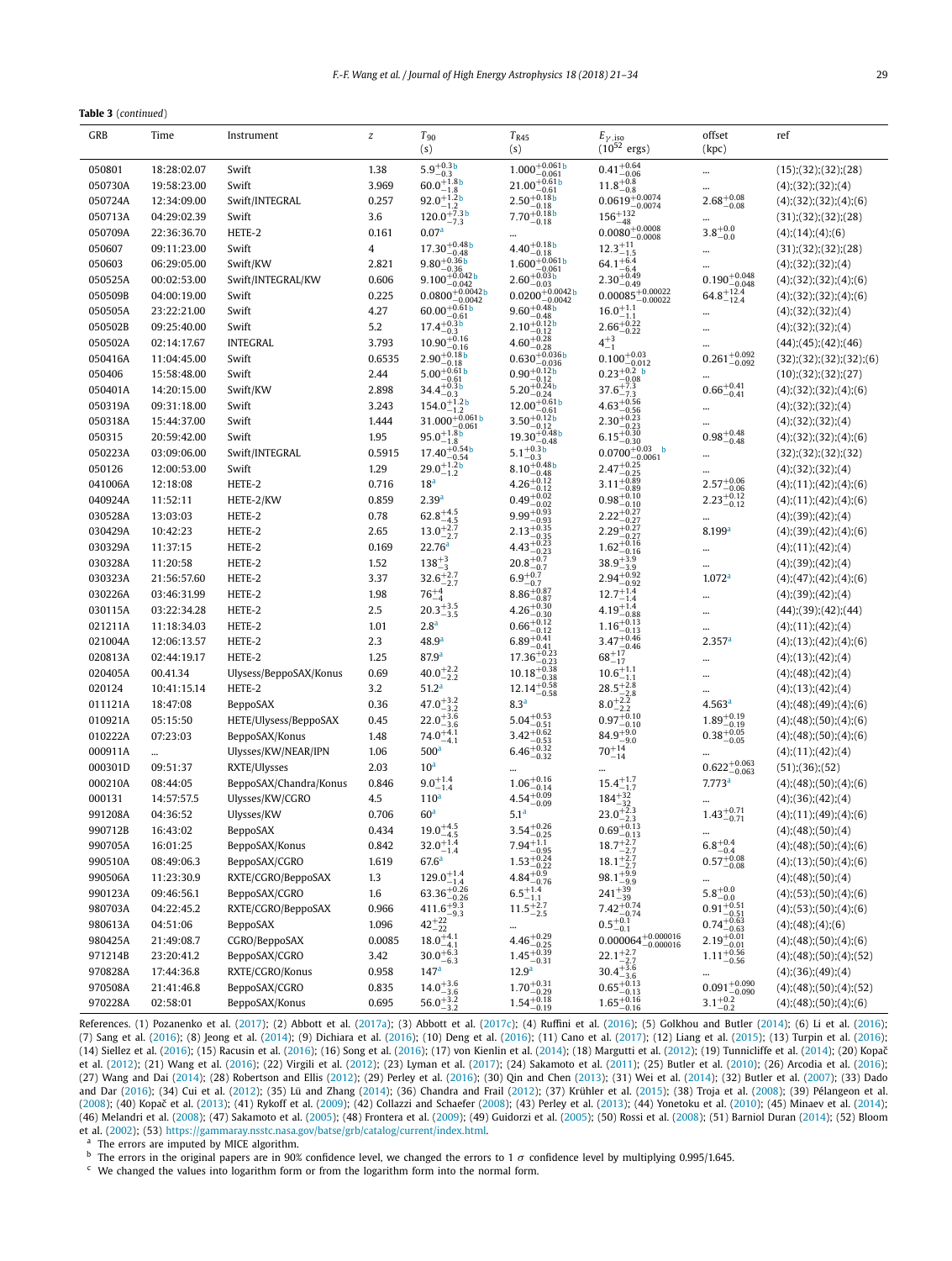#### **Table 4**

*L*pk and the related spectral information. The definition of each parameter is shown in Section 2. The data are selected with accompanied offset available.

| GRB                | $L_{\rm pk}$ $^{\rm a}_{\rm -}$<br>$(10^{52} \text{ erg s}^{-1})$ | $-\alpha$                                           | $-\beta$                          | $E_{\rm pk}$<br>(key)       | Model      | ref                    |
|--------------------|-------------------------------------------------------------------|-----------------------------------------------------|-----------------------------------|-----------------------------|------------|------------------------|
| 170817A            | $1.6E - 5 + 2.5E - 5$ d,f                                         |                                                     |                                   |                             |            | (1);(2)                |
| 130606A            | $8^{+2.8}_{-2.1}$ c, d                                            |                                                     |                                   | <br>$294^{+54}_{-30}$       | CPL        | (3);(4);(4);(4)        |
| 130427A            | $7.1^{+0.3}_{-0.3}$ c,d                                           | $1.140^{+0.091}_{-0.091}$<br>$0.91^{+0.01}_{-0.01}$ | <br>$3.18^{+0.03}_{-0.03}$        | $877.8^{+4.9}_{-4.9}$       | Band       | (3);(4);(5);(5);(5)    |
| 110731A            | $8.1^{+1.1}_{-1.1}$ c,d                                           | $0.82^{+0.03}_{-0.03}$                              | $2.32^{+0.03}_{-0.02}$            | $312^{+29e}_{-27}$          | Band       | (3);(4);(6);(6);(6)    |
| 100816A            | $0.984^{+0.022}_{-0.022}$                                         |                                                     |                                   |                             |            | (7); (8)               |
| 091208B            | $2.05_{-0.41}^{+0.31}$                                            |                                                     |                                   |                             |            | (9)(10)                |
| 091127A            | $0.358^{+0.015}_{-0.015}$                                         |                                                     |                                   |                             |            | $(9)$ ; $(4)$          |
| 090618             | $0.937^{+0.012}_{-0.012}$                                         |                                                     |                                   |                             |            | (7);(4)                |
| 090426             | $2.90_{-0.63}^{+0.78}$ c,d                                        | <br>$1.93\substack{+0.13\,b\\-0.13}$                | <br>                              | <br>                        | SPL        | (3);(4);(4)            |
| 090424A            | $1.680^{+0.029}_{-0.029}$                                         |                                                     |                                   |                             |            | (7);(4)                |
| 090418A            | $1.18_{-0.34}^{+0.19}$                                            |                                                     |                                   |                             |            | (9)(10)                |
| 090205A            | $1.30^{+1.4}_{-0.94}$ c,d                                         | $1.0^{+0.6b}_{-1.2}$                                |                                   | $33^{+19b}_{-19}$           | CPL        | (3);(4);(11);(11)      |
| 090102A            | $5.83^{+0.84}_{-0.84}$                                            | $-1.2$<br>                                          |                                   |                             |            | $(9)$ ; $(4)$          |
| 081221A            | $-0.82$<br>$11.8^{+0.2}_{-0.2}$                                   |                                                     |                                   |                             |            | (7);(4)                |
| 081121A            | $-0.2$<br>$5.37^{+0.74}_{-0.74}$                                  |                                                     |                                   |                             |            | (7);(4)                |
| 081008A            | $0.55_{-0.14}^{+0.14}$ c,d                                        | $1.010_{-0.073}^{+0.073}$                           | $2.09^{+0.13}_{-0.12}$<br>$-0.13$ | $+22b$<br>$166^{+22}_{-22}$ | Band       | (3);(4);(12);(12);(12) |
| 081007A            | $0.034^{+0.016}_{-0.014}$                                         | $1.40^{+0.36b}_{-0.6}$                              |                                   | $27.0^{+6.7b}_{-9.7}$       | CPL        | (3);(4);(11);(11)      |
| 080928             | $0.474^{+0.18}_{-0.084}$ c,d                                      | $1.70^{+0.06b}_{-0.06}$                             |                                   | $74^{+147}_{-16}$           | <b>CPL</b> | (3);(4);(11);(11)      |
| 080916A            | $0.108^{+0.005}_{-0.005}$                                         |                                                     |                                   |                             |            | (7)(10)                |
| 080805A            | $0.211^{+0.11}_{-0.051}$ c,d                                      | $1.540^{+0.054}_{-0.054}$                           |                                   | $300^{+333}_{-115}$         | <b>CPL</b> | (3);(4);(11);(11)      |
| 080707A            | $0.221^{+0.076}_{-0.073}$                                         | $1.78^{+0.17}_{-0.17}$                              |                                   |                             | <b>SPL</b> | (3);(4);(13)           |
| 080607A            | $129^{+26}_{-26}$                                                 |                                                     |                                   |                             |            | $(9)$ ; $(4)$          |
| 080605A            | $9.82^{+0.18}_{-0.18}$                                            |                                                     |                                   |                             |            | (7);(4)                |
| 080430             | $0.103_{-0.007}^{+0.13}$                                          |                                                     |                                   |                             |            | $(14)$ ; $(4)$         |
| 080319C            | $6.04^{+8}_{-0.42}$                                               |                                                     |                                   |                             |            | $(14)$ ; $(4)$         |
| 080319B            | $7.39^{+0.71}_{-0.71}$<br>$-0.71$                                 |                                                     |                                   |                             |            | $(9)$ ; $(4)$          |
| 080207A            | $0.61_{-0.11}^{+0.11}$                                            |                                                     |                                   |                             |            | (7);(4)                |
| 071227A            | $0.0334^{+0.0049}_{-0.0049}$                                      |                                                     |                                   |                             |            | (15);(4)               |
| 071122             | $0.035_{-0.026}^{+0.06}$ c,d                                      | $1.60^{+0.24}_{-0.24}$                              |                                   | $111^{+318b}$<br>$-41$      | CPL        | (3);(4);(11);(11)      |
| 071112C            | $4.0^{+1.1}_{-1.1}$ c,d                                           | $1.090_{-0.042}^{+0.042}$                           |                                   |                             | <b>SPL</b> | (3);(4);(16)           |
| 071010A            | $1.97_{-0.78}^{+0.9}$ c,d                                         | $2.24^{+0.19b}_{-0.22}$                             |                                   |                             | SPL        | (3);(10);(4)           |
| 071010B            | $0.605^{+0.014}_{-0.014}$                                         |                                                     |                                   |                             |            | (7);(4)                |
| 070802A            | $0.24^{+0.2}_{-0.14}$ c/d                                         | $1.80^{+0.18}_{-0.18}$                              |                                   | $55^{+161b}_{-21}$          | <b>CPL</b> | (3);(4);(11);(11)      |
| 070724A            | $0.0158^{+0.0034}_{-0.0014}$                                      |                                                     |                                   |                             |            | (15);(4)               |
| 070714B            | $1.45_{-0.38}^{+0.17}$                                            |                                                     |                                   |                             |            | $(9)$ ; $(4)$          |
| 070508             | $2.374^{+0.037}_{-0.037}$                                         |                                                     |                                   |                             |            | (7);(4)                |
| 070429B            | $0.246_{-0.038}^{+0.038}$                                         |                                                     |                                   |                             |            | (15)(17)               |
| 070318A            | $0.073^{+0.048}_{-0.015}$                                         | $1.410^{+0.048}$<br>$-0.048$                        |                                   | $196^{+269b}_{47}$<br>$-47$ | CPL        | (3);(4);(18);(18)      |
| 070306A            | $0.867^{+1.4}_{-0.027}$                                           |                                                     |                                   |                             |            | (14);(4)               |
| 061217             | $0.108^{+0.018}_{-0.018}$                                         |                                                     |                                   |                             |            | (15)(19)               |
| 061210A            | $0.215_{-0.014}^{+0.014}$                                         |                                                     |                                   |                             |            | (15)(19)               |
| 061110B            | $0.59^{+0.94}_{-0.26}$<br>$-0.38$                                 | $0.70^{+0.12b}$<br>$-0.12$                          |                                   | $550^{+593b}$<br>-151       | <b>CPL</b> | (3);(4);(18);(18)      |
| 061110A            | $0.0170^{+0.011}_{-0.0051}$ c,d                                   | $1.60^{+0.06}_{-0.06}$                              |                                   | $106^{+181b}_{-24}$         | CPL        | (3);(4);(18);(18)      |
| 061007A            | $14.3^{+2.3}_{-1.8}$                                              | $\cdots$                                            |                                   |                             |            | (9)(10)                |
| 061006A            | $0.2460^{+0.012}_{-0.0077}$                                       |                                                     |                                   |                             |            | (15);(4)               |
| 060912A            | $1.076_{-0.095}^{+0.16}$                                          | $5.2^{+1.2}_{-1.2}$                                 |                                   | $200^{+339b}_{-67}$         | CPL        | (20)(4)(18)(18)        |
| 060801A            | $0.476^{+0.062}_{-0.016}$                                         |                                                     |                                   |                             |            | (15)(17)               |
| 060729A            | $0.0196^{+0.0085}_{-0.0041}$                                      | $1.80^{+0.06}_{-0.06}$                              |                                   | $67^{+139b}_{-15}$          | CPL        | (3);(4);(18);(18)      |
| 060719A            | $0.54^{+0.16}_{-0.15}$                                            | $1.90^{+0.06}_{-0.06}$                              |                                   | $55^{+31}_{-31}$            | CPL        | (3);(4);(18);(18)      |
| 060614A            | $0.00808^{+0.0013}_{-0.00094}$                                    |                                                     |                                   |                             |            | $(9)$ ; $(4)$          |
| 060605A<br>060602A | $0.91_{-0.13}^{+0.13}$                                            |                                                     |                                   |                             |            | (21);(4)               |
|                    | $0.061_{-0.008}^{+0.025}$                                         |                                                     |                                   |                             |            | (15); (10)             |
| 060522<br>060502B  | $2.33_{-0.81}^{+0.78}$<br>$0.0065^{+9E-4}_{-9E-4}$                |                                                     | $\cdots$                          |                             |            | (9)(4)                 |
| 060418A            | $1.96_{-0.13}^{+0.43}$                                            |                                                     |                                   |                             |            | (15)(19)               |
| 060218A            | $4.3E - 6^{+1.5E-6}_{-1.7E-6}$                                    |                                                     |                                   |                             |            | $(14)$ ; $(4)$         |
| 060206A            | $7.18^{+0.27}_{-0.27}$                                            |                                                     | $\cdots$                          |                             |            | $(9)$ ; $(4)$          |
| 060124A            | $10.2_{-2.9}^{+3.1}$                                              |                                                     |                                   |                             |            | (7);(4)<br>(9)(4)      |
| 060121A            | $24.5^{+1.6}_{-1.6}$                                              |                                                     |                                   |                             |            | (15);(4)               |
| 060115A            | $1.55^{+0.13}_{-0.13}$                                            |                                                     |                                   |                             |            | (7);(4)                |
| 051221A            | $0.258^{+0.009}_{-0.009}$                                         |                                                     | $\cdots$                          |                             |            | (15);(4)               |
|                    |                                                                   | $\cdots$                                            | $\cdots$                          | $\cdots$                    |            |                        |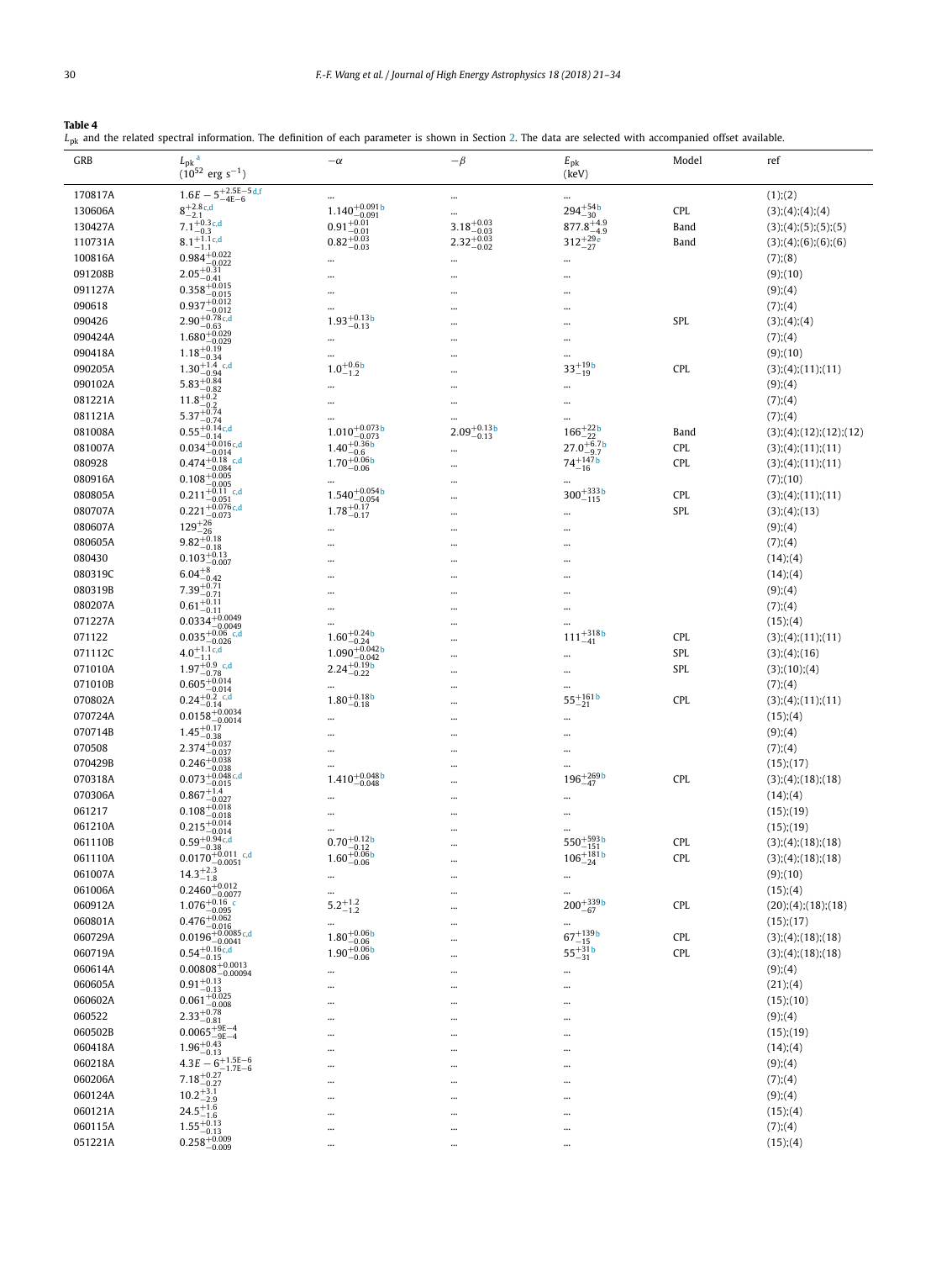### **Table 4** (*continued*)

| GRB     | $L_{\rm pk}$ <sup>a</sup>      | $-\alpha$                         | $-\beta$ | $E_{\rm pk}$ | Model | ref         |
|---------|--------------------------------|-----------------------------------|----------|--------------|-------|-------------|
|         | $(10^{52} \text{ erg s}^{-1})$ |                                   |          | (keV)        |       |             |
| 051022A | $3.12^{+0.41}_{-0.41}$         | $\cdots$                          | $\cdots$ | $\cdots$     |       | (9)(4)      |
| 051016B | $0.065_{-0.038}^{+0.048}$      | $\cdots$                          |          |              |       | (9)(4)      |
| 050904A | $8.5^{+2.3}_{-2.4}$            | $\cdots$                          |          |              |       | (9)(4)      |
| 050826A | $0.0033_{-8E-4}^{2+0.0032}$    | $\cdots$                          |          |              |       | (15);(4)    |
| 050824A | $0.18^{+0.19}_{-0.17}$         | $2.76^{+0.23}_{-0.22}$<br>$-0.23$ |          |              | SPL   | (3);(4);(4) |
| 050820A | $3.22^{+0.3}_{-0.45}$          |                                   |          |              |       | (9)(4)      |
| 050813  | $0.04^{+0.02}_{-0.02}$         | $\cdots$                          |          |              |       | (15); (17)  |
| 050724A | $0.0099^{+0.0023}_{-0.001}$    | $\cdots$                          |          |              |       | (15);(4)    |
| 050709A | $0.0540^{+0.0067}_{-0.0069}$   | $\cdots$                          |          |              |       | (15);(4)    |
| 050525A | $1.159^{+0.016}_{-0.016}$      |                                   |          |              |       | (7);(4)     |
| 050509B | $7E - 4^{+0.001}_{-5E-4}$      |                                   |          |              |       | (15);(4)    |
| 050416A | $0.087^{+0.019}_{-0.015}$      |                                   |          |              |       | (9)(4)      |
| 050401A | $12.0^{+2.3}_{-2.6}$           |                                   |          |              |       | (9)(4)      |
| 050315  | $0.88_{-0.31}^{+0.33}$         | $\cdots$                          |          |              |       | (9);(4)     |
| 041006A | $0.531_{-0.022}^{+0.022}$      |                                   |          |              |       | (9)(4)      |
| 040924A | $0.86^{+0.09}_{-0.09}$         | $\cdots$                          |          |              |       | (9)(4)      |
| 030429A | $0.75^{+0.19}_{-0.22}$         |                                   |          |              |       | (9)(4)      |
| 030323A | $1.14^{+0.61}_{-0.51}$         |                                   |          | $\cdots$     |       | (9)(4)      |
| 021004A | $0.91_{-0.19}^{+0.19}$         | $\cdots$                          |          | $\cdots$     |       | (9)(4)      |
| 010921A | $0.13^{+0.01}_{-0.01}$         |                                   |          |              |       | (21);(4)    |
| 010222A | $28.7^{+1.3}_{-1.2}$           | $\cdots$                          |          |              |       | (9)(4)      |
| 000210A | $7.0^{+2.8}_{-1.8}$            |                                   |          |              |       | (9)(4)      |
| 991208A | $4.68^{+1.2}_{-0.83}$          |                                   |          |              |       | (9)(4)      |
| 990705A | $2.21_{-0.17}^{+0.19}$         | $\cdots$                          |          |              |       | (9);(4)     |
| 990510A | $5.2^{+1.1}_{-1.4}$            |                                   |          |              |       | (9)(4)      |
| 990123A | $27.5^{+1.2}_{-1.2}$           |                                   |          |              |       | (9)(4)      |
| 980703A | $1.20^{+0.13}_{-0.23}$         |                                   |          |              |       | (9)(4)      |
| 980613A | $0.193_{-0.057}^{+0.068}$      | $\cdots$                          |          | $\cdots$     |       | (9)(4)      |
| 971214B | $9.5^{+5.3}_{-4}$              | $\cdots$                          |          | $\cdots$     |       | (9)(22)     |
| 970508A | $0.164^{+0.021}_{-0.021}$      | $\cdots$                          | $\cdots$ |              |       | (9)(22)     |
| 970228A | $1.54^{+0.21}_{-0.12}$         | $\cdots$                          |          |              |       | (9)(4)      |

References. (1) Zhang et al. (2017a); (2) Abbott et al. (2017c); (3) Deng et al. (2016); (4) Li et al. (2016); (5) Goldstein et al. (2016); (6) Ackermann et al. (2013); (7) Lin et al. (2016); (8) Kopač et al. (2012); (9) Yonetoku et al. (2010); (10) Lyman et al. (2017); (11) Butler et al. (2010); (12) Heussaff et al. (2013); (13) Krimm et al. (2009); (14) Ukwatta et al. (2010); (15) Zhang et al. (2009); (16) Nava et al. (2012); (17) Tunnicliffe et al. (2014); (18) Butler et al. (2007); (19) Cui et al. (2012); (20) Rizzuto et al. (2007); (21) Rossi et al. (2008); (22) Bloom et al. (2002).

<sup>a</sup> The peak luminosity is for 1 s time binned light curve.<br><sup>b</sup> The errors in the original papers are in 90% confidence

The errors in the original papers are in 90% confidence level, we changed the errors to 1  $\sigma$  confidence level by multiplying 0.995/1.645.

 $\epsilon$  The values are calculated using the spectral values in order to change the energy band.

We changed the values into logarithm or from logarithm into the normal form.

The values are calculated using  $\alpha$  and break energy  $E_0$ .

<sup>f</sup> The peak luminosity of GRB 170817A is derived from 50 ms time resolution light curve.

Fig. 1 also gives a clear indication that all the GRBs are gathered in two distinct groups. We apply K-Means clustering algorithms to get the boundary between this two traditionally classes. The boundary is represented with a dash line in Fig. 1. Two different clusters cannot have any object in common. The similarity measure between the cases defined as the euclidean distance on the duration-offset plane. Variables with incompatible units are faced in our dataset. We use logarithmic variables, rather than normalized or standardized variables. Because units can be removed by taking logarithms and the ranges of variables is similar. We kept information on burst duration and offset. The boundaries are  $log(offset) = 2.33 \times log T_{90,i} - 0.63$  and  $log(offset) =$  $1.73 \times \log T_{R45,i} + 0.92$ . We assume that the group of bursts on the duration-offset plane is separated and equal-sized. Each cluster is described by a single point known as the centroid. The centroid of each class is defined as the mean values of  $\log T_{90,i}$ ,  $\log T_{\rm R45,i}$ , and log (offset). The centroids are marked with black open triangles in Fig. 1. These two groups are generally consistent with long and short GRBs, while with few outliers.

We have also checked the correlations of the offset with other parameters, while no much significant relations has been found. For the offset  $- E_p$  correlation, as the peak energy can be best fit with Band function or with CPL model, there are two correlations. For the Band function model, the Pearson coefficient is  $0.30\pm0.22$  with p-value 0.32. For the CPL model, the Pearson coefficient is  $0.03 \pm 0.13$  with p-value 0.88. Though there is relatively weak correlation between offset and *L*<sub>pk</sub>, there is no strong evidence for offset and *L*γ ,iso. The corresponding Pearson coefficient is  $-0.03^{+0.01}_{-0.03}$  with p-value 0.73 as also shown in Table 2.

It is important to decide the true number of groups. There is no certain way of telling the goodness of the clustering. The silhouette coefficient is a measure of the compactness and separation of the clusters. It increases as the quality of the clusters increase, it is large for compact clusters that are far from each other and small for large and overlapping clusters. According to the silhouette coefficient, the most probable number of clusters is 2 for our set of GRBs.

To figure out the correlations are solely caused by the long or short GRBs progenitors, or there is intrinsic tendency inside LGRBs or SGRBs, we divided the 304 GRBs into SGRBs and LGRBs following the widely believed relation of  $T_{90}$  with 2 s. The coefficients are also listed in the Table 2. We list the relations with mean correlation coefficient p-value smaller than 0.1.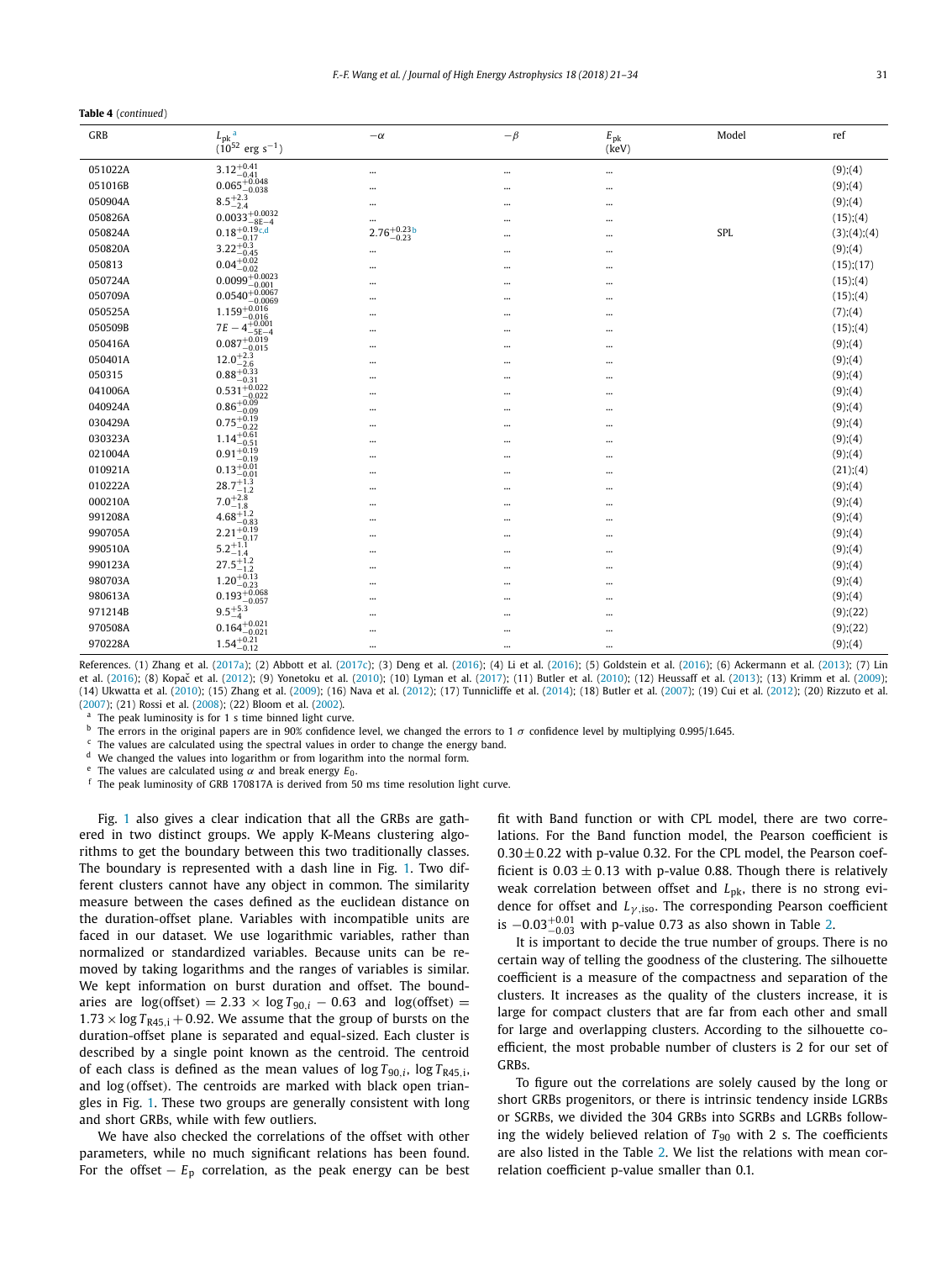The relation between  $E_{\nu,iso}$  and host galaxy offsets for SGRBs is:

$$
log(offset) = -0.22^{+0.02}_{-0.05} \times log E_{\gamma,iso,52} + 0.71^{+0.05}_{-0.05},
$$
 (9)

where the offset is in unit of kpc, and  $E_{\gamma,iso,52}$  is in unit of  $10^{52}$  ergs.

The relation between  $L_{\text{pk}}$  and host galaxy offsets for SGRBs is:

$$
log(offset) = -0.49^{+0.04}_{-0.08} \times log L_{pk,52} + 0.35^{+0.13}_{-0.13},
$$
 (10)

where the offset is in unit of kpc, and  $L_{\text{pk}}$ , 52 is in unit of 10<sup>52</sup> erg/s. The relation between  $T_{\text{R45},i}$  and  $E_{\nu,\text{iso}}$  for SGRBs is:

$$
\log E_{\gamma, \text{iso}, 52} = 1.45_{-0.11}^{+0.05} \times \log T_{\text{R45}, i} + 0.5_{-0.12}^{+0.12},\tag{11}
$$

where  $T_{R45,i}$  are in units of seconds, and  $E_{\gamma,iso,52}$  is in unit of  $10^{52}$  ergs.

The relation between  $T_{\text{R45},i}$  and  $E_{\gamma,\text{iso}}$  for LGRBs is:

$$
\log E_{\gamma, \text{iso}, 52} = 0.36_{-0.02}^{+0.01} \times \log T_{\text{R45}, i} + 0.55_{-0.01}^{+0.01},\tag{12}
$$

where  $T_{R45,i}$  are in units of seconds, and  $E_{\gamma,iso,52}$  is in unit of  $10^{52}$  ergs.

When the GRBs are divided into long and short ones, there is no clear correlation between the offset and the duration. It shows that the origin of LGRBs and SGRBs is only due to the spatial offset. The correlations of  $log(offset) - log E<sub>V,iso</sub>$  and  $log(offset) - log L<sub>pk</sub>$ observed only for SGRBs. It might indicate that the SGRBs can still be divided into several sub-groups. A possible explanation could be the sub-groups of NS–NS merging and BH–NS merging as origin of SGRBs. For the BH–NS merger, the total gravitational energy is larger than the NS–NS merger, as the BH mass can be much larger. On the other hand, the more massive BH is harder to be kicked outside the host galaxy, and should be located near to the center. This naturally explains the anti-correlation shown in Eq. (9). Interestingly, as shown in Table 2 for short GRBs, also for the offset  $- L_{\gamma, \text{iso}}$  and offset  $- L_{\text{pk}}$ , one is quite weak (Pearson coefficient being  $0.07^{+0.07}_{-0.04}$  with p-value 0.19 for offset  $-L_{\gamma,\rm iso}$ ) while the other is relatively quite strong (Pearson coefficient being −0.62+0.<sup>03</sup> <sup>−</sup>0.<sup>06</sup> with p-value 0.02 for offset − *<sup>L</sup>*pk).

Interestingly, the  $E_{\gamma,iso} - T_{R45,i}$  relation has also been observed, however the coefficients are quite different for the combined GRBs, SGRBs and LGRBs, as shown in Table 2 and in Eqs. (8) and (12). Especially, for the combine sample and for Short GRBs alone, the Pearson coefficients are  $0.425^{+0.003}_{-0.007}$  with p-value 3.6  $\times$  10<sup>-14</sup> and  $0.53^{+0.01}_{-0.04}$  with p-value 0.01. These relations are quite strong. However, the underlying reason is not clear.

# **4. Conclusion and discussion**

In this work, we studied the relations of the spatial position of GRBs in their host galaxies with their durations and energies. Using the available data, we tested the correlations between T<sub>90,i</sub>, *T*R45,<sup>i</sup> , *E*γ ,iso, *L*γ ,iso, *L*pk and corresponding spatial offset in their host galaxies. We found the host galaxy offsets have negative correlations with the other four parameters. This negative relation for  $(T_{90,i}$  and  $T_{R45,i}$ ) seems reasonable, because LGRBs are most-likely from massive star collapsing, so the GRB positions are closer to the center of its host galaxies. On the other hand, SGRBs are mostlikely from binary mergers. For the binary mergers, the system will experience large velocity kicks at birth, leading to eventual mergers outside the host galaxies (Berger, 2010). Therefore, mostly SGRBs have bigger spatial offsets than LGRBs. But there is no correlation about host galaxy offsets and duration for SGRBs and LGRBs respectively, so different origins offer a natural explanation for the two negative correlations. Interestingly,  $L_{\text{pk}}$  is related to the offset, while  $L_{\gamma,iso}$  is not, and the  $E_{\gamma,iso} - T_{R45,i}$  relation is quite different of the long GRBs, short GRBs and the combined sample. We also found the special GRBs 170817A and 060218A are outliers in most of the scatter plots, which might indicate there are more subgroups in the GRB samples.

Considering the relation between the  $E_{\gamma,iso}$  and the offsets, for the combined GRBs analysis, as the SGRBs have lower energy than LGRBs, it becomes natural that  $E_{\gamma,iso}$  and the host galaxy offsets have negative correlation. We have found a similar correlation for SGRBs. We interpret it as a result of different progenitors. If the progenitor is NS–BH, the SGRBs have larger *E*γ ,iso and smaller spatial offset, because the bigger mass of the system and smaller kick velocity. While for the NS–NS progenitors, the behaviors are on the opposite. For the positive correlation of  $E_{\gamma,iso}$  and  $T_{R45,i}$ , we can find significant correlation for the combined GRBs, SGRBs and LGRBs. Therefore, it is a common property for GRBs, no matter what the central engines or progenitors are.

We have seen the main tendency is that: for SGRBs, they are distributed in the outer side of the host galaxies, while for the LGRBs, they are in the inner side. This supports again that the SGRBs are from mergers of compact stars (NS–NS, or NS–BH), while the LGRBs are from the core collapsing of the massive stars. With this topic, the strongest evidence is the SNe Ic connection to the long GRBs, such as GRB 980425/SN 1998bw (Galama et al., 1998), while for the short GRBs is the gravitational wave event association, i.e., the most recently discovered NS–NS merger event GRB 170817A/GW170817 (Abbott et al., 2017b). Within the SGRBs, it also shows an anti-correlation between the offset and isotropic  $\gamma$ -ray energy. This may indicate the double origins for the SGRBs, i.e., NS–NS origin with lower energy and locating nearer the center of the host galaxy, while BH–NS origin with higher energy and locating at outer side. A possible explanation might be that at the birth of the NS or BH, for very high speed NS, the companion compact star has the chance to decouple, while the high speed BH (with more mass) binary can survive, and consequently reaches to outer area of the host galaxy. Also because of the range of the BH masses, it may explain the variety of the magnitude of the kilonovae (or called macronovae, merger novae) (Gao et al., 2017). We have analyzed the correlations by dividing the sample into long GRBs and short GRBs based on the duration being greater or smaller than 2 s. It is also possible to perform the same analysis based on the k-means classification, which were given in Section 3. As one can see, the sample does not change much, and the results may not change much neither.

Our data is biased for strong or optically bright GRBs. The optically dark GRBs are hard to identify the host galaxies and hence the spatial offsets are not available. The GRBs can be dark due to high absorption by the dense medium which may not affect the biasing of offset. In the case intrinsically dark GRBs, the offset might be intrinsically different from the bright GRBs. However to investigate the answer to this property is beyond the scope of this work. It is possible that the GRB location is just occasionally overlapping with a galaxy, while the host galaxy is much dimmer in the foreground or background. This may introduce some bias to the data, especially for the large offset ones. Additionally, our statistical analysis totally rely on observational resolution and technology.

In the future, one can get more information about the host galaxy with the enhancement of the GRB monitors and observations with higher angular resolution. Monitoring the host galaxies mostly rely on the ground optical follow up efficiency. With more powerful telescope, one can get more information on-site the position of the GRB location (not only the whole galaxy). The environment, such as circum-burst density, star formation rate etc., are also important observations to be made. These information are crucial for understanding the physics of GRBs as well as the final stage of the stellar evolution.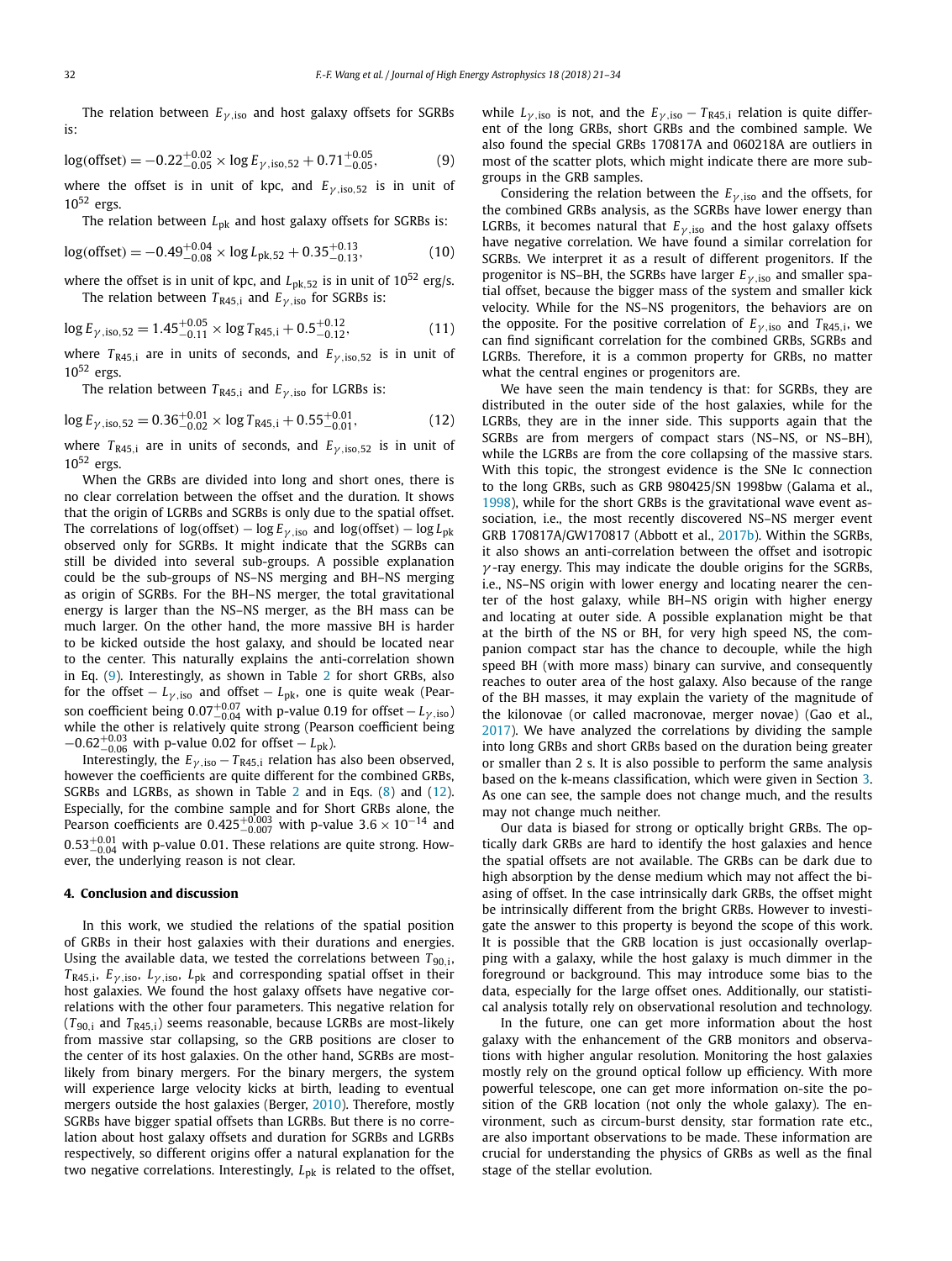# **Acknowledgments**

This work is supported by the National Basic Research Program of China (973 Program, Grant No. 2014CB845800) and by the National Natural Science Foundation of China (Grant Nos. U1738132, U1231101 and 11773010). RM acknowledges grant by Templeton foundation.

# **References**

- Abbott, B.P., Abbott, R., Abbott, T.D., Acernese, F., Ackley, K., Adams, C., Adams, T., Addesso, P., Adhikari, R.X., Adya, V.B., et al., 2017a. Gravitational waves and gamma-rays from a binary neutron star merger: GW170817 and GRB 170817A. Astrophys. J. 848, L13.
- Abbott, B.P., Abbott, R., Abbott, T.D., Acernese, F., Ackley, K., Adams, C., Adams, T., Addesso, P., Adhikari, R.X., Adya, V.B., et al., 2017b. Multi-messenger observations of a binary neutron star merger. Astrophys. J. 848, L12.
- Abbott, B.P., Abbott, R., Abbott, T.D., Acernese, F., Ackley, K., Adams, C., Adams, T., Addesso, P., Adhikari, R.X., Adya, V.B., et al., 2017c. On the progenitor of binary neutron star merger GW170817. Astrophys. J. 850, L40.
- Ackermann, M., Ajello, M., Asano, K., Axelsson, M., Baldini, L., Ballet, J., Barbiellini, G., Bastieri, D., Bechtol, K., Bellazzini, R., Bhat, P.N., Bissaldi, E., Bloom, E.D., Bonamente, E., Bonnell, J., Bouvier, A., Brandt, T.J., Bregeon, J., Brigida, M., Bruel, P., Buehler, R., Burgess, J.M., Buson, S., Byrne, D., Caliandro, G.A., Cameron, R.A., Caraveo, P.A., Cecchi, C., Charles, E., Chaves, R.C.G., Chekhtman, A., Chiang, J., Chiaro, G., Ciprini, S., Claus, R., Cohen-Tanugi, J., Connaughton, V., Conrad, J., Cutini, S., D'Ammando, F., de Angelis, A., de Palma, F., Dermer, C.D., Desiante, R., Digel, S.W., Dingus, B.L., Di Venere, L., Drell, P.S., Drlica-Wagner, A., Dubois, R., Favuzzi, C., Ferrara, E.C., Fitzpatrick, G., Foley, S., Franckowiak, A., Fukazawa, Y., Fusco, P., Gargano, F., Gasparrini, D., Gehrels, N., Germani, S., Giglietto, N., Giommi, P., Giordano, F., Giroletti, M., Glanzman, T., Godfrey, G., Goldstein, A., Granot, J., Grenier, I.A., Grove, J.E., Gruber, D., Guiriec, S., Hadasch, D., Hanabata, Y., Hayashida, M., Horan, D., Hou, X., Hughes, R.E., Inoue, Y., Jackson, M.S., Jogler, T., Jóhannesson, G., Johnson, A.S., Johnson, W.N., Kamae, T., Kataoka, J., Kawano, T., Kippen, R.M., Knödlseder, J., Kocevski, D., Kouveliotou, C., Kuss, M., Lande, J., Larsson, S., Latronico, L., Lee, S.-H., Longo, F., Loparco, F., Lovellette, M.N., Lubrano, P., Massaro, F., Mayer, M., Mazziotta, M.N., McBreen, S., McEnery, J.E., McGlynn, S., Michelson, P.F., Mizuno, T., Moiseev, A.A., Monte, C., Monzani, M.E., Moretti, E., Morselli, A., Murgia, S., Nemmen, R., Nuss, E., Nymark, T., Ohno, M., Ohsugi, T., Omodei, N., Orienti, M., Orlando, E., Paciesas, W.S., Paneque, D., Panetta, J.H., Pelassa, V., Perkins, J.S., Pesce-Rollins, M., Piron, F., Pivato, G., Porter, T.A., Preece, R., Racusin, J.L., Rainò, S., Rando, R., Rau, A., Razzano, M., Razzaque, S., Reimer, A., Reimer, O., Reposeur, T., Ritz, S., Romoli, C., Roth, M., Ryde, F., Saz Parkinson, P.M., Schalk, T.L., Sgrò, C., Siskind, E.J., Sonbas, E., Spandre, G., Spinelli, P., Suson, D.J., Tajima, H., Takahashi, H., Takeuchi, Y., Tanaka, Y., Thayer, J.G., Thayer, J.B., Thompson, D.J., Tibaldo, L., Tierney, D., Tinivella, M., Torres, D.F., Tosti, G., Troja, E., Tronconi, V., Usher, T.L., Vandenbroucke, J., van der Horst, A.J., Vasileiou, V., Vianello, G., Vitale, V., von Kienlin, A., Winer, B.L., Wood, K.S., Wood, M., Xiong, S., Yang, Z., 2013. The first Fermi-LAT gamma-ray burst catalog. Astrophys. J. Suppl. Ser. 209, 11.
- Arcodia, R., Campana, S., Salvaterra, R., 2016. The dependence of gamma-ray burst X-ray column densities on the model for Galactic hydrogen. Astron. Astrophys. 590, A82.
- Barniol Duran, R., 2014. Constraining the magnetic field in GRB relativistic collisionless shocks using radio data. Mon. Not. R. Astron. Soc. 442, 3147–3154.
- Berger, E., 2010. A short gamma-ray burst "no-host" problem? Investigating large progenitor offsets for short GRBs with optical afterglows. Astrophys. J. 722, 1946–1961.
- Bloom, J.S., Kulkarni, S.R., Djorgovski, S.G., 2002. The observed offset distribution of gamma-ray bursts from their host galaxies: a robust clue to the nature of the progenitors. Astron. J. 123, 1111–1148.
- Butler, N.R., Bloom, J.S., Poznanski, D., 2010. The cosmic rate, luminosity function, and intrinsic correlations of long gamma-ray bursts. Astrophys. J. 711, 495–516.
- Butler, N.R., Kocevski, D., Bloom, J.S., Curtis, J.L., 2007. A complete catalog of Swift gamma-ray burst spectra and durations: demise of a physical origin for pre-Swift high-energy correlations. Astrophys. J. 671, 656–677.
- Cano, Z., Wang, S.-Q., Dai, Z.-G., Wu, X.-F., 2017. The observer's guide to the gammaray burst supernova connection. Adv. Astron. 2017, 8929054.
- Chandra, P., Frail, D.A., 2012. A radio-selected sample of gamma-ray burst afterglows. Astrophys. J. 746, 156.
- Church, R.P., Levan, A.J., Davies, M.B., Tanvir, N., 2011. Implications for the origin of short gamma-ray bursts from their observed positions around their host galaxies. Mon. Not. R. Astron. Soc. 413, 2004–2014.
- Collazzi, A.C., Schaefer, B.E., 2008. Does the addition of a duration improve the L*iso* -E*peak* relation for gamma-ray bursts? Astrophys. J. 688, 456–461.
- Cui, X.-H., Nagataki, S., Aoi, J., Xu, R.-X., 2012. Origins of short gamma-ray bursts deduced from offsets in their host galaxies revisited. Res. Astron. Astrophys. 12 (9), 1255. http://stacks.iop.org/1674-4527/12/i=9/a=006.
- Dado, S., Dar, A., 2016. Critical test of gamma-ray burst theories. Phys. Rev. D 94 (6), 063007.
- Deng, C.-M., Wang, X.-G., Guo, B.-B., Lu, R.-J., Wang, Y.-Z., Wei, J.-J., Wu, X.-F., Liang, E.-W., 2016. Cosmic evolution of long gamma-ray burst luminosity. Astrophys. J. 820, 66.
- Dichiara, S., Guidorzi, C., Amati, L., Frontera, F., Margutti, R., 2016. Correlation between peak energy and Fourier power density spectrum slope in gamma-ray bursts. Astron. Astrophys. 589, A97.
- Eichler, D., Livio, M., Piran, T., Schramm, D.N., 1989. Nucleosynthesis, neutrino bursts and gamma-rays from coalescing neutron stars. Nature 340, 126–128.
- Feigelson, E.D., Babu, G.J., 2012. Modern Statistical Methods for Astronomy.
- Fong, W., Berger, E., Fox, D.B., 2010. Hubble space telescope observations of short gamma-ray burst host galaxies: morphologies, offsets, and local environments. Astrophys. J. 708, 9–25.
- Fong, W., Berger, E., Margutti, R., Zauderer, B.A., 2015. A decade of short-duration gamma-ray burst broadband afterglows: energetics, circumburst densities, and jet opening angles. Astrophys. J. 815, 102.
- Frontera, F., Guidorzi, C., Montanari, E., Rossi, F., Costa, E., Feroci, M., Calura, F., Rapisarda, M., Amati, L., Carturan, D., Cinti, M.R., Fiume, D.D., Nicastro, L., Orlandini, M., 2009. The gamma-ray burst catalog obtained with the gamma-ray burst monitor aboard BeppoSAX. Astrophys. J. Suppl. Ser. 180, 192–223.
- Galama, T.J., Vreeswijk, P.M., van Paradijs, J., Kouveliotou, C., Augusteijn, T., Böhnhardt, H., Brewer, J.P., Doublier, V., Gonzalez, J.-F., Leibundgut, B., Lidman, C., Hainaut, O.R., Patat, F., Heise, J., in't Zand, J., Hurley, K., Groot, P.J., Strom, R.G., Mazzali, P.A., Iwamoto, K., Nomoto, K., Umeda, H., Nakamura, T., Young, T.R., Suzuki, T., Shigeyama, T., Koshut, T., Kippen, M., Robinson, C., de Wildt, P., Wijers, R.A.M.J., Tanvir, N., Greiner, J., Pian, E., Palazzi, E., Frontera, F., Masetti, N., Nicastro, L., Feroci, M., Costa, E., Piro, L., Peterson, B.A., Tinney, C., Boyle, B., Cannon, R., Stathakis, R., Sadler, E., Begam, M.C., Ianna, P., 1998. An unusual supernova in the error box of the  $\gamma$ -ray burst of 25 April 1998. Nature 395, 670–672.
- Gao, H., Zhang, B., Lü, H.-J., Li, Y., 2017. Searching for magnetar-powered mergernovae from short GRBS. Astrophys. J. 837, 50.
- Goldstein, A., Connaughton, V., Briggs, M.S., Burns, E., 2016. Estimating Long GRB Jet Opening Angles and Rest-Frame Energetics. AAS/High Energy Astrophysics Division, vol. 15. AAS/High Energy Astrophysics Division, p. 306.07.
- Golkhou, V.Z., Butler, N.R., 2014. Uncovering the Intrinsic Variability of Gamma-Ray Bursts. AAS/High Energy Astrophysics Division, vol. 14. AAS/High Energy Astrophysics Division, p. 112.04.
- Guidorzi, C., Frontera, F., Montanari, E., Rossi, F., Amati, L., Gomboc, A., Hurley, K., Mundell, C.G., 2005. The gamma-ray burst variability-peak luminosity correlation: new results. Mon. Not. R. Astron. Soc. 363, 315–325.
- Heussaff, V., Atteia, J.-L., Zolnierowski, Y., 2013. The E*peak* -E*iso* relation revisited with Fermi GRBs. Resolving a long-standing debate? Astron. Astrophys. 557, A100.
- Jeong, S., Castro-Tirado, A.J., Bremer, M., Winters, J.M., Gorosabel, J., Guziy, S., Pandey, S.B., Jelínek, M., Sánchez-Ramírez, R., Sokolov, I.V., Orekhova, N.V., Moskvitin, A.S., Tello, J.C., Cunniffe, R., Lara-Gil, O., Oates, S.R., Pérez-Ramírez, D., Bai, J., Fan, Y., Wang, C., Park, I.H., 2014. The dark nature of GRB 130528A and its host galaxy. Astron. Astrophys. 569, A93.
- Kopač, D., D'Avanzo, P., Melandri, A., Campana, S., Gomboc, A., Japelj, J., Bernardini, M.G., Covino, S., Vergani, S.D., Salvaterra, R., Tagliaferri, G., 2012. On the environment of short gamma-ray bursts. Mon. Not. R. Astron. Soc. 424, 2392–2399.
- Kopač, D., Kobayashi, S., Gomboc, A., Japelj, J., Mundell, C.G., Guidorzi, C., Melandri, A., Bersier, D., Cano, Z., Smith, R.J., Steele, I.A., Virgili, F.J., 2013. GRB 090727 and gamma-ray bursts with early-time optical emission. Astrophys. J. 772, 73.
- Kouveliotou, C., Meegan, C.A., Fishman, G.J., Bhat, N.P., Briggs, M.S., Koshut, T.M., Paciesas, W.S., Pendleton, G.N., 1993. Identification of two classes of gamma-ray bursts. Astrophys. J. 413, L101–L104.
- Krimm, H.A., Yamaoka, K., Sugita, S., Ohno, M., Sakamoto, T., Barthelmy, S.D., Gehrels, N., Hara, R., Norris, J.P., Ohmori, N., Onda, K., Sato, G., Tanaka, H., Tashiro, M., Yamauchi, M., 2009. Testing the E *peak* -E *iso* relation for GRBs detected by Swift and Suzaku-WAM. Astrophys. J. 704, 1405–1432.
- Krühler, T., Malesani, D., Fynbo, J.P.U., Hartoog, O.E., Hjorth, J., Jakobsson, P., Perley, D.A., Rossi, A., Schady, P., Schulze, S., Tanvir, N.R., Vergani, S.D., Wiersema, K., Afonso, P.M.J., Bolmer, J., Cano, Z., Covino, S., D'Elia, V., de Ugarte Postigo, A., Filgas, R., Friis, M., Graham, J.F., Greiner, J., Goldoni, P., Gomboc, A., Hammer, F., Japelj, J., Kann, D.A., Kaper, L., Klose, S., Levan, A.J., Leloudas, G., Milvang-Jensen, B., Nicuesa Guelbenzu, A., Palazzi, E., Pian, E., Piranomonte, S., Sánchez-Ramírez, R., Savaglio, S., Selsing, J., Tagliaferri, G., Vreeswijk, P.M., Watson, D.J., Xu, D., 2015. GRB hosts through cosmic time. VLT/X-Shooter emission-line spectroscopy of 96 γ -ray-burst-selected galaxies at 0.1 < *z* < 3.6. Astron. Astrophys. 581, A125.
- Li, Y., Zhang, B., Lü, H.-J., 2016. A comparative study of long and short GRBs. I. Overlapping properties. Astrophys. J. Suppl. Ser. 227, 7.
- Liang, E.-W., Lin, T.-T., Lü, J., Lu, R.-J., Zhang, J., Zhang, B., 2015. A tight L<sub>iso</sub>-E<sub>p,z</sub>-Gamma<sub>0</sub> correlation of gamma-ray bursts. Astrophys. J. 813, 116.
- Lin, H.-N., Li, X., Chang, Z., 2016. Effect of gamma-ray burst (GRB) spectra on the empirical luminosity correlations and the GRB Hubble diagram. Mon. Not. R. Astron. Soc. 459, 2501–2512.
- Little, R.J.A., 1988. Missing-data adjustments in large surveys (c/r: p296-301). J. Bus. Econ. Stat. 6, 287–296.